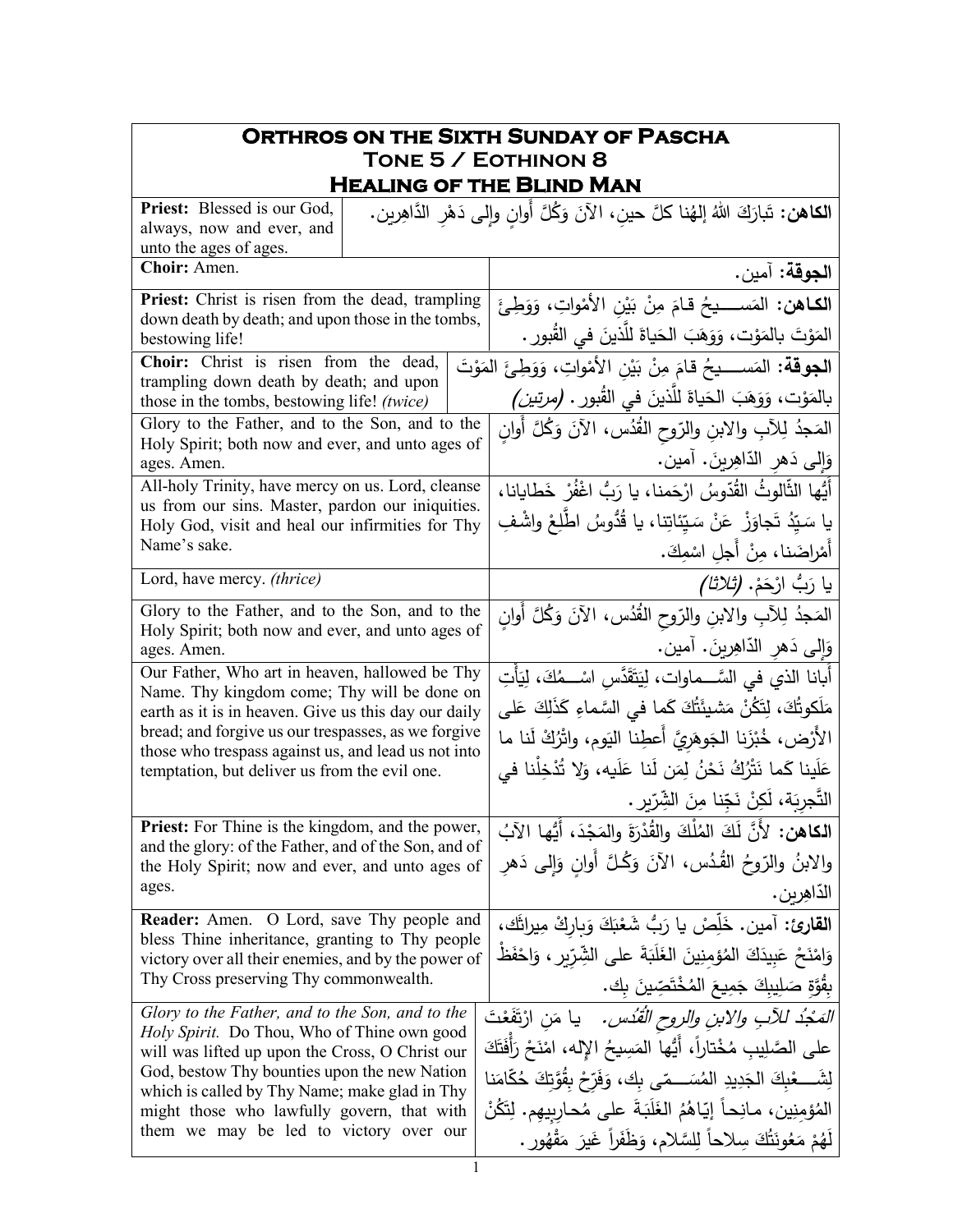| adversaries, having in Thine aid a weapon of<br>peace and a trophy invincible.                           |                                                                             |                                                                                                       |
|----------------------------------------------------------------------------------------------------------|-----------------------------------------------------------------------------|-------------------------------------------------------------------------------------------------------|
| Both now and ever, and unto ages of ages.                                                                |                                                                             |                                                                                                       |
| Amen. O Champion dread, who cannot be                                                                    |                                                                             | الآنَ وكلَّ أوانِ وإلى دهرِ الداهرينِ. آمينِ. ۚ أَيَّتُها الشَّفِيعَةُ                                |
| put to confusion, despise not our petitions,                                                             |                                                                             | الرَّهيبَةُ غَيرُ المَخْذُولةِ، يا والِدَةَ الإِلهِ الكُلِّيَّةَ التَّسْــبيح، لا                     |
| O Good and All-praised Theotokos;                                                                        | تُعْرِضِـــى يا صـــالِحَةُ عَنْ تَوَسُّـــلاتِنا، بَلْ وَطِّدِي سِـــيرَةَ |                                                                                                       |
| establish the way of the Orthodox; save<br>those who have been called upon to govern                     |                                                                             | المُسْــــتَقِيمِي الرَّأْيِ، وَخَلِّصِـــــي الَّذِينَ أَمَرْتِ أَنْ يَتَمَلَّكُوا،                  |
| us, leading us to that victory which is from                                                             |                                                                             |                                                                                                       |
| heaven, for thou art she who gavest birth to                                                             |                                                                             | وَامْنَحِيهِم الغَلَبَةَ مِنَ السَّــماء، بِما أَنَّكِ وَلَدْتِ الإِلهَ، أَيَّتُها                    |
| God, and alone art blessed.                                                                              |                                                                             | المُبارَكَةُ وَحْدَكِ.                                                                                |
|                                                                                                          | <b>LITANY</b>                                                               |                                                                                                       |
| Priest: Have mercy on us, O God, according to                                                            |                                                                             | ا <b>لكاهن:</b> إِرْحَمْنا يا اللهُ بِعَظِيمِ رَحْمَتِكَ، نَطْلُبُ إِلَيكَ                            |
| Thy great goodness, we pray Thee, hear us and                                                            |                                                                             |                                                                                                       |
| have mercy.<br>Choir: Lord, have mercy. (thrice)                                                         |                                                                             | فَاسْتَجِبْ وَارْحَمْ.                                                                                |
|                                                                                                          |                                                                             | ا <b>لجوقة</b> : يا رَبُّ ارْحَم. (ثلاثاً <i>)</i>                                                    |
| Priest: Again we pray<br>all pious<br>for<br>and                                                         |                                                                             | ا <b>لكاهن:</b> وَأَيضاً نَطْلُبُ مِنْ أَجْلِ المَسِيحِيِّينَ الحَسَنِي العِبادَةِ الأُرثوذُكسِيِّين. |
| Orthodox Christians.                                                                                     |                                                                             |                                                                                                       |
| <b>Choir:</b> Lord, have mercy. <i>(thrice)</i>                                                          |                                                                             | ا <b>لجوقة:</b> يا رَبُّ ارْحَم. (ثلاثاً <i>)</i>                                                     |
| Priest: Again we pray for our Father and                                                                 |                                                                             | الكاهن: وَأَيضاً نَطْلُبُ مِنْ أَجْلِ أَبينا ومِتْروبولِيتِنا (فُلان)                                 |
| Metropolitan ______, our Bishop<br>and all our brotherhood in Christ.                                    |                                                                             | ورَئِيسِ كَهَنَتِنا (فُلان)، وَكُلِّ إِخْوَتِنا في المَسِيحِ.                                         |
|                                                                                                          |                                                                             |                                                                                                       |
| <b>Choir:</b> Lord, have mercy. <i>(thrice)</i>                                                          |                                                                             | ا <b>لجوقة</b> : يا رَبُّ ارْحَم. (ثلاثاً <i>)</i>                                                    |
| Priest: For Thou art a merciful God, and lovest                                                          |                                                                             | ا <b>لكاهن:</b> لأَنَّكَ إِلهٌ رَحِيمٌ وَمُحِبٌّ لِلبَشَرِ ، وَلَكَ نُرْسِلُ                          |
| mankind, and unto thee do we ascribe glory to the<br>Father, and to the Son, and to the Holy Spirit: now |                                                                             | المَجْدَ أَيُّها الآبُ وَالإِبْنُ وَالرُّوحُ القُدُسِ، الآنَ وَكُلَّ                                  |
| and ever, and unto ages of ages.                                                                         |                                                                             | أوان وَإِلَى دَهْرِ الدَّاهِرِينِ.                                                                    |
|                                                                                                          |                                                                             |                                                                                                       |
| Choir: Amen. Bless, father, in the Name of the<br>Lord.                                                  |                                                                             | ا <b>لجوقة:</b> آمين، بِاسْم الرَّبِّ بارِكْ يا أب.                                                   |
| Glory to the Holy,<br><b>Priest:</b>                                                                     |                                                                             | ا <b>لكاهن:</b> المَجدُ لِلثَّالُوثِ القُدُّوسِ، المُتَساوي في الجَوْهَرِ ، المُحْيي،                 |
| Consubstantial, Life-giving and                                                                          |                                                                             | غَيرِ المُنْقَسِم، كُلَّ حِين، الأَنَ وَكُلَّ أُوانٍ وَإِلَى دَهْرِ الدَّاهِرِينِ.                    |
| Undivided Trinity, always, now<br>and ever, and unto ages of ages.                                       |                                                                             |                                                                                                       |
| Choir: Amen.                                                                                             |                                                                             | ا <b>لجوقة:</b> آمين.                                                                                 |
| Glory to God in the highest, and on earth peace,                                                         |                                                                             | المَجْدُ للهِ في العُلي، وَعَلى الأَرْضِ السَّلامُ، وَفي                                              |
| and good will toward men. (thrice)<br>O Lord, open Thou my lips, and my mouth shall                      |                                                                             | النّاس المَسَرّة. <i>(ثلاثاً)</i>                                                                     |
| show forth Thy praise. (twice)                                                                           |                                                                             |                                                                                                       |
|                                                                                                          |                                                                             | يا رَبُّ افْتَحْ شَفَتَيَّ فَيُخْبِرَ فَمِي بِتَسْبِحَتِكَ. ( <i>مَرَّتَيْنِ)</i>                     |
| <b>PSALM3</b>                                                                                            |                                                                             |                                                                                                       |
| O Lord, why are they multiplied that afflict me?<br>Many rise up against me. Many say unto my soul:      |                                                                             | يا رَبُّ لِماذا كَثَّرَ الَّذِينَ يُحْزِنُونَنِي؟ كَثيرونَ قاموا عَلَيّ.                              |
| There is no salvation for him in his God. But                                                            |                                                                             | كَثيرونَ يَقولونَ لِنَفْسى لا خَلاصَ لَهُ بِإِلْهه. وأَنْتَ يا رَبُّ،                                 |
| Thou, O Lord, art my helper, my glory, and the                                                           |                                                                             | ناصِرِي وَمَجْدِي وَرافِعُ رأْسي. بِصَوْتِي إِلَى الرَّبِّ                                            |
| lifter up of my head. I cried unto the Lord with                                                         |                                                                             |                                                                                                       |
| my voice, and He heard me out of His holy                                                                |                                                                             | صَرَخْتُ، فَأَجابَنِي مِنْ جَبَلِ قُدْسِه. أَنا رَقَدْتُ ونِمْتُ ثُمَّ                                |
| mountain. I laid me down and slept; I awoke, for<br>the Lord will help me. I will not be afraid of ten   |                                                                             | قُمْتُ، لأَنَّ الرَّبَّ يَنصُرُنِي. فَلا أَخافُ مِن رِبْواتِ الشَّعبِ                                 |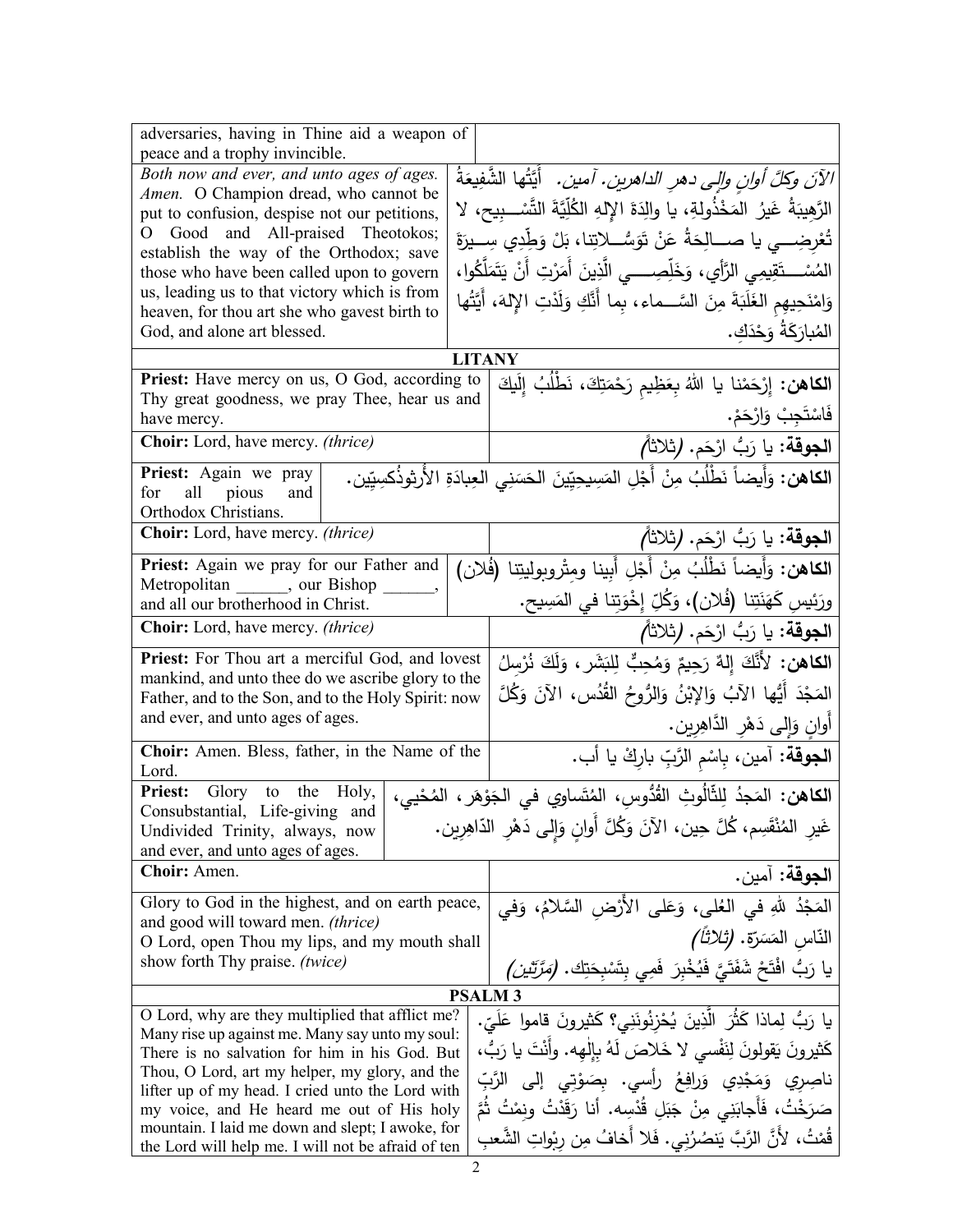| thousands of people that set themselves against                                                    | المُحيطينَ بي، المُتوازِرِينَ عليّ. قُمْ يا رَبُّ، خَلِّصْنِي يا              |
|----------------------------------------------------------------------------------------------------|-------------------------------------------------------------------------------|
| me round about. Arise, O Lord, save me, O my                                                       |                                                                               |
| God, for Thou hast smitten all who without cause                                                   | إلْهي، فَإِنَّكَ ضَرَبْتَ كُلَّ مَنْ يُعادِيني باطْلاً، وَسَحَقْتَ            |
| are mine enemies; the teeth of sinners hast Thou<br>broken. Salvation is of the Lord, and Thy      | أَسْنانَ الخَطَأَة. لِلرَّبِّ الخَلاصُ وعلى شَعبِكَ بَرَكَتُك.                |
| blessing is upon Thy people.                                                                       | أَنا رَقَدْتُ وَنِمْتُ ثُمَّ قُمْتُ، لأَنَّ الرَّبَّ يَنْصُرُني.              |
| I laid me down and slept; I awoke, for the Lord                                                    |                                                                               |
| will help me.                                                                                      |                                                                               |
|                                                                                                    | <b>PSALM 37</b>                                                               |
| O Lord, rebuke me not in Thine anger, nor chasten                                                  | يا رَبُّ، لا بِغَضَبِكَ تُوَبِّخْني، ولا بِرِجْزِكَ تُؤَدِّبْني.              |
| me in Thy wrath. For Thine arrows are fastened in                                                  |                                                                               |
| me, and Thou hast laid Thy hand heavily upon me.                                                   | فَإِنَّ سِهامَكَ قد نَشَبَتْ فِيَّ، وَمَكَّنْتَ عليَّ يذَك. لَيْسَ            |
| There is no healing in my flesh in the face of Thy                                                 | لِجَسَدِي شِفاءٌ مِنْ وَجْهِ غَضَبِكَ، وَلا سَلامَةٌ في                       |
| wrath; and there is no peace in my bones in the<br>face of my sins. For mine iniquities are risen  | عِظامي مِنْ وَجْهِ خَطاياي. لأَنَّ آثامی قَدْ تَعالَتْ                        |
| higher than my head; as a heavy burden have they                                                   |                                                                               |
| pressed heavily upon me. My bruises are become                                                     | فَوقَ رَأْسي، كَحِمْلِ ثَقيلِ قَدْ ثَقُلَتْ عَلَيَّ. قَدْ أَنْتَنَتْ          |
| noisome and corrupt in the face of my folly. I have                                                | وقاحَتْ جِراحاتي مِنْ قِبَلِ جَهالَتي. شَقِيتُ وَانْحَنَيْتُ                  |
| been wretched and utterly bowed down until the                                                     |                                                                               |
| end; all the day long I went with downcast face.                                                   | إلى الغايَةِ، والنَّهارَ كُلَّهُ مَشَيْتُ عابِسًا. لأَنَّ مَتْنَيَّ           |
| For my loins are filled with mocking, and there is                                                 | قَدِ امْتَلاً مَهازِئَ ولِيسَ لِجَسَدِي شِفاء. شَقِيتُ                        |
| no healing in my flesh. I am afflicted and humbled                                                 | وَاتَّضَعْتُ جِدًّا، وَكُنْتُ أَئِنُّ مِنْ تَنَهُّدِ قَلْبِي. يا رَبُّ،       |
| exceedingly, I have roared from the groaning of<br>my heart. O Lord, before Thee is all my desire, |                                                                               |
| and my groaning is not hid from Thee. My heart                                                     | إِنَّ بُغْيَتِي كُلُّها أَمامَكَ، وتَنَهُّدِي لَمْ يَخْفَ عنك. قَدِ           |
| is troubled, my strength hath failed me; and the                                                   | اضْطَرَبَ قَلْبِي وَفارَقَتْنِي قُوَّتِي، وَنُورُ  عَيْنَيَّ أَيْضًا لَمْ     |
| light of mine eyes, even this is not with me. My                                                   | يَبْقَ مَعى. أَصْدِقائي وأَقْرِبائي دَنَوْا مِنِّي وَوَقَفُوا لَدَيَّ،        |
| friends and my neighbors drew nigh over against                                                    |                                                                               |
| me and stood, and my nearest of kin stood afar off.                                                | وَجِنْسِي وَقَفَ مِنِّي بَعِيدًا. وَأَجْهَدَنِي الَّذِينَ يَطْلُبُونَ         |
| And they that sought after my soul used violence;<br>and they that sought evils for me spake vain  | نَفْسِي، وَالمُلْتَمِسُونَ لِيَ الشَّرَّ تَكَلَّمُوا بِالْباطِل،              |
| things, and craftiness all the day long did they                                                   | وَغُشُوشًا طُولَ النَّهارِ دَرَسُوا. أَمّا أَنا فَكَأْصَمَّ لا                |
| meditate. But as for me, like a deaf man I heard                                                   |                                                                               |
| them not, and was as a speechless man that                                                         | يَسْمَعُ، وَكَأَخْرَسَ لا يَفْتَحُ فاه. وصِرْتُ كإنْسانِ لا                   |
| openeth not his mouth. And I became as a man<br>that heareth not, and that hath in his mouth no    | يَسْمَعُ ولا في فَمِهِ تَبْكِيتٌ. لأَنِّي عَلَيْكَ، يا رَبُّ،                 |
| reproofs. For in Thee have I hoped, O Lord; Thou                                                   | تَوَكّلتُ، أَنْتَ تَستَجِيبُ لي يا رَبِّي وإِلهي. لأَنِّي قُلتُ               |
| wilt hearken unto me, O Lord my God. For I said:                                                   | لا يَشْمَتْ بـِي أعدائـِي، وعِنْدَما زَلَتْ قَدَمايَ عَظَمُوا                 |
| Let never mine enemies rejoice over me; yea,<br>when my feet were shaken, those men spake          | عَلَيَّ الكَلامِ. لأَنِّي أنا لِلضَّرْبِ مُسْتَعِدٌّ، وَوَجَعِي لَدَيَّ       |
| boastful words against me. For I am ready for                                                      |                                                                               |
| scourges, and my sorrow is continually before me.                                                  | فى كُلِّ حِين. لأَنِّي أَنا أَخْبِرُ بِإِثْمِي، وَأَهتَمُّ مِنْ أَجْلِ        |
| For I will declare mine iniquity, and I will take                                                  | خَطِيئتي. أَمّا أَعدائي فَأَحياءُ، وَهُمْ أَشَدُّ مِنِّي، وقَدْ               |
| heed concerning my sin. But mine enemies live<br>and are made stronger than I, and they that hated | كَثُّرَ   الَّذِينَ  يُبْغِضونَنِي   ظُلُّمًا،   الَّذِينَ   جازَونِي  بَدَلَ |
| me unjustly are multiplied. They that render me                                                    | الْخَيْرِ شَرًّا، مَحَلُوا بِيْ لأَجْلِ ابْتِغائي الصَّلاحِ. فَلا             |
| evil for good slandered me, because I pursued                                                      |                                                                               |
| goodness. Forsake me not, O Lord my God, depart                                                    | تُهْمِلْني يا رَبِّي وَالْهِي ولا تَتَباعَدْ عَنِّي. أَسْرِعْ إلى             |
| not from me. Be attentive unto my help, O Lord<br>of my salvation.                                 | مَعُونَتي يا رَبَّ خَلاصي.                                                    |
|                                                                                                    | فَلا تُهْمِلْني يا رَبِّي وَالْمِي ولا تَتَباعَدْ عَنِّي. أَسْرِعْ            |
|                                                                                                    | إلى مَعُونَتي يا رَبَّ خَلاصي.                                                |
|                                                                                                    |                                                                               |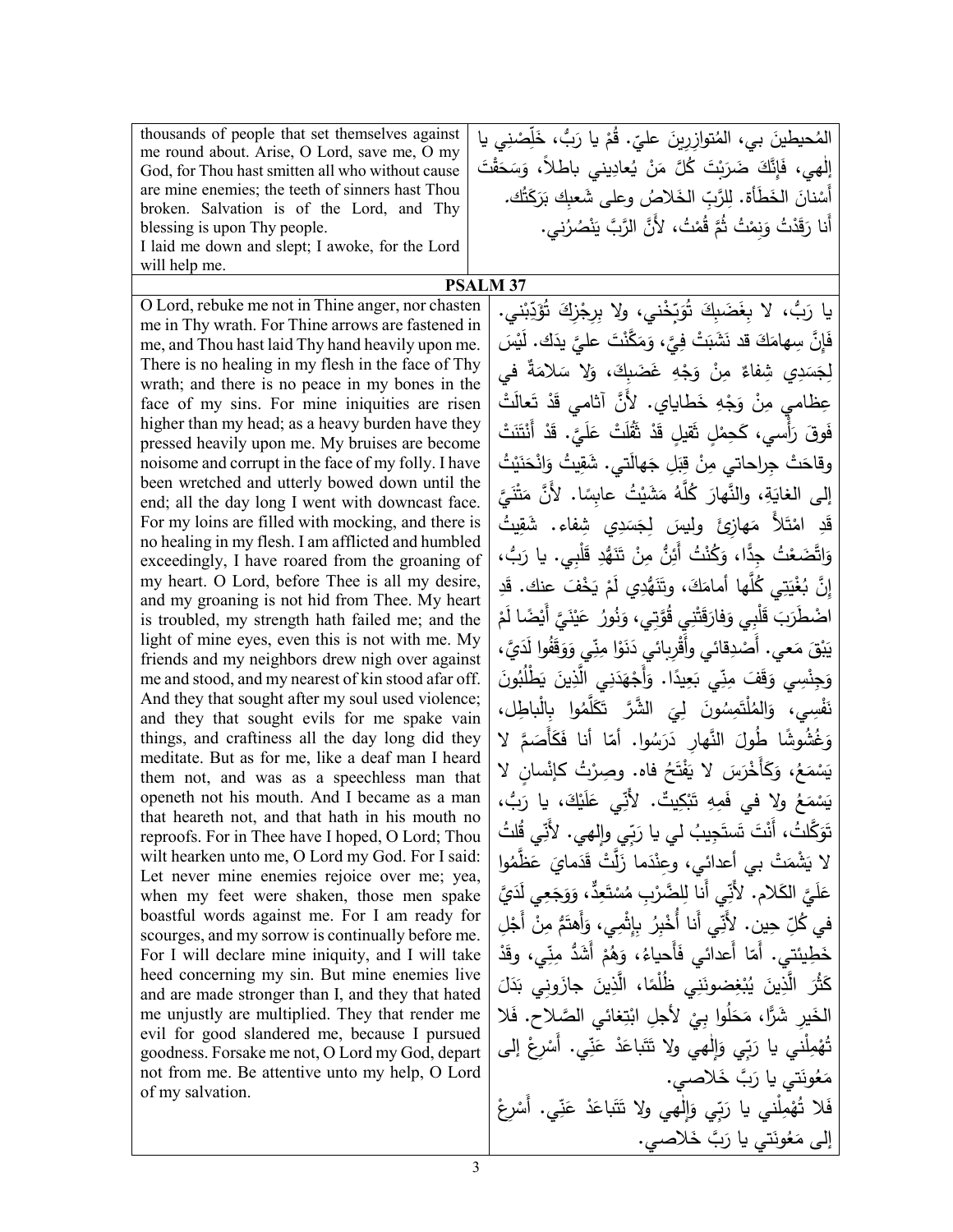| Forsake me not, O Lord my God, depart not from                                                          |                                                                             |  |
|---------------------------------------------------------------------------------------------------------|-----------------------------------------------------------------------------|--|
| me. Be attentive unto my help, O Lord of my                                                             |                                                                             |  |
| salvation.                                                                                              |                                                                             |  |
| <b>PSALM 62</b>                                                                                         |                                                                             |  |
| O God, my God, unto Thee I rise early at dawn.<br>My soul hath thirsted for Thee; how often hath my     | يا أَللهُ إلْهي إليكَ أَبْتَكِرٍ. عَطِشَتْ إِلَيكَ نَفْسِي،                 |  |
| flesh longed after Thee in a land barren and                                                            | وَاشْتاقَ إِلَيكَ جَسَدي، في أَرضِ بَرِّيَّةٍ وَغَيرِ مَسلُوكَةٍ            |  |
| untrodden and unwatered. So in the sanctuary                                                            | وَعادِمَةِ الماء . هٰكذا ظَهَرْتُ لَكَ في القُدْسِ لأَعايِنَ                |  |
| have I appeared before Thee to see Thy power and<br>Thy glory. For Thy mercy is better than lives; my   | قُوَّتَكَ وَمَجْدَكَ. لأَنَّ رَحْمَتَكَ أَفْضَلُ مِنَ الْحَياةِ،            |  |
| lips shall praise Thee. So shall I bless Thee in my                                                     | وَشَفَتَىَّ تُسَبِّحانِك. هٰكذا أَبارِكُكَ في حَياتي وَبِاسْمِكَ            |  |
| life, and in Thy name will I lift up my hands. As<br>with marrow and fatness let my soul be filled, and | أَرْفَعُ يَدَيّ، فَتَمتَلَّئُ نَفْسِي كَما مِنْ شَحْمٍ ودَسَمٍ،             |  |
| with lips rejoicing shall my mouth praise Thee. If                                                      | وَبِشِفاهِ الإِبْتِهاجِ يُسَبِّحُكَ فَمي. إذا ذَكَرْتُكَ على                |  |
| I remembered Thee on my bed, at the dawn I<br>meditated on Thee. For Thou art become my                 |                                                                             |  |
| helper; in the shelter of Thy wings will I rejoice.                                                     | فِراشِي، هَذَنْتُ بِكَ في الأَسْحارِ ، لأَنَّكَ صِرْتَ لِي                  |  |
| My soul hath cleaved after Thee; Thy right hand                                                         | عَونًا وَبِظِلِّ جَناحَيكَ أَسْتَتِرٍ . إِنْتَصَقَتْ نَفْسِى بِكَ،          |  |
| hath been quick to help me. But as for these, in<br>vain have they sought after my soul; they shall go  | وَإِيّايَ عَضَدَتْ يَمِينُك. أَمّا الَّذِينَ يَطْلُبُونَ نَفسى              |  |
| into the nethermost parts of the earth, they shall be                                                   | باطِلاً، فَسَيَدْخُلُونَ في أسافِلِ الأرض، وَيُدفَعُونَ إلى                 |  |
| surrendered unto the edge of the sword; portions<br>for foxes shall they be. But the king shall be glad | أيدِي السُّيوفِ، وَيَكُونُونَ أَنْصِبَةً لِلْثَعالبِ. أَمّا المَلِكُ        |  |
| in God, everyone shall be praised that sweareth by                                                      | فيُسَرُّ بالله، وَيُمتَدَحُ كُلُّ مَنْ يَحْلِفُ بِهِ، لأَنَّهُ قَدْ سُدَّتْ |  |
| Him; for the mouth of them is stopped that speak                                                        | أَفْواهُ المُتَكَلِّمِينَ بِالظُّلْمِ.                                      |  |
| unjust things.<br>At the dawn I meditated on Thee. For Thou art                                         | هَذَنْتُ بِكَ في الأَسْحارِ لأَنَّكَ صِرْتَ لِي عَوْنًا،                    |  |
| become my helper; in the shelter of Thy wings                                                           | وَبِظِلِّ جَناحَيكَ أَستَتِرٍ . إِنْتَصَقَتْ نَفْسِي بِكَ، وَإِيّايَ        |  |
| will I rejoice. My soul hath cleaved after Thee;<br>Thy right hand hath been quick to help me.          | عَضَدَتْ يَمِينُك.                                                          |  |
|                                                                                                         |                                                                             |  |
| Glory to the Father, and to the Son, and to the<br>Holy Spirit; both now and ever, and unto ages of     | المَجْدُ للِآبِ وَالِإِبْنِ وَالرُّوحِ الْقُدْسِ. الآنَ وَكُلَّ أُوانِ،     |  |
| ages. Amen.                                                                                             | وَالِي دَهُرِ الذَّاهِرِينَ. آمين.                                          |  |
| Alleluia, Alleluia, Alleluia. Glory to Thee, O God.<br>(THRICE)                                         | هَلِلوبِيا، هَلِلوبِيا، هَلِلوبِيا، المَجْدُ لَكَ يا الله. (ثلاثاً)         |  |
| Lord, have mercy. (THRICE)                                                                              | يا رَبُّ ارْحَم. (ثلاثا)                                                    |  |
| Glory to the Father, and to the Son, and to the<br>Holy Spirit.                                         | المَجْد للِآبِ والابنِ والتروحِ القُدْسِ.                                   |  |
| <b>PSALM 87</b>                                                                                         |                                                                             |  |
| Both now and ever, and unto ages of ages. Amen.                                                         | الآنَ وكلَّ أوانِ، وإلى دَهْرِ الدَّاهرينِ. آمين.                           |  |
| O Lord God of my salvation, by day have I cried                                                         | يا رَبُّ إِلٰهَ خلاصي، في النَّهارِ صَرَخْتُ وفي اللَّيلِ                   |  |
| and by night before Thee. Let my prayer come<br>before Thee, bow down Thine ear unto my                 | أمامَكَ، فَلْتَدْخُلْ قُدّامَكَ صَلاتي، أَمِلْ أَذُنَكَ إلى                 |  |
| supplication, for filled with evils is my soul, and                                                     |                                                                             |  |
| my life unto Hades hath drawn nigh. I am counted<br>with them that go down into the pit; I am become    | طَٰلِبَتِی، فَقَدِ امْتَلَأَتْ مِنَ الشَّرُورِ نَفسی، وَدَنَتْ مِنَ         |  |
| as a man without help, free among the dead, like                                                        | الجَحيم حَياتي. حُسِبْتُ مَعَ المُنْحَدِرِينَ في الجُبِّ،                   |  |
| the bodies of the slain that sleep in the grave,                                                        | صِرْتُ مِثْلَ إِنْسانٍ لَيْسَ لَهُ مُعِينٌ، مَطْرُوحًا بَينَ                |  |
| whom Thou rememberest no more, and they are<br>cut off from Thy hand. They laid me in the lowest        | الأَمْواتِ مثلَ القَتلى الرّاقدِينَ في القُبُورِ ، الَّذِينَ لا             |  |
| pit, in darkness and in the shadow of death.                                                            | تَذْكُرُهُمْ أَيضًا، وَهُمْ مِنْ يَدِكَ مُقْصَون. جَعَلُوني في              |  |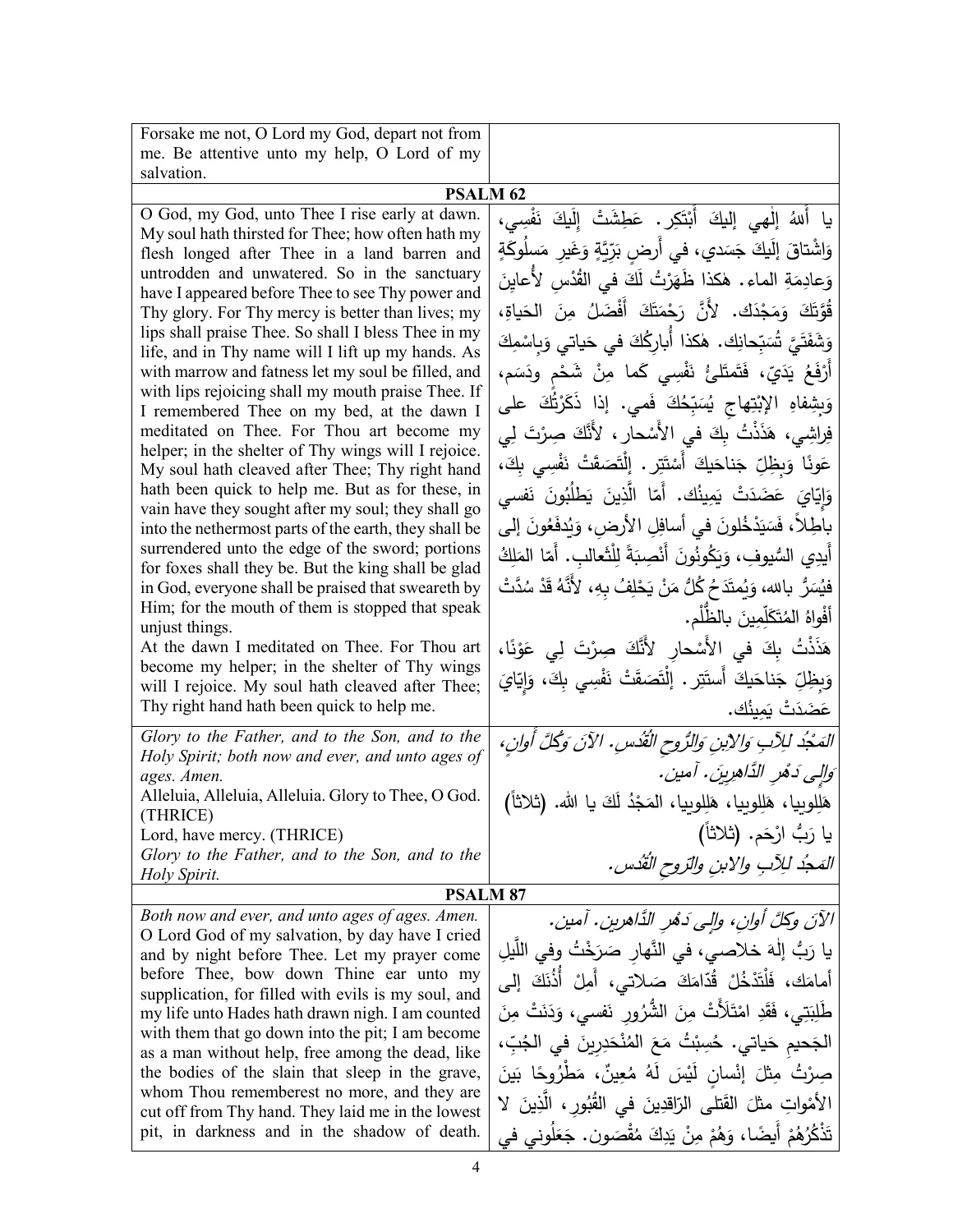Against me is Thine anger made strong, and all Thy billows hast Thou brought upon me. Thou hast removed my friends afar from me; they have made me an abomination unto themselves. I have been delivered up, and have not come forth; mine eyes are grown weak from poverty. I have cried unto Thee, O Lord, the whole day long; I have stretched out my hands unto Thee. Nay, for the dead wilt Thou work wonders? Or shall physicians raise them up that they may give thanks unto Thee? Nay, shall any in the grave tell of Thy mercy, and of Thy truth in that destruction? Nay, shall Thy wonders be known in that darkness, and Thy righteousness in that land that is forgotten? But as for me, unto Thee, O Lord, have I cried; and in the morning shall my prayer come before Thee. Wherefore, O Lord, dost Thou cast off my soul and turnest Thy face away from me? A poor man am I, and in troubles from my youth; yea, having been exalted, I was humbled and brought to distress. Thy furies have passed upon me, and Thy terrors have sorely troubled me. They came round about me like water, all the day long they compassed me about together. Thou hast removed afar from me friend and neighbor, and mine acquaintances because of my misery. O Lord God of my salvation, by day have I cried and by night before Thee. Let my prayer come before Thee, bow down Thine ear unto my supplication. Bless the Lord, O my soul, and all that is within me bless His holy name. Bless the Lord, O my soul, and forget not all that He hath done for thee, Who is gracious unto all thine iniquities, Who

healeth all thine infirmities, Who redeemeth thy life from corruption, Who crowneth thee with mercy and compassion, Who fulfilleth thy desire with good things; thy youth shall be renewed as the eagle's. The Lord performeth deeds of mercy, and executeth judgment for all them that are wronged. He hath made His ways known unto Moses, unto the sons of Israel the things that He hath willed. Compassionate and merciful is the Lord, long-suffering and plenteous in mercy; not unto the end will He be angered; neither unto eternity will He be wroth. Not according to our iniquities hath He dealt with us, neither according to our sins hath He rewarded us. For according to the height of heaven from the earth, the Lord hath made His mercy to prevail over them that fear Him. As far as the east is from the west, so far hath

ِه. ِظلال َ ِت و َو ُ ِ مات الم ِ ُ ین، في ظل ِل ّ اف َ ِل الس ْ ف ِ أَس <u>ُ</u> جُبِّ عَلَيَّ اسْتَقَرَّ غَضَبُكَ، وَجَمِيعُ أَهْوالِكَ أَجَزْتَها عَلَيِّ.<br>أَوْ وَ الْمَسَّنَّةُ الْمَسْئَةُ الْمَوْالِكَ أَجَزْتَها عَلَيِّ. ل .<br>-َّدْتَ عَنِّي مَعارِفِي، جَعَلُونِي لَهُمْ رَجاسَةً. قَدْ فڈ<br>فڈ <u>ِ</u><br>بُعَا أَبْ نْتُ وَما خَرَجْتُ، وَعَينايَ ضَعُفَتا مِنَ المَسكَنةِ.<br>من لِمُا أُسل َخْتُ إِليكَ، يا رَبُّ، النَّهارَ كُلَّهُ وإِليكَ بَسَطْتُ<br>\* <sub>َ</sub><br>سَرَ ص ِلأَ ِ موات َ ل َّك ل ُ <sup>ی</sup> ّاء َ ؟ أَ ِم الأَ ِط� ِب َجائ ُ الع َع َصن ت َ َع .ّ أَل <sub>َ</sub><br>دي د با<br>ا مْ، فَيَعترِفُونَ لَك؟ هَلْ يُحَدِّثُ أَحَدٌ في القِبرِ ؽؙڡؚٓؽ*مؙ*ۅۮؘۿؙٛؗم۠<br>ؙ َه ِ<br>مِّيمُ ق و<br>ما ِ ة َ َ ُف ُّ في الظلم ُعر َ؟ هل ت ِك ّ َ ِ ، وفي الهلاك �حق ِك ت َحم ِبر َ عَجائِبُكَ، وَعَدْلُكَ في أَرضٍ مَنْسِيَّة؟ وأنا إليْكَ، يا<br>مُسَائِبُكَ مَثْمَتُ مَنْ اللَّهِ مِنْ اللَّهِ مَنْ اللَّهِ مِنْ اللَّهِ مِنْ اللَّهِ مِنْ اللَّهِ مِنْ اللَّه ْ ً<br>ً رَبٌ، صَرَخْتُ فَتَبْلُغُكَ في الغَداةِ صَلاتي. لِماذا، يا<br>. **ٔ** ٌ أنا، ِیر َق ِي؟ ف ّ ن َ َ ع َك ْه َج َ ْصِر ُف و ت َ ْسي و ف َ ْ ِصي ن ُق َ ُّب، ت رَد وفي الشَّقاءِ مُنذُ شَبابي، وحينَ ارْتَفَعْتُ اتَّضَعْتُ .<br>ا وَتَحَيَّرْت. عَلَيَّ جازَ رِجْزُكَ، وَمُفْزِعاتُك أَزْعَجَتْنِي.<br>وَيَحَيَّرُت عَلَيَّ جازَ رِجْزُكَ، وَمُفْزِعاتُك أَزْعَجَتْنِي. َ ء<br>، أَحاطَتْ بي كالماءِ، والنَّهارَ كُلَّهُ اكْتَنَفَتْنِي مَعًا.<br>أَ أَبْعَدْتَ عَنِّي الصَّدِيقَ وَالقَرِيبَ وَمَعارِفِي مِنَ الشَّقاءِ.<br>أَبْعَدْتَ عَنِّي يا رَبُّ إِلٰهَ خَلاصي، في النَّهارِ صَرَخْتُ وفي اللَّيلِ<br>مُسْمَدِّ الْمُقَامَّد أمامَك، فَلْتَدْخُلْ قُدّامَكَ صَلاتي، أَمِلْ أُذُنَكَ إلى<br>َ طَلِبَتِي. .

**PSALM 102**

بارِكي يا نَفسي الرَّبَّ، وَيا جَمِيعَ ما في داخِلي اسْمَهُ<br>مُمَّ القُدُّوس. بارِكي يا نَفسي الرَّبَّ، ولا تَنسَيْ جَمِيعَ<br>معنة مُكافَآتِه. الَّذي يَغفِرُ جَمِيعَ آثامِك، الَّذي يَشْفي جَمِيعَ<br>ءَ أَمْرِاضِكِ، الَّذي يُنَجِّي مِنَ الفَسادِ حياتَكِ، الَّذ*ي*<br>م يُكَلِّلُكِ بالرَّحمَةِ وَالرَّأْفة، الَّذي يُشْبِعُ بالخَيْراتِ<br>. لُكِ بالرَّحمَةِ<br>ـ ل ٳٚ ل َّ ٛڲ<br>ؽػ **∶** َوات شَهَواتِكِ، فَيَتَجَدَّدُ كَالنَّسرِ شَبابُكِ. الرَّبُّ صانِعُ ِ<br>پنج <sub>َ</sub> كَالنَّسرِ شَبابُ َّدد ֺ֧<sup>ׅ</sup> ئ<br>نجا ت ١ فَيَ<br>= ِك، ف ُوسى مَماتِ والقَضاءِ لِجَميعِ المَظْلومين. عَرَّفَ مُ<br>ِ الرَّحَ <sub>َن</sub>َجِيمٌ وَرَؤُوفٌ، طُرُقَهُ، وَبَنِي إِسْرائيلَ مَشِيئاتِه. الرَّبُّ رَدِ<br>-ُ.<br>أ ْ طَوِيلُ الأَناةِ وَكَثِيرُ الرَّحْمَة، لَيْسَ إلى الإِنْقِضاءِ يَسْخَطُ، ولا إلى الدَّهرِ يَحْقِد. لا على حَسْبِ آثامِنَا ْ صَنَعَ مَعَنا، ولا على حَسْبِ خَطايانا جَازانا. لأَنَّهُ<br>. بِمِقْدارِ ارْتِفاعِ السَّماءِ عَنِ الأرض، قَوِّى الرَّبُّ<br>-.<br>ا رَحْمَتَهُ على الَّذِينَ يَتَّقُونَهُ، وَبِمِقْدارِ بُعْدِ المَشْرِقِ مِنَ َ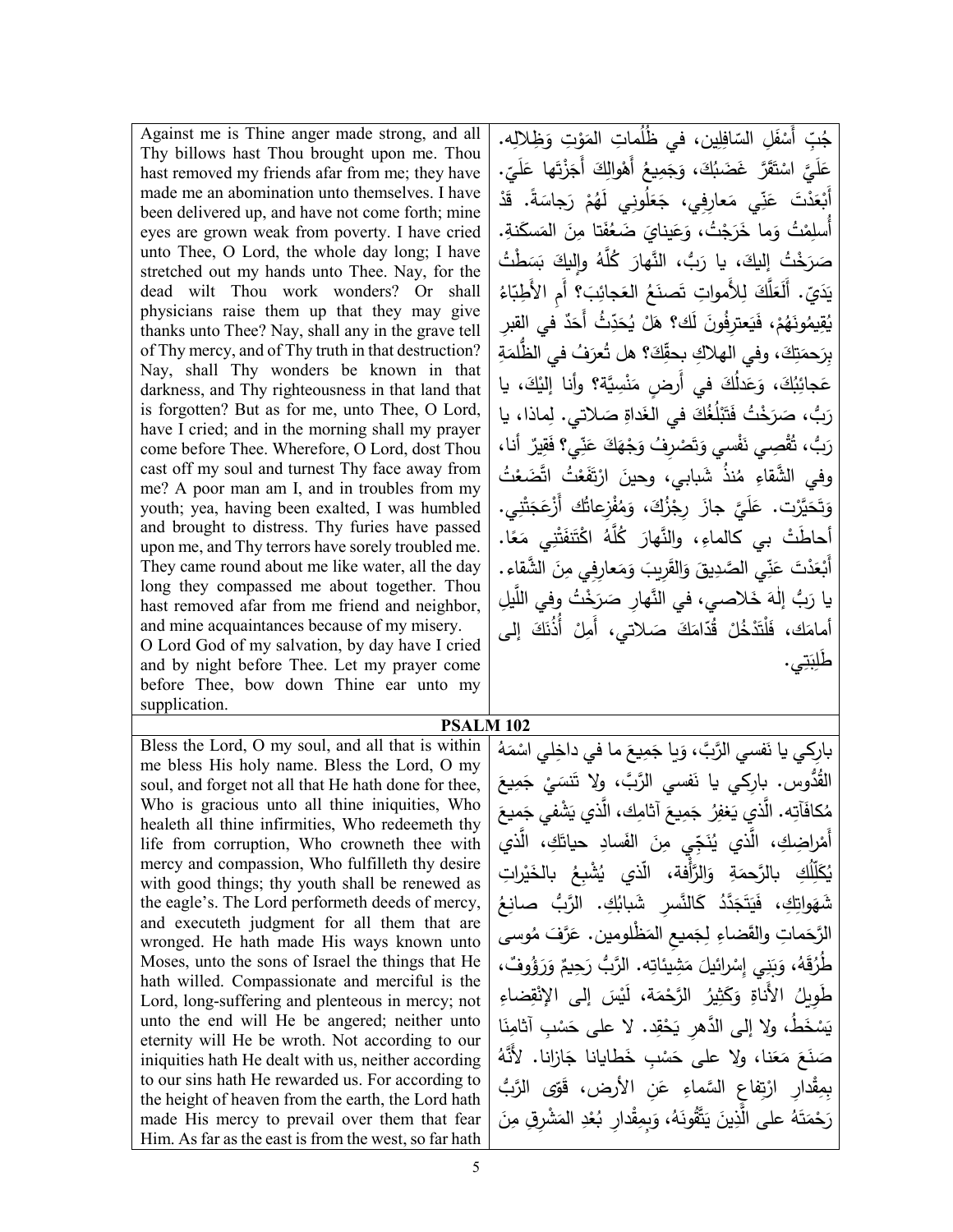| He removed our iniquities from us. Like as a<br>father hath compassion upon his sons, so hath the<br>Lord had compassion upon them that fear Him;<br>for He knoweth whereof we are made, He hath<br>remembered that we are dust. As for man, his days<br>are as the grass; as a flower of the field, so shall<br>he blossom forth. For when the wind is passed                                                                                                                                                                                                                                                                                                                                                                                                                                                                                                                                                                                                                                                                                                                                                                                                                                                  | المَغْربِ أَبْعَدَ عَنّا سَيّئاتِنا. كَما يَتَرَأْفُ الأَبُ بِالْبَنِينَ،<br>يَتَرَأْفُ الرَّبُّ بخائفيه، لأَنَّهُ عَرَفَ جَبْلَتَنا وَذَكَرَ أَنَّنا<br>تُرابٌ نَحْنُ. الإِنْسانُ كَالعُشْبِ أَيّامُهُ وَكَزَهر الحَقلِ<br>كذلكَ يُزْهِرٍ ، لأَنَّهُ إذا هَبَّتْ فيهِ الرِّيحُ ليسَ يَثْبُتُ ولا<br>يُعرَفُ أيضًا مَوضِعُه. أمّا رَحمَةُ الرَّبِّ فَهِيَ مُنذُ                                                                                                                                                                                                                                                                                                                                                                                                                                                                                                                                                                                                                                                                                                                                                    |
|-----------------------------------------------------------------------------------------------------------------------------------------------------------------------------------------------------------------------------------------------------------------------------------------------------------------------------------------------------------------------------------------------------------------------------------------------------------------------------------------------------------------------------------------------------------------------------------------------------------------------------------------------------------------------------------------------------------------------------------------------------------------------------------------------------------------------------------------------------------------------------------------------------------------------------------------------------------------------------------------------------------------------------------------------------------------------------------------------------------------------------------------------------------------------------------------------------------------|--------------------------------------------------------------------------------------------------------------------------------------------------------------------------------------------------------------------------------------------------------------------------------------------------------------------------------------------------------------------------------------------------------------------------------------------------------------------------------------------------------------------------------------------------------------------------------------------------------------------------------------------------------------------------------------------------------------------------------------------------------------------------------------------------------------------------------------------------------------------------------------------------------------------------------------------------------------------------------------------------------------------------------------------------------------------------------------------------------------------|
| over it, then it shall be gone, and no longer will it<br>know the place thereof. But the mercy of the Lord<br>is from eternity, even unto eternity, upon them<br>that fear Him. And His righteousness is upon sons<br>of sons, upon them that keep His testament and<br>remember His commandments to do them. The<br>Lord in heaven hath prepared His throne, and His<br>kingdom ruleth over all. Bless the Lord, all ye His<br>angels, mighty in strength, that perform His word,<br>to hear the voice of His words. Bless the Lord, all<br>ye His hosts, His ministers that do His will. Bless<br>the Lord, all ye His works, in every place of His<br>dominion. Bless the Lord, O my soul.<br>In every place of His dominion, bless the Lord, O                                                                                                                                                                                                                                                                                                                                                                                                                                                              | الدَّهْرِ ، وإلى الدَّهرِ على الَّذِينَ يَتَّقُونَهُ، وَعَدْلُهُ على<br>أَبْناءِ البَنِينَ الحافِظِينَ عَهْدَهُ وَالذّاكِرِينَ وَصاياهُ<br>لِيَصْنَعُوها. الرَّبُّ هَيَّأٌ عَرْشَهُ في السَّماءِ، وَمَملَكَتُهُ<br>تَسُودُ على الجَميع. باركُوا الرَّبَّ يا جَمِيعَ مَلائِكَتِهِ،<br>الْمُقْتَدِرِينَ بِقُوَّةٍ، الْعَامِلِينَ بِكَلِمَتِهِ عِنْدَ سَماعٍ صَوْتِ<br>كَلامِهِ. باركوا الرَّبَّ يا جَمِيعَ قُوّاتِهِ، يا خُدّامَهُ<br>العامِلينَ إرادَتَهُ. باركُوا الرَّبَّ يا جَمِيعَ أعمالِهِ، في<br>كُلّ مَوضِعٍ سِيادَتِه. بارِكي يا نَفْسى الرَّبَّ.<br>في كُلِّ مَوضِعٍ سِيادَتِه. بارِكي يا نفسي الرَّبّ.                                                                                                                                                                                                                                                                                                                                                                                                                                                                                                    |
| my soul.<br><b>PSALM 142</b>                                                                                                                                                                                                                                                                                                                                                                                                                                                                                                                                                                                                                                                                                                                                                                                                                                                                                                                                                                                                                                                                                                                                                                                    |                                                                                                                                                                                                                                                                                                                                                                                                                                                                                                                                                                                                                                                                                                                                                                                                                                                                                                                                                                                                                                                                                                                    |
| O Lord, hear my prayer, give ear unto my<br>supplication in Thy truth; hearken unto me in Thy<br>righteousness. And enter not into judgment with<br>Thy servant, for in Thy sight shall no man living<br>be justified. For the enemy hath persecuted my<br>soul; he hath humbled my life down to the earth.<br>He hath sat me in darkness as those that have been<br>long dead, and my spirit within me is become<br>despondent; within me my heart is troubled. I<br>remembered days of old, I meditated on all Thy<br>works, I pondered on the creations of Thy hands.<br>I stretched forth my hands unto Thee; my soul<br>thirsteth after Thee like a waterless land. Quickly<br>hear me, O Lord; my spirit hath fainted away.<br>Turn not Thy face away from me, lest I be like<br>unto them that go down into the pit. Cause me to<br>hear Thy mercy in the morning; for in Thee have<br>I put my hope. Cause me to know, O Lord, the way<br>wherein I should walk; for unto Thee have I lifted<br>up my soul. Rescue me from mine enemies, O<br>Lord; unto Thee have I fled for refuge. Teach me<br>to do Thy will, for Thou art my God. Thy good<br>Spirit shall lead me in the land of uprightness; for | يا رَبُّ استَمِعْ صَلاتي، وَأَنْصِتْ بِحَقِّكَ إلى طِلبَتِي.<br>إِستَجِبْ لَى بِعَدلِكَ، ولا تَدخُلْ في المُحاكَمَةِ مَعَ عَبدِك،<br>فإِنَّه لَنْ يَتَزَكَّى أَمامَكَ أَيُّ حَيٍّ. لأَنَّ الْعَدُوَّ قَدِ اضْطُهَدَ<br>نفسي، وَأَذَلَّ إلى الأرض حَياتي، وَأَجلَسَنِي في<br>الظُلُماتِ مِثْلَ المَوْتي مُنْذُ الدَّهْرِ ، فَضَجِرَتْ رُوحي<br>واضْطْرَبَ قَلْبِي في داخِلي. تَذَكَّرْتُ الأيَّامَ القَدِيمة.<br>هَذَذْتُ في كُلِّ أعمالِكَ، وَتَأَمَّلْتُ في صَنائِع يَدَيْك.<br>بَسَطْتُ يَدَيَّ إِلَيْكَ وَنَفْسِي لَكَ كَأَرْضٍ لا تُمطَّر . أَسْرِعْ<br>فَاسْتَجِبْ لِي يا رَبُّ، فَقَدْ فَنِيَتْ رُوحي. لا تَصْرفْ<br>وَجْهَكَ عَنِّى، فَأَشابهَ الهابطِينَ في الْجُبّ. إجْعَلني في<br>الغَداةِ مُسْتَمِعًا رَحْمَتَكَ، فإنِّي عَلَيكَ تَوَكَّلْتُ. عَرّفْني يا<br>رَبُّ الطَّرِيقَ الَّذي أَسلُكُ فيهِ، فَإِنِّي إليكَ رَفَعْتُ نَفسي.<br>أَنْقِذْنِي من أعدائي يا رَبٌّ، فَإِنِّي قد لَجَأْتُ إِلَيْك.<br>عَلِّمْنـِي أَنْ أَعمَلَ مَرْضاتَكَ، لأَنَّكَ أنتَ إلهي. رُوحُكَ<br>الصّالِحُ يَهْدِينِي في أرضٍ مُسْتَقِيمةٍ. مِنْ أَجْلِ اسْمِكَ،<br>يا رَبُّ، تُحْيِيني. بِعَدلِكَ تُخرجُ مِنَ الْحُزنِ نَفسي، |
| Thy name's sake, O Lord, shalt Thou quicken me.<br>In Thy righteousness shalt Thou bring my soul out<br>of affliction, and in Thy mercy shalt Thou utterly<br>destroy mine enemies. And Thou shalt cut off all<br>them that afflict my soul, for I am Thy servant.                                                                                                                                                                                                                                                                                                                                                                                                                                                                                                                                                                                                                                                                                                                                                                                                                                                                                                                                              | وَبِرَحمَتِكَ تَستَأْصِلُ أَعدائي، وَتُهلِكُ جَمِيعَ الَّذِينَ<br>يُحزِنُونَ نفسى لأنَّى أنا عبدُك.                                                                                                                                                                                                                                                                                                                                                                                                                                                                                                                                                                                                                                                                                                                                                                                                                                                                                                                                                                                                                |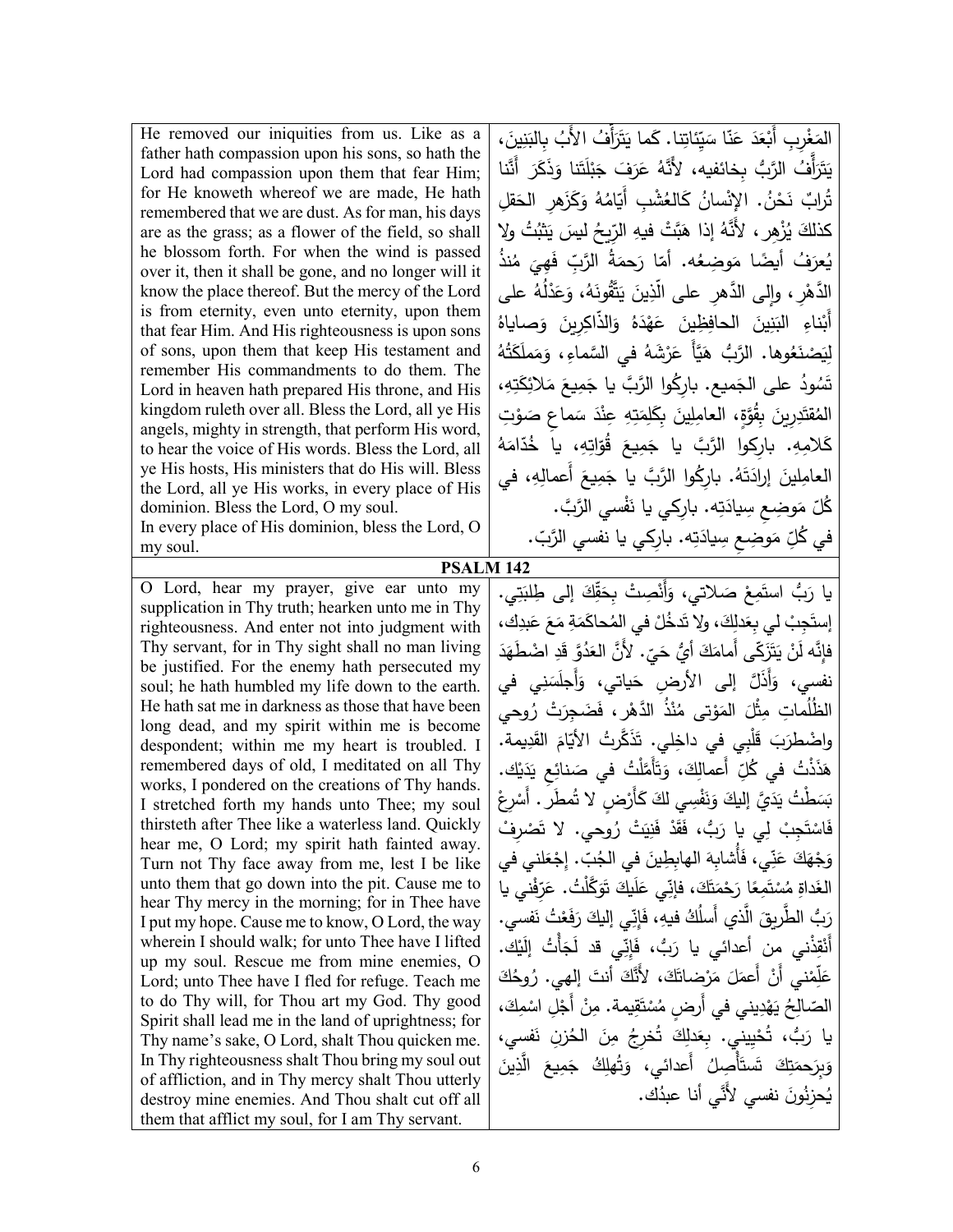| O Lord, give ear unto my supplication and enter<br>not into judgment with Thy servant. (TWICE)      | إستجبْ لي بِعَدْلِكَ، ولا تدخلْ في المُحاكَمَةِ مَعَ                                |
|-----------------------------------------------------------------------------------------------------|-------------------------------------------------------------------------------------|
| Thy good Spirit shall lead me in the land of                                                        | عبدِكَ. (مرّتَين)                                                                   |
| uprightness.                                                                                        | روحُكَ الصالِحُ يَهْديني في أَرْضِ مُسْتَقيمةٍ.                                     |
| Glory to the Father, and to the Son, and to the                                                     | المَدجُد للِأَبِ والابنِ والتروحِ النُّقُدسِ. الآنَ وَكُلَّ أُوانِ                  |
| Holy Spirit; both now and ever, and unto ages of<br>ages. Amen.                                     | وَإِلِي دَهرِ النّاهِرِينَ. آمين.                                                   |
| Alleluia, Alleluia, Alleluia. Glory to Thee, O God.<br>(THRICE)                                     | هَلِلوبِيا، هَلِلوبِيا، هَلِلوبِيا، المَجدُ لَكَ يا الله. (ثلاثاً)                  |
| O our God and our Hope, glory to Thee!                                                              | يا إِلَهَنا وَرَجاءَنا المَجِدُ لَك.                                                |
|                                                                                                     | THE GREAT LITANY                                                                    |
| Priest: In peace, let us pray to the Lord.                                                          | ا <b>لكاهن:</b> بسَلام إلى الرَّبِّ نَطْلُب.                                        |
| Lord, have mercy.<br><b>Choir:</b>                                                                  | ا <b>لجوقة:</b> يا رَبُّ ارْحَم.                                                    |
| <b>Priest:</b> For the peace from above and the salvation<br>of our souls, let us pray to the Lord. | <b>الكاهن:</b> مِنْ أَجْلِ السَّــــلام الَّذِي مِنَ العُلمِي وَخَلاصِ              |
|                                                                                                     | نُفُوسنا، إلى الرَّبِّ نَطْلُب.                                                     |
| <b>Choir:</b><br>Lord, have mercy.                                                                  | ا <b>لجوقة:</b> يا رَبُّ ارْحَم.                                                    |
| <b>Priest:</b> For the peace of the whole world, the                                                | ا <b>لكاهن:</b> مِنْ أَجْلِ سَـلام كُلِّ العالَم، وَحُسْنِ شَاتِ كَنائِسِ           |
| good estate of the holy churches of God, and<br>the union of all men, let us pray to the Lord.      | اللهِ المُقَدَّسة، وَاتِّحادِ الجَمِيعِ، إلى الرَّبِّ نَطِّلُبٍ.                    |
| <b>Choir:</b> Lord, have mercy.                                                                     | ا <b>لجوقة:</b> يا رَبُّ ارْحَم.                                                    |
| <b>Priest:</b> For this holy House and those who                                                    | <b>الكاهن:</b> مِنْ أَجْلِ هذا البَيتِ المُقَدَّسِ، وَالَّذِينَ يَدْخُلُونَ إِلَيهِ |
| with faith, reverence, and fear of God enter<br>therein, let us pray to the Lord.                   | بِإِيْمانٍ وَوَرَعٍ وَخَوْفِ الله، إِلَى الرَّبِّ نَطْلُبٍ.                         |
| <b>Choir:</b> Lord, have mercy.                                                                     | ا <b>لجوقة:</b> يا رَبُّ ارْحَم.                                                    |
| Priest: For our father and Metropolitan N.,                                                         | ا <b>لكاهن:</b> مِنْ أَجْلِ أبينا ومثْروبوليتنا (فلان) ورَئِيس كَهَنَتِنا           |
| (and for our Bishop N.), the honorable<br>presbytery, the deaconate in Christ, all the              | (فُلان)، والكَهَنَةِ الْمُكَرَّمينَ، والشَـمامِسـة، خُدّام المَسـيح،                |
| clergy and the people, let us pray to the Lord.                                                     | وجَميع الإكْليروسِ والشَّعْبِ، إلى الرَّبِّ نَطْلُب.                                |
| <b>Choir:</b> Lord, have mercy.                                                                     | ا <b>لجوقة:</b> يا رَبُّ ارْحَم.                                                    |
| Priest: For Metropolitan PAUL and Archbishop                                                        | ا <b>لكاهن:</b> مِنْ أجل المِتْروبوليت بولَسَ والمطران يوحنا                        |
| JOHN and their quick release from captivity and safe<br>return, let us pray to the Lord.            | وفَكِّ أَسْرِهِما وعَوْدَتِهِما سالِمَيْنِ، إلى الرَّبِّ نَطْلُب.                   |
| <b>Choir:</b><br>Lord, have mercy.                                                                  | ا <b>لجوقة:</b> يا رَبُّ ارْحَم.                                                    |
| For our country, its President, civil<br><b>Priest:</b>                                             | ا <b>لكاهن:</b> مِنْ أَجْلِ حُكّام هَذا النَلَدِ، ومُؤازَرَتِهِمْ في كُلِّ          |
| authorities, and Armed Forces, let us pray to the<br>Lord.                                          | عَمَلٍ صالِحٍ، إلى الرَّبِّ نَطْلُبٍ.                                               |
| <b>Choir:</b><br>Lord, have mercy.                                                                  | ا <b>لجوقة:</b> يا رَبُّ ارْحَم.                                                    |
| <b>Priest:</b> For this city and every city and countryside                                         | الكاهن: مِنْ أَجْلِ هذِهِ المَدِينَة، وَجَمِيعِ المُدُنِ وَالقُرى،                  |
| and the faithful, who dwell therein; let us pray to the<br>Lord.                                    | وَالِمُؤْمِنِينَ السّاكِنِينَ فِيها، إِلى الرَّبِّ نَطْلُب.                         |
| <b>Choir:</b><br>Lord, have mercy.                                                                  | ا <b>لجوقة:</b> يا رَبُّ ارْحَم.                                                    |
| <b>Priest:</b> For healthful seasons, abundance of the                                              | ا <b>لكاهن:</b> مِنْ أَجْل اعْتِدالِ الأَهْوِيَةِ، وَخِصْــــبِ ثِمار               |
| fruits of the earth, and peaceful times, let us pray to<br>the Lord.                                | الأَرْض وَأَوْقاتٍ سَلامِيَّةٍ، إِلَى الرَّبِّ نَطْلُبٍ.                            |
|                                                                                                     |                                                                                     |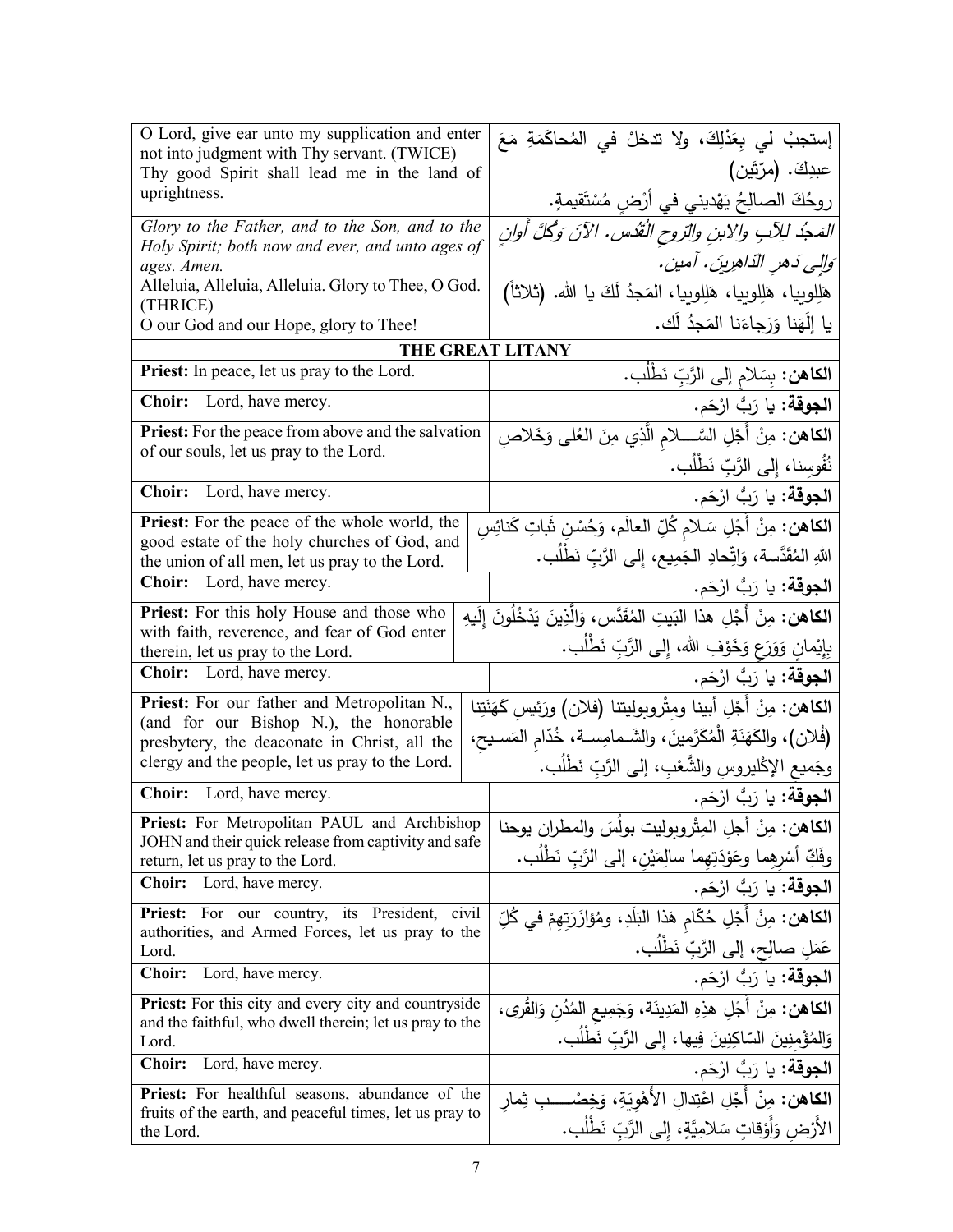| Choir: Lord, have mercy.                                                                                   | ا <b>لجوقة:</b> يا رَبُّ ارْحَم.                                                                   |
|------------------------------------------------------------------------------------------------------------|----------------------------------------------------------------------------------------------------|
| <b>Priest:</b> For travelers by sea, by land, and by                                                       | الكاهن: مِنْ أَجْلِ المُسافِرِينَ فِي البَحْرِ وَالنِّرِّ وَالجَوِّ، وَالمَرْضى                    |
| air, the sick, the suffering, the captive, and<br>for their salvation, let us pray to the Lord.            | والمُتألِّمِين وَالأَسْرِي، وَخَلاصِهِمْ، إِلى الرَّبِّ نَطْلُب.                                   |
| <b>Choir:</b> Lord, have mercy.                                                                            | ا <b>لجوقة:</b> يا رَبُّ ارْحَم.                                                                   |
| Priest: For our deliverance from all tribulation,                                                          | ا <b>لكاهن:</b> مِنْ أَجْلِ نَجاتِنا مِنْ كُلِّ ضِيقٍ وَغَضَبٍ وَخَطَرٍ                            |
| wrath, danger, and necessity, let us pray to the Lord.                                                     | وَشَدَّةٍ إِلَى الرَّبِّ نَطْلُب.                                                                  |
| Choir: Lord, have mercy.                                                                                   | ا <b>لجوقة:</b> يا رَبُّ ارْحَم.                                                                   |
| Priest: Help us; save us; have mercy on us, and keep<br>us, O God, by Thy grace.                           | ا <b>لكاهن:</b> أَعْضُدْ وَخَلِّصْ وارْحَمْ واحفَظْنا يا اللهُ بِنِعْمَتِكَ.                       |
| <b>Choir:</b> Lord, have mercy.                                                                            | ا <b>لجوقة:</b> يا رَبُّ ارْحَم.                                                                   |
| Priest: Calling to remembrance our all-                                                                    |                                                                                                    |
| holy, immaculate, most blessed and                                                                         | ا <b>لكـاهن:</b> بَعْدَ ذِكْرِنـا الكُلِّيَّةَ القَداسَــــةِ الطَّاهِرَةَ الفائِقَةَ البَرَكـاتِ  |
| glorious Lady the Theotokos and ever-                                                                      | المَجِيدة، سَـــــيِّدَتَنـا والِدَةَ الإِلـهِ الدّائِمَـةَ البَتُولِيَّـةِ مَرْيَمَ، مَعَ جَمِيع  |
| Virgin Mary, with all the Saints, let us<br>commend ourselves and each other, and                          | القِدِّيسِين، لِنُوْدِعْ أَنْفُسَنا وَبَعْضُنا بَعْضاً وَكُلَّ حَياتِنا لِلْمَسِيحِ الإِله. ۖ      |
| all our life unto Christ our God.                                                                          |                                                                                                    |
| Choir: To Thee, O Lord.                                                                                    | ا <b>لجوقة:</b> لَكَ يا رَبّ.                                                                      |
| Priest: For unto Thee are due all glory,                                                                   | ا <b>لكاهن:</b> لأَنَّهُ يَنْبَغِي لَكَ كُلُّ تَمْجِيدٍ وَإِكْرامِ وَسُـــجُودِ، أَيُّها الآبُ     |
| honor, and worship to the Father and to the                                                                | وَالِابْنُ وَالرُّوحُ القُدُس، الآنَ وَكُلَّ أُوانٍ وَإِلَى دَهْرِ الدَّاهِرِين.                   |
| Son and to the Holy Spirit, now and ever,<br>and unto ages of ages.                                        |                                                                                                    |
| Choir: Amen.                                                                                               | ا <b>لجوقة:</b> آمين.                                                                              |
|                                                                                                            |                                                                                                    |
|                                                                                                            |                                                                                                    |
|                                                                                                            | "GOD IS THE LORD" IN TONE FIVE                                                                     |
| <b>Chanter:</b> God is the Lord and hath appeared unto<br>us. Blessed is He that cometh in the Name of the | الشَرَتِّل: اللهُ الرَّبُّ ظَهَرَ لنـا، مُبارَكٌ الآتي بـاسْـــم                                   |
| Lord. (Repeat after verses)                                                                                |                                                                                                    |
| 1. O give thanks unto the Lord, and call upon His                                                          | الرَّبّ.   (تع <i>اد بعد الإستيخونات</i> )<br>1 – إغْتَرِفوا لِلْرَّبِّ وادْعوا باسْمِهِ القُدّوس. |
| holy Name.                                                                                                 |                                                                                                    |
| 2. All nations compassed me about, but in the Name<br>of the Lord will I destroy them.                     | ـ 2– كلُّ الأُمَمِ أحاطوا بي وباسْمِ الرَّبِّ قَهَرْتُهُم.                                         |
| 3. This is the Lord's doing; it is marvelous in                                                            |                                                                                                    |
| our eyes.                                                                                                  | 3 – مِنْ قِبَلِ الرَّبِّ كَانَتْ هَذَه وَهِيَ عَجِيبةٌ فِي أَعْيُنِنَا.                            |
|                                                                                                            | <b>RESURRECTIONAL APOLYTIKION IN TONE FIVE</b>                                                     |
| Let us believers praise and worship the Word;                                                              | لِنُسبّحْ نَحْنُ المُؤْمِنينَ ونَسْـجُدْ لِلكَلِمَةِ، المُســاوي لِلآبِ                            |
| coeternal with the Father and the Spirit, born of<br>the Virgin for our salvation. For He took             |                                                                                                    |
| pleasure in ascending the Cross in the flesh to                                                            | والروح في الأزَليَّةِ وعَدَمِ الابْتِداءِ، المَوْلودِ مِنَ العَذْراءِ                              |
| suffer death; and to raise the dead by His                                                                 | لِخَلاصِـنا، لأَنَهُ سُرَّ بِالْجَسَدِ أَنْ يَعْلَوَ على الصـليبِ،                                 |
| glorious Resurrection.                                                                                     | وبَحْتَمِلَ الموتَ، وبُنْهضَ المَوْتي بقِيامَتِهِ المَجيدة.                                        |
|                                                                                                            | <b>RESURRECTIONAL APOLYTIKION IN TONE FIVE</b>                                                     |
| Glory to the Father, and to the Son, and to the                                                            | المَجْدُ لِلِآبِ، والآبنِ، والروحِ الْقُدْسِ. ۖ لِنُســبِّحْ نَحْنُ                                |
| Holy Spirit. Let us believers praise and worship<br>the Word; coeternal with the Father and the            | المُؤْمِنينَ ونَسْجُدْ لِلْكَلِمَةِ، المُسـاوِي لِلآبِ والروحِ في                                  |
| Spirit, born of the Virgin for our salvation. For                                                          |                                                                                                    |
| He took pleasure in ascending the Cross in the                                                             | الأَزَلِيَّةِ وعَدَمِ الابْتِداءِ ، المَوْلُودِ مِنَ الْعَذْرَاءِ لِخَلاصِنا ،                     |
| flesh to suffer death; and to raise the dead by His                                                        | لأَنَهُ سُـرَّ  بالجَسَـدِ  أَنْ يَعْلَوَ  على  الصــليب،  وبَحْتَمِلَ                             |
| glorious Resurrection.                                                                                     | الموتَ، ويُنْهضَ المَوْتي بقِيامَتِهِ المَجيدة.                                                    |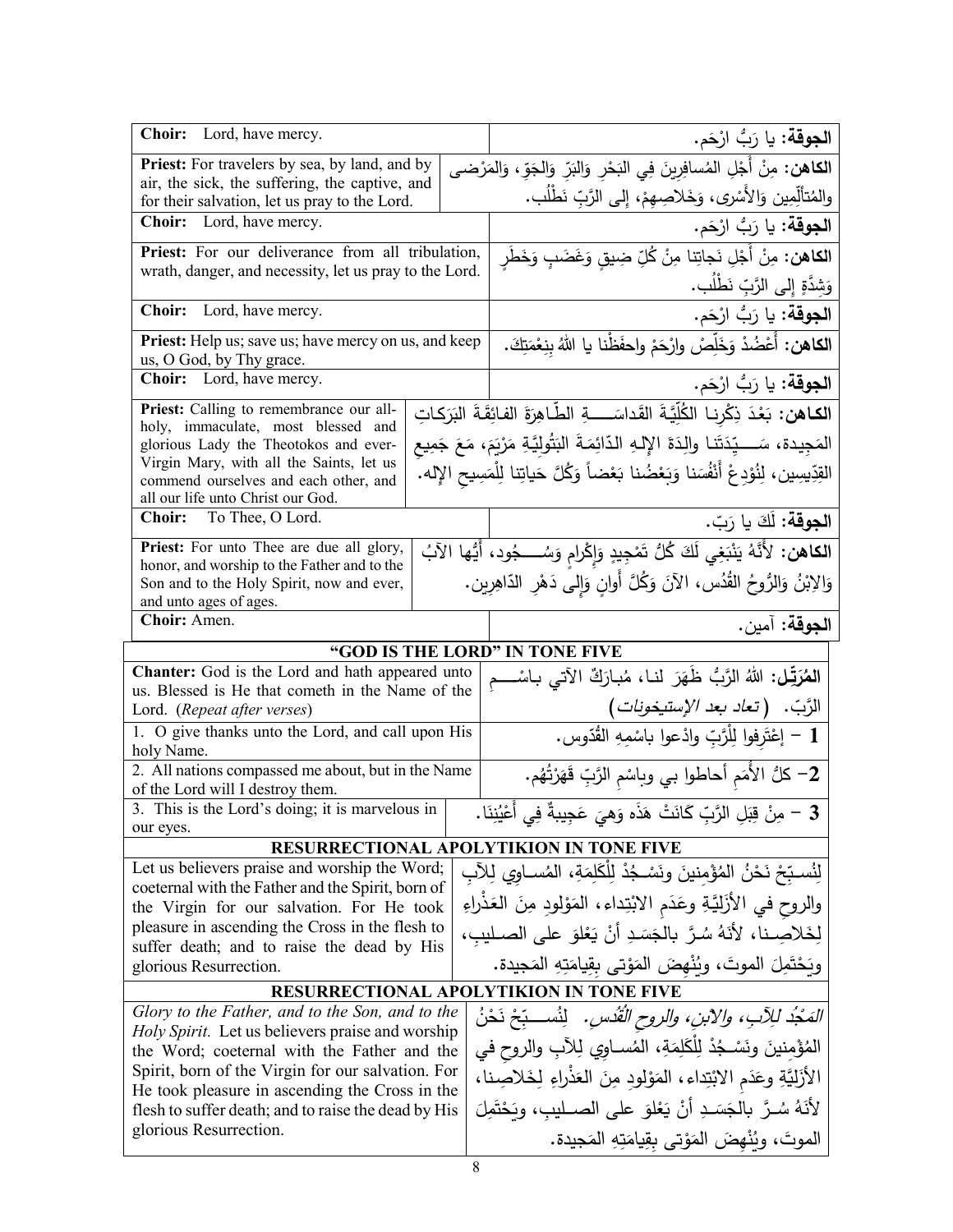| RESURRECTIONAL THEOTOKION IN TONE FIVE                                                                                                                                                                                                                                                                                                                                                                                                               |                                                                                                                                                                                                                                                                                                                                                                                                                                                                              |  |
|------------------------------------------------------------------------------------------------------------------------------------------------------------------------------------------------------------------------------------------------------------------------------------------------------------------------------------------------------------------------------------------------------------------------------------------------------|------------------------------------------------------------------------------------------------------------------------------------------------------------------------------------------------------------------------------------------------------------------------------------------------------------------------------------------------------------------------------------------------------------------------------------------------------------------------------|--|
| Both now and ever, and unto ages of ages.<br>Amen. Rejoice, O uncrossed gate; rejoice, O                                                                                                                                                                                                                                                                                                                                                             | الآنَ وكُلَّ أُولِنِ وَإِلِي دَهُرِ الدَّاهِرِينَ. آمين.   افرَحي يا                                                                                                                                                                                                                                                                                                                                                                                                         |  |
| wall and protection of those who hasten unto<br>thee; rejoice, O quiet haven, who hast not                                                                                                                                                                                                                                                                                                                                                           | بابَ الرَّبِّ الْمُمتَنِعَ الْعُبورُ فيهِ، افرَحى يا سُوراً وَستراً                                                                                                                                                                                                                                                                                                                                                                                                          |  |
| known wedlock, O thou who hast given birth                                                                                                                                                                                                                                                                                                                                                                                                           | لِلمُسارعينَ إِلَيكِ، افرَحى أَيَّتُها الميناءُ الهادِئُ التي لَم                                                                                                                                                                                                                                                                                                                                                                                                            |  |
| in the flesh to thy Creator and God. Thou shalt                                                                                                                                                                                                                                                                                                                                                                                                      | تَعرِف زَواجاً، الوالِدَةُ بِالجَسَدِ خالِقَكِ وَإِلَهَكِ. فَلا تَكُفَّى                                                                                                                                                                                                                                                                                                                                                                                                     |  |
| continue to intercede for the sake of those who<br>praise and worship thy birth-giving.                                                                                                                                                                                                                                                                                                                                                              | مُتَوَسِّلَةً مِن أجلِ المُسَبِّحينَ والسّاجِدينَ لِمَولِدِكِ.                                                                                                                                                                                                                                                                                                                                                                                                               |  |
|                                                                                                                                                                                                                                                                                                                                                                                                                                                      | THE LITTLE LITANY                                                                                                                                                                                                                                                                                                                                                                                                                                                            |  |
| Priest: Again and again, in peace, let us pray to the<br>Lord.                                                                                                                                                                                                                                                                                                                                                                                       | ا <b>لكاهن:</b> أيْضاً وأيْضاً بِسَلام إلى الرَّبِّ نَطْلُب.                                                                                                                                                                                                                                                                                                                                                                                                                 |  |
| Choir: Lord, have mercy.                                                                                                                                                                                                                                                                                                                                                                                                                             | ا <b>لجوق</b> : يا ربُ ارْحَمْ.                                                                                                                                                                                                                                                                                                                                                                                                                                              |  |
| Priest: Help us; save us; have mercy on us; and keep<br>us, O God, by Thy grace.                                                                                                                                                                                                                                                                                                                                                                     | ا <b>لكاهن:</b> أعْضُدْ، وَخَلِّصْ، وارْحَمْ، واحفَظْنا يا اللهُ بِنِعْمَتِكَ.                                                                                                                                                                                                                                                                                                                                                                                               |  |
| Choir: Lord, have mercy.                                                                                                                                                                                                                                                                                                                                                                                                                             | ا <b>لجوق</b> : يا رِبُّ ارْحَمْ.                                                                                                                                                                                                                                                                                                                                                                                                                                            |  |
| <b>Priest:</b> Calling to remembrance our<br>all-holy,<br>immaculate, most-blessed and glorious Lady the<br>Theotokos and ever-virgin Mary, with all the saints: let<br>us commend ourselves and each other, and all our life<br>unto Christ our God.                                                                                                                                                                                                | ا <b>لكاهن:</b> بعدَ ذِكْرِنا الكُلِّيَّةَ القَداسَةِ، الطاهِرَةَ، الفائِقَةَ البَرَكاتِ<br>المَجيدة، سيِّدَتَنا والِدَةَ الإِلهِ الدائِمَةَ البَتولِيَّةِ مَرْيَمَ مَعَ جميع<br>القدِّيسين، لِنُؤدِعْ أَنْفُسَنا وبَعْضُنا بَعْضاً وَكُلَّ حَياتِنا لِلْمَسيح<br>الإله.                                                                                                                                                                                                     |  |
| Choir: To Thee, O Lord.                                                                                                                                                                                                                                                                                                                                                                                                                              | ا <b>لجوق</b> : لكَ يا ربّ.                                                                                                                                                                                                                                                                                                                                                                                                                                                  |  |
| Priest: For Thine is the might, and Thine is the<br>kingdom, and the power and the glory: of the Father,<br>and of the Son, and of the Holy Spirit; now and ever,<br>and unto ages of ages.                                                                                                                                                                                                                                                          | الكاهن:لأنَّ لكَ العِزَّةَ ولكَ المُلْكَ والقُوَّةَ والمَجْدَ أَيُّها الآبُ<br>والإبنُ والروحُ القُدُسُ، الآنَ وكُلَّ أوانِ وإلى دَهْرِ الدَّاهِرين.                                                                                                                                                                                                                                                                                                                         |  |
| Choir: Amen.                                                                                                                                                                                                                                                                                                                                                                                                                                         | ا <b>لجوق</b> : آمين.                                                                                                                                                                                                                                                                                                                                                                                                                                                        |  |
| FIFTH TONE RESURRECTIONAL KATHISMATA (Plain Reading)<br><b>First Kathisma</b>                                                                                                                                                                                                                                                                                                                                                                        |                                                                                                                                                                                                                                                                                                                                                                                                                                                                              |  |
| Let us laud the honored Cross of the Lord; let us<br>honor with song His holy Burial; let us glorify His<br>divine Resurrection; for He hath raised the dead<br>from the graves, since He is God, and hath led<br>captive the might of death and the power of<br>Diabolus, and hath shed light on those who are in<br>Hades.                                                                                                                         | لِنَمْدَحْ صَليبَ الرَّبِّ المُكَرَّمِ، ولْنُكَرِّمْ بِالنَّسابيحِ دَفْنَهُ<br>المُقَدَّس، ولْنُمَجِّدْ قِيامَتَهُ الإلهيَّةَ، لأنَّهُ أقامَ الأمْواتَ<br>مِنَ القُبورِ بِما أنَّهُ إلهٌ، وسَـــبي عِزَّةَ المَوْتِ، وقُوَّةَ<br>المَحّالِ، وأشْرَقَ نوراً لِلَّذينَ في الجَحيم.                                                                                                                                                                                             |  |
| Glory to the Father, and to the Son, and to the<br>Holy Spirit.<br>Thou hast been called dead, O Lord, Who hast<br>caused death to die. And Thou wast placed in a<br>grave, O Thou Who hast emptied the grave.<br>Above, the soldiers guarded the tomb, but below,<br>Thou didst raise the dead who were from<br>eternity. Wherefore, O Lord Almighty, the<br>Incomprehensible, glory to Thee.<br>Both now and ever, and unto ages of ages.<br>Amen. | المَحْدُ للآبِ، والإبنِ، والروحِ القُدُسِ.<br>أَيُّها الرَّبُّ، لَقَدْ دُعيتَ مَيْتاً وأَنْتَ قَدْ أَمَتَّ الْمَوْتَ،<br>ووُضِعْتَ في قَبْرٍ ، وأَنْتَ قَدْ أَفْرَغْتَ القُبورَ . أمّا على<br>الأَرْضِ، فَإِنَّ الْجُنْدَ حَرَسِــــوا القَبْرَ ، وأَمّا تَحْتُ، فَقَدْ<br>أَقَمْتَ الأَمْواتَ الذينَ مُنْذُ الدُّهورِ . فَيا أَيُّها الرَّبُّ<br>القادِرُ على كُلِّ شَيْءٍ، المُمْتَنَعُ إِدْرِاكُهُ، المَجْدُ لَك.<br>الآنَ وكلَّ أُوانِ والِي دَهْرِ الذَّاهِرِينَ. آمين. |  |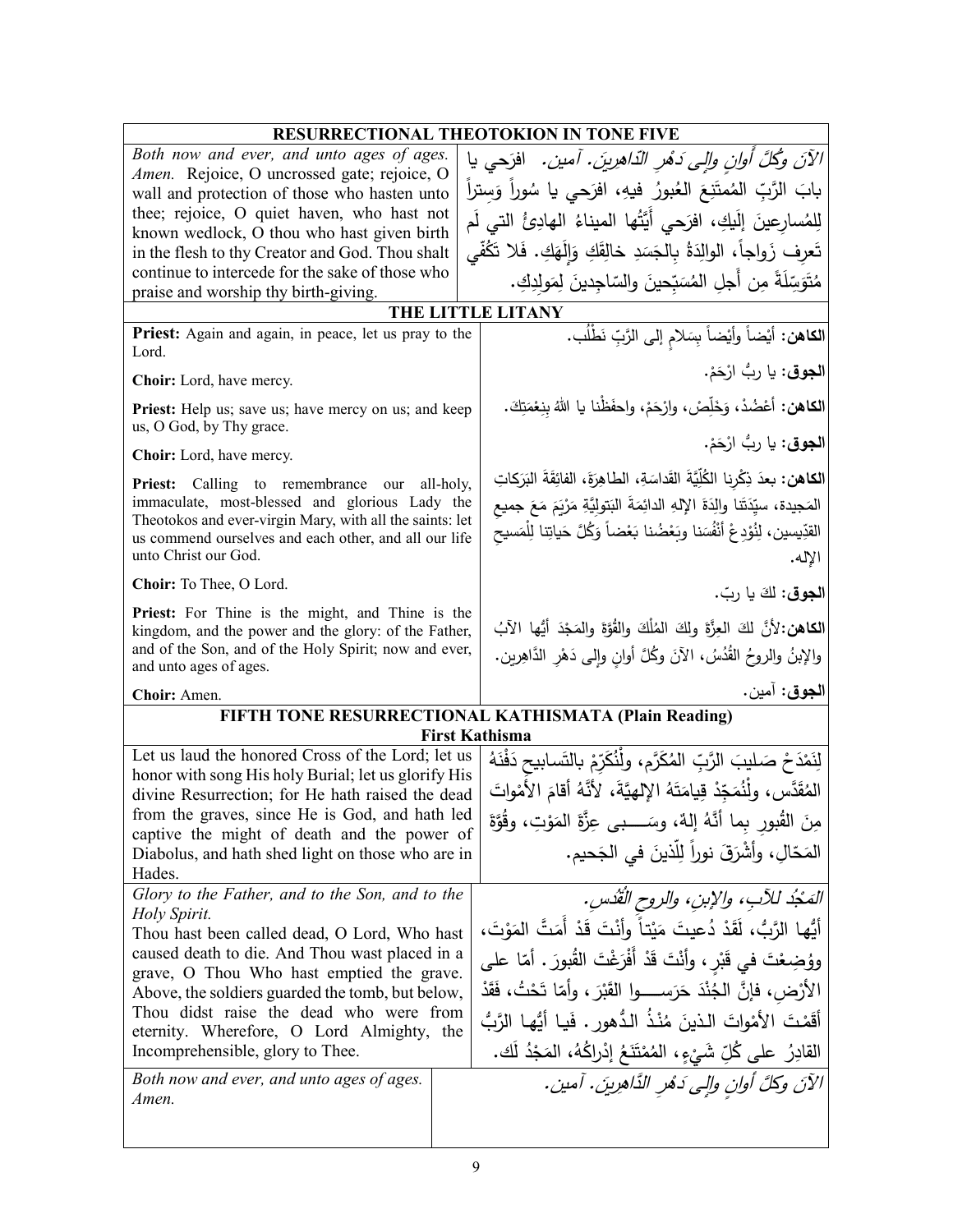| Rejoice, O holy mountain whom the Lord                                                                      | السَّـلامُ عَلَيكِ أَيَّتُها الْجَبَلُ المُقَدَّسُ الذي سَلَكَهُ الله. السَّـلامُ    |
|-------------------------------------------------------------------------------------------------------------|--------------------------------------------------------------------------------------|
| crossed in passing. Rejoice, O respiring<br>bush, unconsumed. Rejoice, O thou who                           | عَلَيكِ أَيَّتُها العُلَّيقَةُ الحَيَّةُ التي لَمْ تَحْتَرِق. السَّـلامُ عَلَيكِ يا  |
| alone art a bridge for the world towards                                                                    | مَن هِيَ وَحدَها جِسْـــرٌ  إلى اللهِ، يَنفُلُ المائِتينَ إلى الحَياةِ               |
| God, transferring the dead to eternal life.                                                                 |                                                                                      |
| Rejoice, O pure one, free of corruption,                                                                    | الأَبَدِيَّة. السَّـلامُ عَلَيكِ أَيَّتُها الفَتاةُ البَرِيئَةُ مِنَ الفَسـادِ، التي |
| who didst give birth without wedlock to<br>the Savior of the world.                                         | بِدونِ خِبزَةٍ زَواجٍ، وَلَدَت خَلاصَ نُفوسِنا.                                      |
|                                                                                                             | <b>Second Kathisma</b>                                                               |
|                                                                                                             | (**Please note the special order as set forth in <i>The Pentecostarion</i> .**)      |
| The transgressors of the law, O merciful Lord,<br>nailed Thee between two thieves and stabbed Thy           | أَيُّها الرَّبُّ الرَّحومُ، إنَّ المُتَعَدّى الشَّــربعَةَ قَدْ سَــمَّروكَ          |
| side with a spear. And Thou didst submit to burial,                                                         | فيما بَيْنِ الْمُجْرِمَيْنِ، وطَعَنوا جَنْبَكَ بِحَرْبِةٍ، وأَنْتَ قَبِلْتَ          |
| O Thou Who didst invade the gates of Hades, and                                                             | الدَّفْنَ يا مَنْ حَلَّ أَبْوابَ الجَحيمِ، وقامَ لِثَلاثَةِ أَيّام.                  |
| didst rise in three days. Wherefore, the women<br>hastened to behold Thee, and told the good tidings        | فالْنِسْوَةُ أَسْرَعْنَ لِيَنْظُرِنَكَ، وبَشَّرْنَ الرُّسُلَ بِقِيامَتِكَ أَيُّها    |
| of Thy Resurrection to the Apostles, O Savior                                                               | المُخَلِّصُ الفائِقُ العُلُوّ ، المُسَبَّحُ مِنَ المَلائكةِ. فَيا أَيُّها            |
| transcendent in height, and praised of angels.                                                              |                                                                                      |
| Wherefore, O blessed Lord, glory to Thee.                                                                   | الرَّبُّ المُبارَكُ، المَجْدُ لَك.                                                   |
| Glory to the Father, and to the Son, and to the Holy<br>Spirit. Thy strange mystery, O my Savior, is become | المَجْدُ للآبِ والإبنِ والروحِ الْقُدْسِ.     يا مُخَلِّصـــي                        |
| salvation for the world; for in a God-befitting manner                                                      | إِنَّ سِرَّكَ الْمُستَغْرَبَ قَدْ صارَ خَلاصاً لِلْعالَمِ. لأَنَّكَ                  |
| Thou didst rise from the grave, and as God didst raise                                                      | قُمْتَ مِنَ القَبْرِ كَمـا يَليقُ بـإلـهٍ، وأَقَمْتَ مَعَكَ                          |
| up with Thyself them that had become subject to<br>corruption. O Thou Life of all, O Lord, glory to Thee.   | المُنْفَسِدينَ بما أنَّكَ إِلهٌ، يا حَياةَ   الكُلِّ.                                |
| Both now and ever, and unto ages of ages.                                                                   | الآنَ وكلَّ أُوانِ وإلى دَهْرِ الداهرِينِ. آمينِ.   إنَّا نُسَــبِّحُكِ              |
| Amen. O Theotokos, transcendent in praise, O                                                                | نَحْنُ المؤمِنين، ونَسْـجُدُ لَكِ يا والِدَةَ الإِلهِ الكُلِّيَّةَ القَداسَــة،      |
| bride who hast not tried marriage, O thou who<br>hast changed Eve's sorrow to joy, we                       |                                                                                      |
| worshipping believers give praise; for that thou                                                            | العَروسُ التي لَمْ تَخْتَبِرْ زَواجاً. يا مَنْ حَوَّلْتِ حُزْنَ حَوّاءَ              |
| didst lift us up from the first curse. And now                                                              | إلى فَرَح، لأَنَّكِ انْتَشَلْتِنا مِنَ اللَّعْنَةِ القَديمة، والآنَ لا تَنْفَكّي     |
| intercede ceaselessly, O all-holy one, for our<br>salvation.                                                | يا كُلِّيَّةَ التَسْبِيحِ عَنِ الإِبْتِهالِ في خَلاصِنا.                             |
|                                                                                                             | <b>EVLOGETARIA (BENEDICTIONS) IN TONE FIVE</b>                                       |
| Blessed art Thou, O Lord; teach me Thy statutes.                                                            | ُ <i>مْبارَكٌ أَنتَ ياربُ عَلَّفِني حُقوقَك.</i> جمْعُ المَلائكةِ انْذَهَلَ          |
| The company of the Angels was amazed when<br>they beheld Thee numbered among the dead. Yet                  | مُتَحَيِّراً، عِنْدَ مُشاهَدَتِهِمْ إِيّاكَ مَحْسوباً بينَ الأمواتِ أَيُّها          |
| Thyself, O Savior, destroyed the power of death,                                                            | الْمُخَلِّص، وداحِضاً قُوَّةَ الْمَوتِ، ومُنْهضاً آدَمَ مَعَكَ،                      |
| with Thee raising up Adam and releasing all men<br>from Hell.                                               | ومُعْتِقاً إِيّانا مِنَ الْجَحيم كافةً.                                              |
| Blessed art Thou, O Lord; teach me Thy statutes.                                                            | مُ <i>بارَكٌ أنتَ يا ربٌ عَلَّفِنى حُقوقَك.</i> المَلاكُ اللامِعُ                    |
| Wherefore, O Women Disciples, do ye mingle sweet-                                                           |                                                                                      |
| smelling spices with your tears of pity? The radiant<br>Angel within the sepulcher cried unto the Myrrh-    | عِنْدَ الْقَبْرِ تَفَوَّهَ نَحْوَ حامِلاتِ الطَّيبِ قائِلاً: لِمَ تَمْزُجْنَ         |
| bearing Women: Behold the grave, and understand,                                                            | الطِّيوبَ بالدُّموعِ، بِتَرَثِّ يا تِلْميذات؟ أَنظُرْنَ الـــــــلَّحْدَ             |
| for the Savior is risen from the tomb.                                                                      | وافْرَحْنَ، لأَنَّ المُخَلِّصَ قَدْ قامَ مِنَ القَبْرِ .                             |
| Blessed art Thou, O Lord; teach me Thy statutes.                                                            | ُ <i>مبارَكٌ أنتَ يا ربُّ عَلَّفِنى مُقوقَك.</i> إنَّ حامِلاتِ الطِّيبِ              |
| Very early in the morning, did the Myrrh-bearing<br>Women run lamenting unto Thy tomb. But an               | سَحَراً جِداً، سارَعْنَ إلى قَبْرِكَ نائِحاتٍ. إلاّ أنَّ المَلاكَ                    |
| Angel came toward them, saying: The time for                                                                | وقَفَ بِهِنَّ، وقالَ لَهُنَّ: زمانُ النَّوْحِ قَدْ كَفَّ وبَطَلَ فَلا                |
| lamentation is passed; weep not, but announce<br>unto the Apostles the Resurrection.                        | تَبْكِينَ، بِلْ بَشِّرْنَ الرُّسُلَ بِالْقِيامَةِ.                                   |
|                                                                                                             |                                                                                      |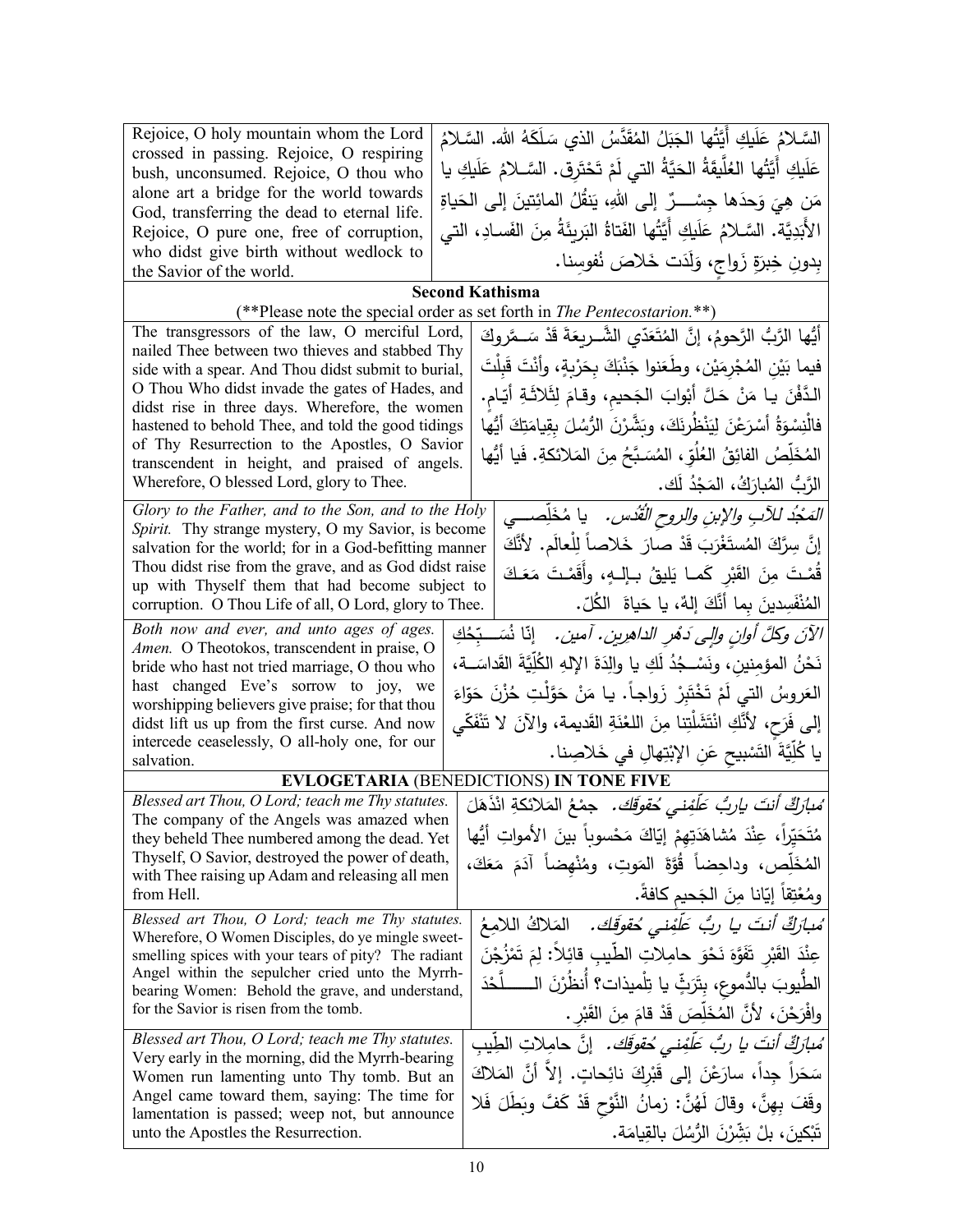| Blessed art Thou, O Lord; teach me Thy<br>statutes. The Myrrh-bearing Women<br>mourned, as bearing spices they drew near Thy<br>tomb, O Savior. But the Angel spake unto<br>them, saying: Why number ye the living<br>among the dead? In that He is God He is risen<br>from the grave.<br>Glory to the Father, and to the Son, and to the<br>Holy Spirit. We adore the Father, as also His |                                                                                                                             | ُ <i>مبارَكٌ أنتَ يا ربُّ عَلَّفِنى مُقوقَك.</i> إنَّ النِّسْوَةَ حامِلاتِ<br>الطِّيبِ، وافَيْنَ بِــالْحَنوطِ إِلَى قَبْرِكَ أَيُّهِــا الْمُخَلِّص.<br>فَسَمِــعْنَ مَلاكاً مُتَنَغِّــماً نَحْوَهُـنَّ قائلاً: لِمَ تَحْسِبْنَ الْحَيَّ<br>مَعَ المَوْتي؟ فَبِما أَنَّهُ إِلهٌ، قَدْ قامَ مِنَ القَبْرِ ناهِضاً.<br>الصَّبُد للآبِ، والابن، والتروح القُدْسِ. ۚ نَسْجُدُ لِلآبِ، ولابْنِهِ، |
|--------------------------------------------------------------------------------------------------------------------------------------------------------------------------------------------------------------------------------------------------------------------------------------------------------------------------------------------------------------------------------------------|-----------------------------------------------------------------------------------------------------------------------------|------------------------------------------------------------------------------------------------------------------------------------------------------------------------------------------------------------------------------------------------------------------------------------------------------------------------------------------------------------------------------------------------|
| Son, and the Holy Spirit, the Holy Trinity in<br>one Essence, crying with the Seraphim:<br>Holy, holy, holy art Thou, O Lord.                                                                                                                                                                                                                                                              | ولِروحٍ قُدْسِهِ، ثالوثاً قدُّوساً في جَوْهِرٍ واحِدٍ، هاتِفينَ مَعَ<br>السّارافيم: قُدّوسٌ، قُدّوسٌ، قُدّوسٌ أنتَ يا رَبّ. |                                                                                                                                                                                                                                                                                                                                                                                                |
| Both now and ever, and unto ages of ages.<br>Amen. In that thou didst bear the Giver of Life,<br>O Virgin, thou didst redeem Adam from sin,<br>and didst give to Eve joy in place of sadness;                                                                                                                                                                                              |                                                                                                                             | الآنَ وكُلَّ أُولنِ وإلى دَمُرِ الداهِرِينَ، آمين.   أيَّتُها العَذْراءُ،<br>لَـــقَدْ وَلَدْتِ مُعْطِيَ الحَياة، وأَنْقَـــذْتِ آدَمَ مِــــنَ الخَطيئة،                                                                                                                                                                                                                                      |
| and He who was incarnate of thee, both God<br>and man, hath restored to life those who had<br>fallen therefrom.                                                                                                                                                                                                                                                                            |                                                                                                                             | ومَنَحْتِ حَوّاءَ الفَرَحَ عِوَضَ الحُزْنِ، لَكِنَّ الإِلهَ والإِنْســـــانَ<br>المُتَجَسِّدَ مِنْكِ، أَرْشَدَهُما إلى الحَياةِ التي قَدْ تَهَوَّرا مِنْها.                                                                                                                                                                                                                                    |
| Alleluia, Alleluia, Alleluia. Glory to Thee, O God.<br>(THRICE)<br>O our God and our Hope, glory to Thee!                                                                                                                                                                                                                                                                                  |                                                                                                                             | هَلِلوبِيا، هَلِلوبِيا، هَلِلوبِيا، المَجْدُ لَكَ يا الله. (ثلاثًا)<br>يا إلهَنا ورجاءَنا لكَ المَجْد.                                                                                                                                                                                                                                                                                         |
|                                                                                                                                                                                                                                                                                                                                                                                            |                                                                                                                             | THE LITTLE LITANY                                                                                                                                                                                                                                                                                                                                                                              |
| Priest: Again and again, in peace, let us pray to<br>the Lord.                                                                                                                                                                                                                                                                                                                             |                                                                                                                             | ا <b>لكاهن:</b> أيْضاً وأيْضاً بِسَلامِ إلى الرَّبِّ نَطْلُب.                                                                                                                                                                                                                                                                                                                                  |
| Choir: Lord, have mercy.                                                                                                                                                                                                                                                                                                                                                                   |                                                                                                                             | ا <b>لجوق</b> : يا ربُّ ارْحَمْ.                                                                                                                                                                                                                                                                                                                                                               |
| Priest: Help us; save us; have mercy on us; and<br>keep us, O God, by Thy grace.                                                                                                                                                                                                                                                                                                           |                                                                                                                             | ا <b>لكاهن:</b> أعْضُدْ، وَخَلِّصْ، وارْحَمْ، واحفَظْنا يا اللهُ بِنِعْمَتِكَ.                                                                                                                                                                                                                                                                                                                 |
| Choir: Lord, have mercy.                                                                                                                                                                                                                                                                                                                                                                   |                                                                                                                             | ا <b>لجوق</b> : يا ربُّ ارْحَمْ.                                                                                                                                                                                                                                                                                                                                                               |
| Priest: Calling to remembrance our all-holy,<br>immaculate, most-blessed and glorious Lady the<br>Theotokos and ever-virgin Mary, with all the<br>saints: let us commend ourselves and each other,<br>and all our life unto Christ our God.<br>Choir: To Thee, O Lord.                                                                                                                     |                                                                                                                             | ا <b>لكاهن:</b> بعدَ ذِكْرِنا الكُلِّيَّةَ القَداسَةِ، الطاهِرَةَ، الفائِقَةَ البَرَكاتِ<br>المَجيدة، سيِّدَتَنا والِدَةَ الإِلهِ الدائِمَةَ البَتولِيَّةِ مَرْيَمَ مَعَ جميع<br>القدِّيسين، لِنودِعْ أنفُسَنا وبَعْضُنا بَعْضاً وَكُلَّ حَياتِنا لِلْمَسيحِ الإله.                                                                                                                            |
| Priest: For blessed is Thy Name, and glorified is                                                                                                                                                                                                                                                                                                                                          |                                                                                                                             | ا <b>لجوق:</b> لكَ يا رب.                                                                                                                                                                                                                                                                                                                                                                      |
| Thy kingdom: of the Father, and of the Son, and<br>of the Holy Spirit; now and ever, and unto ages<br>of ages.                                                                                                                                                                                                                                                                             |                                                                                                                             | ا <b>لكاهن:</b> لأنَّ اسْمَكَ مُبارَكٌ ومُلْكَكَ مُمَجَّدٌ أيُّها الآبُ والإبنُ والروحُ<br>الْقُدُس، الآنَ وكلَّ أُوانِ وإلى دَهْرِ الدَّاهِرِينِ.                                                                                                                                                                                                                                             |
| Choir: Amen.                                                                                                                                                                                                                                                                                                                                                                               |                                                                                                                             | ا <b>لجوق</b> : آمين.                                                                                                                                                                                                                                                                                                                                                                          |
|                                                                                                                                                                                                                                                                                                                                                                                            |                                                                                                                             | FIFTH TONE RESURRECTIONAL HYAPKOE (Plain Reading)                                                                                                                                                                                                                                                                                                                                              |
| The minds of the ointment-bearing women were<br>dazzled by the angelic scene, and their souls with<br>the divine Resurrection. Wherefore, they spoke to<br>the Apostles, saying, Declare in the nations the                                                                                                                                                                                |                                                                                                                             | إِنَّ حامِلاتِ الطِّيبِ دَهِشَـــتْ عُقولَهنَّ مِنَ المَنْظَر<br>المَلائِكيِّ، واسْــتَنارَتْ نُفوسُـــهُنَّ بالقِيامةِ، فَبَشّــرْنَ<br>الرُّسُـــــلَ قائِلاتٍ، إنَّكَ قَدْ قُمْتَ بما أنَّكَ إلهٌ، مانحاً                                                                                                                                                                                   |
| Resurrection of the Lord, Who worketh wonders<br>with ye, who bestoweth on us the Great Mercy.                                                                                                                                                                                                                                                                                             |                                                                                                                             | العالَمَ الرَّحْمَةَ العُظْمي.                                                                                                                                                                                                                                                                                                                                                                 |
|                                                                                                                                                                                                                                                                                                                                                                                            |                                                                                                                             | FIFTH TONE RESURRECTIONAL ANABATHMOI (Plain Reading)                                                                                                                                                                                                                                                                                                                                           |
| <b>First Antiphony</b>                                                                                                                                                                                                                                                                                                                                                                     |                                                                                                                             |                                                                                                                                                                                                                                                                                                                                                                                                |
| O my Lord, I sing to Thee like David in my<br>$^+$<br>sorrow. Save my soul from the deceitful<br>tongues.                                                                                                                                                                                                                                                                                  |                                                                                                                             | + يا مُخَلِّصــــــي أَرَتِّلُ لكَ داوُدِيّاً في خُزْني، فَنَجِّ<br>نَفْسي مِنَ الأَلْسُنِ الغاشَّة.                                                                                                                                                                                                                                                                                           |
|                                                                                                                                                                                                                                                                                                                                                                                            |                                                                                                                             |                                                                                                                                                                                                                                                                                                                                                                                                |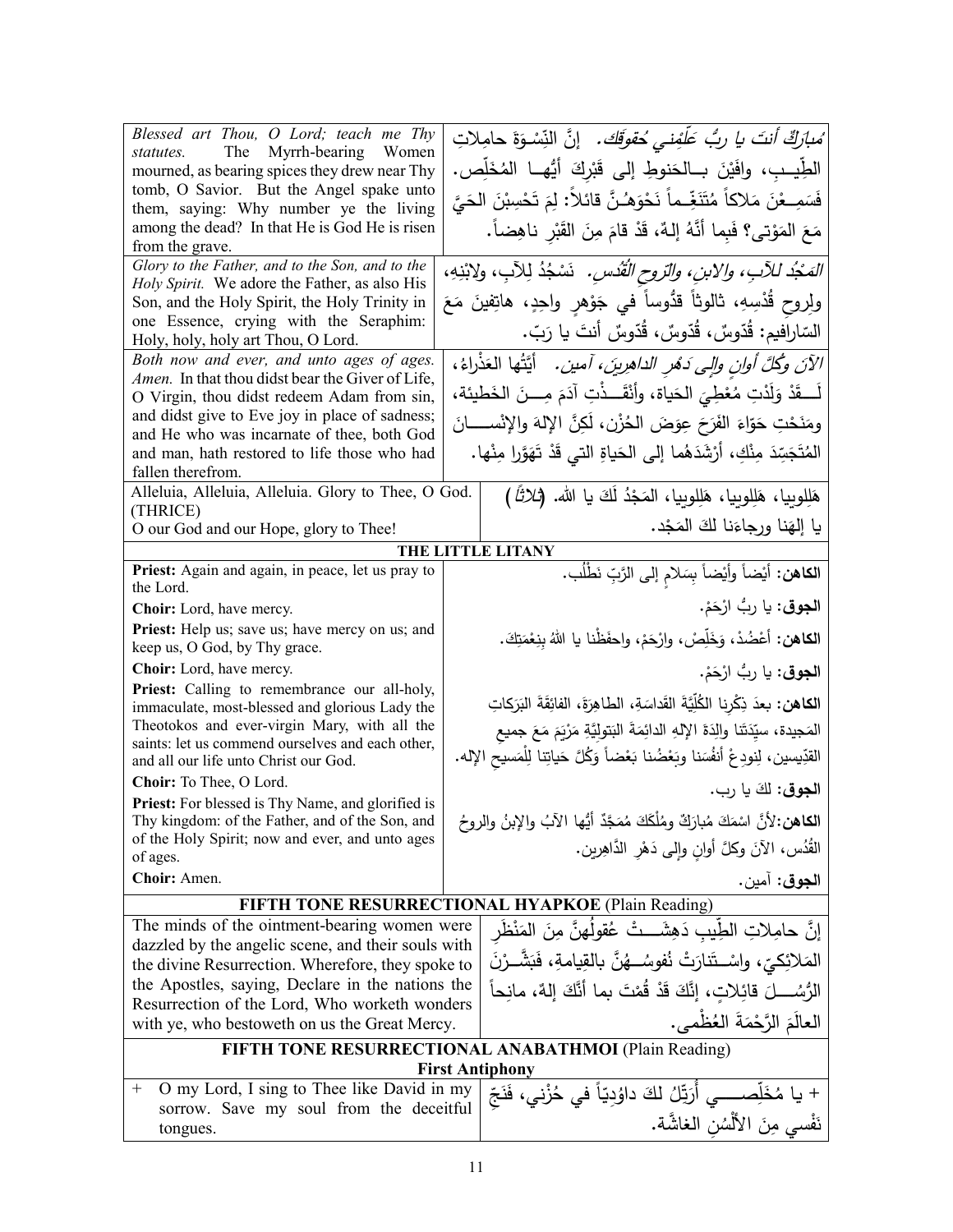| $\boldsymbol{+}$ | Verily, the life of the dwellers in the                                                    |  | + إنَّ عيشَـــــةَ أهْلِ البَراري لَمَغْبوطَةٌ جِداً، لأَنَّهُمْ               |
|------------------|--------------------------------------------------------------------------------------------|--|--------------------------------------------------------------------------------|
|                  | wilderness is a very happy one; for by divine<br>passion are they ever carried up.         |  | بالعِشْقِ الإلهيّ يَتَطْايَرونَ دائماً.                                        |
| $^{+}$           | Glory to the Father, and to the Son, and to the                                            |  | + المجْدُ لِلآبِ والابنِ والروح القُدُس، الآن وكلَّ                            |
|                  | Holy Spirit: both now and ever, and unto ages                                              |  |                                                                                |
| $^+$             | of ages. Amen.<br>By the Holy Spirit are all creations seen and                            |  | أوانِ وإلى دهرِ الداهرين. آمين.                                                |
|                  | unseen preserved, the control thereof being in                                             |  | + بالروح القُدُسِ تُحْفَظُ كلُّ البرايا، المَنْظورَةِ والغير                   |
|                  | Himself Who is without doubt one of the                                                    |  | المَنْظورَةِ، لأنَّهُ ضـــــابِطٌ بِذاتِهِ، إذْ هوَ أَحَدُ الثالوثِ            |
|                  | Trinity.                                                                                   |  | مِنْ غير ارْتِياب.                                                             |
|                  |                                                                                            |  | <b>Second Antiphony</b>                                                        |
| $^{+}$           | Come, my soul, let us ascend the                                                           |  | + هَلُمَّ أَيَّتُها النَّفْسُ لِنَرْتَقِ إلى الجِبالِ هُنـاكَ، مِنْ حَيْثُ     |
|                  | mountain yonder, whence cometh thy<br>help.                                                |  | تُوافى إِلَيْكِ المَعونَة.                                                     |
| $^+$             | O Christ, let Thy raised right hand                                                        |  | + أَيُّها المَســـــيحُ، فلْتُحِطّْني يَدُكَ النُمْني المُرْتَفِعَةُ، حافِظَةً |
|                  | encompass me, preserving me from<br>all evil deceits.                                      |  | إِيّايَ مِنْ جَميعِ الغُشوشِ الرَّديئةِ.                                       |
| $^{+}$           | Glory to the Father, and to the Son,                                                       |  |                                                                                |
|                  | and to the Holy Spirit: both now and                                                       |  | + المَجْد لِلأَبِ والابْنِ والروح الْقُدُسِ، الآن وكلَّ أوانِ وإلى             |
| $^{+}$           | ever, and unto ages of ages. Amen.<br>By the Holy Spirit do we speak                       |  | دهرِ الداهرين. آمين.                                                           |
|                  | divinely, saying, Verily, Thou art                                                         |  | + بالروح القُدُسِ نَنْطُقُ لاهوتِيّاً قائِلين: أنْتَ هُوَ إلهٌ وحَياةٌ         |
|                  | God, Life, Love, Light and Mind.                                                           |  | وعشقٌ ونورٌ وعَقْلٌ، أنْتَ صَلاحٌ، أنْتَ مالِكٌ إلىي الأذهارِ .                |
|                  | Thou art goodness; Thou dost reign<br>for ages.                                            |  |                                                                                |
|                  |                                                                                            |  | <b>Third Antiphony</b>                                                         |
| $^{+}$           | I have been filled with great joy by those                                                 |  | + إنِّي امْتَلأْتُ فَرَحاً جَزِيلاً بالقائلينَ لي لِنَذْهَبْ إلى               |
|                  | who say to me, Let us go into the courts of<br>the Lord. Verily, I have offered a constant |  | دِيارِ الرَّبِّ، وقَدَّمْتُ صَلاةً بِلا فُتورٍ .                               |
|                  | prayer.                                                                                    |  | + في بَيْتِ داوِدَ تَكْمُلُ آياتٌ رَهِيبَةٌ، لأَنَّ هُناكَ ناراً               |
| $^{+}$           | In the house of David dread wonders take                                                   |  | مُتأَجِّجَةً ثُلْهِبُ كُلَّ عَقْلِ خَبيثٍ.                                     |
|                  | place; for there is a burning fire consuming<br>every evil mind.                           |  |                                                                                |
| $^{+}$           | Glory to the Father, and to the Son, and to                                                |  | + المَجْد لِلأَبِ والابْنِ والروح القُـُدسِ، الأن وكملَّ                       |
|                  | the Holy Spirit: both now and ever, and unto<br>ages of ages. Amen.                        |  | أوانِ وإلى دهرِ الداهرين. آمين.                                                |
| $^+$             | Verily, the Holy Spirit is the Element of life                                             |  | + إنَّ الروحَ القُدُسَ هوَ عُنْصُرُ الْحَياةِ ومَبْدَؤِها، لأَنَّ              |
|                  |                                                                                            |  |                                                                                |
|                  | and its beginning; for through Him doth                                                    |  |                                                                                |
|                  | every living thing breathe; as is the Father                                               |  | مِنْهُ يَتَنَفَّسُ كُلُّ حَيٍّ، كَما هُوَ الآبُ والكَلِمَةُ معاً.              |
|                  | and the Word.                                                                              |  | PROKEIMENON FOR THE RESURRECTION IN TONE FIVE                                  |
|                  | Arise, O my Lord and my God, for Thou dost                                                 |  | قُمْ يا رَبِّي والهي، لأَنَّكَ تَمْلَكُ إلى الأَدْهارِ . (مرتين)               |
|                  | reign to the end of time. (TWICE)                                                          |  |                                                                                |
|                  | <b>Stichos:</b> To Thee do I confess, O Lord, from my<br>whole heart.                      |  | <b>زبَّكِكِ،</b> أَعْتَرِفُ لَكُ يا رَبُّ مِنْ كُلِّ قَلْبي.                   |
|                  | Arise, O my Lord and my God, for Thou dost                                                 |  | قُمْ يا رَبِّي وإلهي، لأنَّكَ تَمْلُكُ إلى الأذهار .                           |
|                  | reign to the end of time.                                                                  |  |                                                                                |
|                  | Deacon: Let us pray to the Lord.<br><b>Choir:</b> Lord, have mercy.                        |  | ا <b>لشماس:</b> إلى الرَّبّ نَطْلُب.                                           |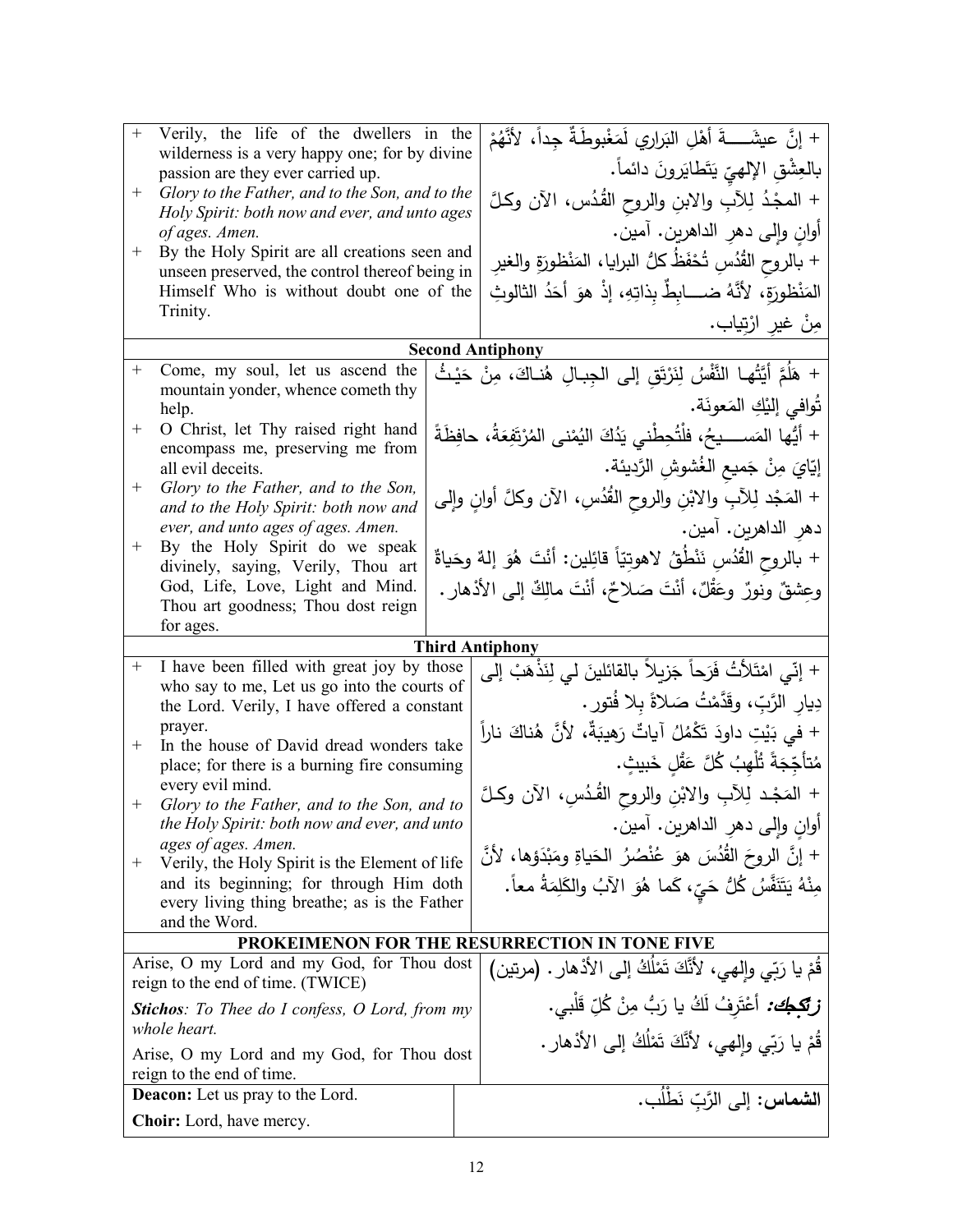| Priest: For Holy art Thou, O our God, Who                                                       | ا <b>لمرتل:</b> يا رَبُّ ارْحَم.                                                                                                 |
|-------------------------------------------------------------------------------------------------|----------------------------------------------------------------------------------------------------------------------------------|
| restest in the Holies, and unto Thee do we                                                      |                                                                                                                                  |
| ascribe glory: to the Father, and to the Son,<br>and to the Holy Spirit; now and ever, and unto | ا <b>لكاهن:</b> لأَنَّكَ قُدّوسٌ أَنْتَ يا إِلهَنا، وفي القِدّيســــينَ                                                          |
| ages of ages.                                                                                   | تَسْتَقِرُ وتَسْتَرِيحُ، ولَكَ نُرسِلُ المَجْدَ أَيُّها الآبُ، والابْنُ،                                                         |
|                                                                                                 | والرّوحُ القُدُس، الآنَ وكُلَّ أوانِ وإلى دَهْرِ الداهِرين.                                                                      |
| Choir: Amen.                                                                                    | المُرَتِّل: آمين.                                                                                                                |
| Let everything that hath breath praise the Lord.<br>(twice)                                     | كُـلٌّ نَسَمَةٍ، فَلْتُسَبِّحِ الرَّبَّ. (مرتين)<br>ز <b>َكِ تُتَحَ ۖ ۞ نحى نَّ يَكَـذُ ۚ زَكِ ثَـقَ نحى يَكَـكُ لَه يَجُون.</b> |
| Praise ye God in His saints; praise Him in the firm                                             |                                                                                                                                  |
| foundation of His power.                                                                        | فَلَّتُسَبِّحِ الرَّبَّ، كُـلُّ نَسَمَة. َ َ                                                                                     |
| Let everything that hath breath praise the Lord.                                                |                                                                                                                                  |
|                                                                                                 | THE EIGHTH EOTHINON GOSPEL                                                                                                       |
| <b>Deacon:</b> And we may be accounted                                                          | ا <b>لشماس:</b> مِنْ أَجْلِ أَنْ نَكونَ مُسْتَحِقِّينَ لِسَماعِ الإِنْجِيلِ المُقَدَّسِ،                                         |
| worthy to hear the Holy Gospel, let<br>us pray unto the Lord our God.                           | إلى الرَّبِّ إلهِنا نَطْلُبٍ.                                                                                                    |
| <b>Choir:</b> Lord, have mercy. <i>(thrice)</i>                                                 | ا <b>لمرتل:</b> يا رَبُّ ارْحَمْ. (ثلاثاً)                                                                                       |
| Deacon: Wisdom! Let us attend!<br>Let us hear the Holy Gospel.                                  | ا <b>لشماس:</b> الحِكْمَةُ، فَلْنَستَقِمْ ولْنَسْمَع الإنْجيلَ المُقَدَّس.                                                       |
| Priest: Peace be to all.                                                                        |                                                                                                                                  |
| Choir: And to thy spirit.                                                                       | ا <b>لكاهن:</b> السَّلامُ لِجَميعِكُم.                                                                                           |
| <b>Priest:</b> The Reading from the Holy                                                        | ا <b>لمرتل:</b> ولروجك.                                                                                                          |
| Gospel according to St John.                                                                    |                                                                                                                                  |
| $(20:11-18)$                                                                                    | ا <b>لكاهن:</b> فَصْلٌ شَريفٌ مِنْ بِشارَةِ القِدّيسِ <b>يوحنا</b> الإنْجيليِّ النَشيرِ ،                                        |
| Choir: Glory to Thee, O Lord,                                                                   | والنِّلميذِ الطَّاهِرِ .                                                                                                         |
| glory to Thee.                                                                                  | ا <b>لمرتل:</b> المَجْدُ لَكَ يا رَبُّ، المَجْدُ لَك.                                                                            |
| Deacon: Let us attend.                                                                          |                                                                                                                                  |
|                                                                                                 | الشماس: لِنُصْغ!                                                                                                                 |
| Priest: At that time, Mary stood weeping                                                        | ا <b>لكاهن:</b> في ذلكَ الزمانِ، كانتْ مريمُ واقِفَةً عِنْدَ القَبْر                                                             |
| outside the tomb, and as she wept she stooped<br>to look into the tomb; and she saw two angels  | خارِجاً تَبْكي. وفيما هِيَ تَبْكي انْحَنَتْ إلى القَبْرِ فَرَأَتْ                                                                |
| in white, sitting where the body of Jesus had                                                   | مَلاكَيْنِ بِثِيابٍ بِيضِ جالِسَيْنِ حيثُ وُضِعَ جَسَدَ يسوعَ،                                                                   |
| lain, one at the head and one at the feet. They                                                 |                                                                                                                                  |
| said to her, "Woman, why are you weeping?"                                                      | أَحَدُهُما عِندَ الرأس والآخرُ عندَ الرجْلَيْنِ فقالا لَهَا: "يا                                                                 |
| She said to them, "Because they have taken<br>away my Lord, and I do not know where they        | امْرَأَةُ لِمَ تَبْكينَ؟" فَقالَتْ لَهُما: "إِنَّهمْ أَخَذُوا سَيّدي ولا أَعْلَمُ                                                |
| have laid Him." Saying this, she turned round                                                   | أينَ وَضَعوهُ" فلَمَّا قالَتْ هذا النَّفَتَتْ إلى خَلْفِها فَرَأتْ                                                               |
| and saw Jesus standing, but she did not know                                                    | يسوعَ واقِفاً ولَمْ تَعلَمْ أَنَّهُ يسوعُ فَقالَ لَها يسوعُ: "يا امرأَةُ                                                         |
| that it was Jesus. Jesus said to her, "Woman,                                                   |                                                                                                                                  |
| why are you weeping? Whom do you seek?"<br>Supposing Him to be the gardener, she said to        | لِمَ تبكينَ؟ مَنْ تَطلُبِينَ؟" فظنَّتْ أنَّهُ السِتانيُّ فقالَتْ لَهُ:                                                           |
| Him, "Sir, if you have carried Him away, tell                                                   | "يا سيّدي إنْ كُنْتَ أنتَ حَمَلتَهُ، فقُلْ لـى أينَ وضَعْتَهُ                                                                    |
| me where you have laid Him, and I will take                                                     | وأنا آخُذُهُ" فَقالَ لَها يسوعُ: "مريمُ". فالتَّفَتَتْ هِيَ وقالَتْ:                                                             |
| Him away." Jesus said to her, "Mary." She<br>turned and said to Him, "Rabboni!" (which          | "رابُّوني"، الذي تفسيرُهُ يا مُعلِّم قالَ لها يسوعُ: "لا                                                                         |
| means Teacher). Jesus said to her, "Do not                                                      | تَلْمُسيني لأنّي لَمْ أَصعَدْ بعدُ إلىي أَبي. بَلْ امضىي إلى                                                                     |
| hold Me, for I have not yet ascended to My                                                      |                                                                                                                                  |

Father; but go to My brethren and say to them,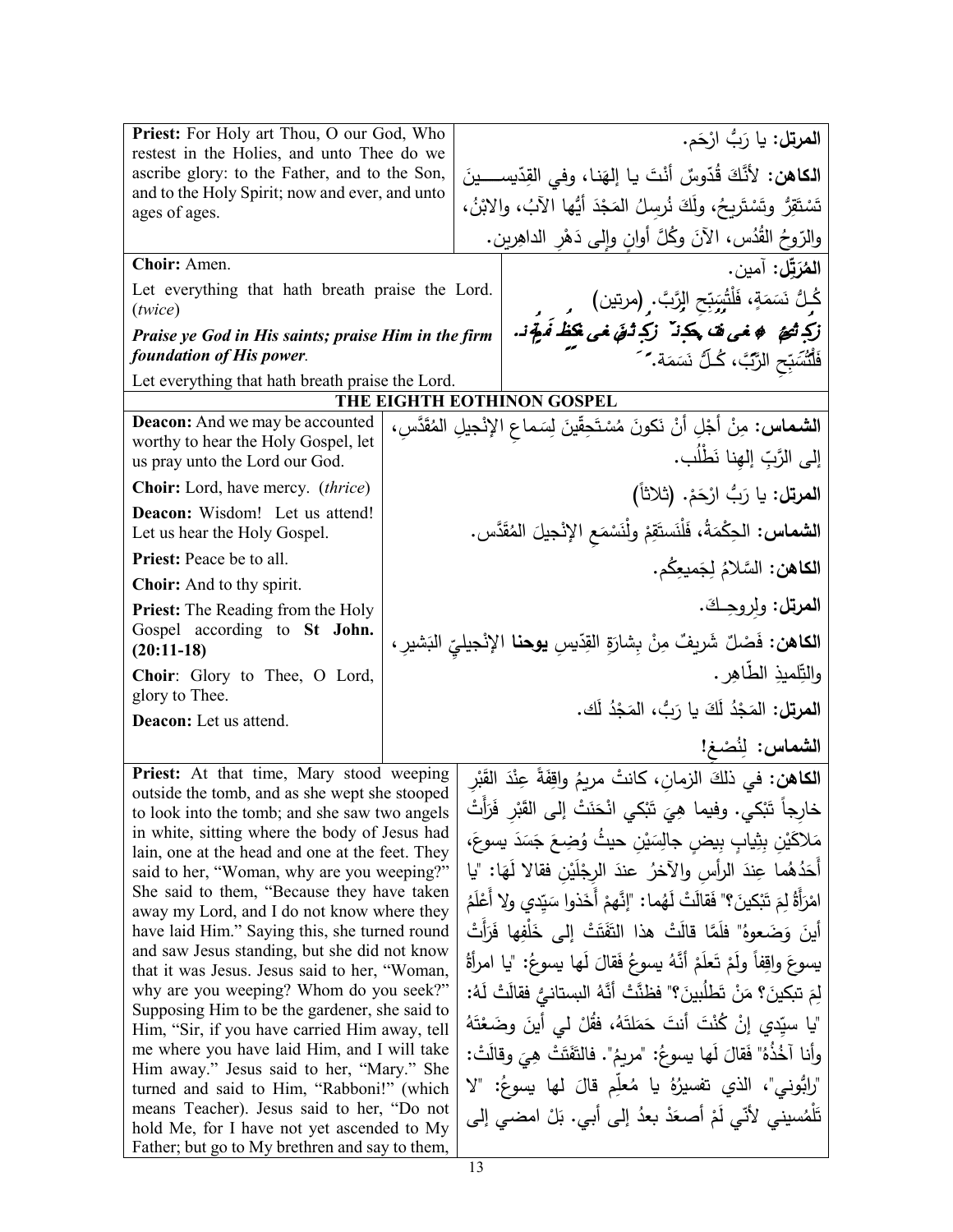| I am ascending to My Father and your Father,                                                                                     | إخوَتِي وقولِي لهم إنِّي صاعدٌ إلى أبي وأبيكُمْ وإلهي                            |  |  |
|----------------------------------------------------------------------------------------------------------------------------------|----------------------------------------------------------------------------------|--|--|
| to My God, and your God." Mary Magdalene                                                                                         | وإِلهِكُم." فَجاءَت مَريَمُ المَجْدَليَّةُ وأَخْبَرَتِ التلاميذَ أنَّها          |  |  |
| went and said to the disciples, "I have seen the<br>Lord." And she told them that He had said                                    |                                                                                  |  |  |
| these things to her.                                                                                                             | رَأْتِ الرَبَّ، وأَنَّهُ قَالَ لَهَا هذا.                                        |  |  |
| Choir: Glory to Thee, O Lord, glory to Thee.                                                                                     | ا <b>لمرتل:</b> المَجْدُ لَكَ يا رَبُّ المَجْدُ لَك.                             |  |  |
| Reader: In that we have beheld<br>the                                                                                            | ا <b>لقارىء :</b> إذْ قَدْ رأينا قِيامَةَ المَسيح، فَلْنَسْجُدْ لِــــــلرَّبِّ  |  |  |
| Resurrection of Christ, let us bow down before                                                                                   |                                                                                  |  |  |
| the Holy Lord Jesus, the only sinless One. Thy                                                                                   | الـقُدُّوسِّ، يَسوعَ المَعْصومِ مِنَ الخَطَأَ وحدَهُ. لِصَليبِكَ                 |  |  |
| Cross do we adore, O Christ, and Thy holy                                                                                        | أَيُّها المَسيحُ نَسْجُدُ ولِــــقِيامَتِكَ المُقَدَّسَةِ نُسَبِّحُ ونُمَجِّدُ،  |  |  |
| Resurrection we praise and glorify: for Thou                                                                                     |                                                                                  |  |  |
| art our God, and we know none other beside                                                                                       | لأَنَّكَ أَنتَ هو إلهُنا وآخَرَ ســواكَ لا نَعْرِفُ وبِاسْــمِكَ                 |  |  |
| Thee; we call upon Thy Name. O come, all ye<br>faithful, let us adore Christ's<br>holy                                           | نُسَمّي. هَلَمَّ يا مَعْشَرَ  المؤمنينَ نَسْجُدْ لِقِيامَةِ المَسيح              |  |  |
| Resurrection. For lo, through the Cross is joy                                                                                   | المُقَدَّســــــة، لأنَّ هوذا بالصـــــــليبِ قَدْ أتـى الفَرَحُ لِكُلِّ         |  |  |
| come into all the world. Ever blessing the                                                                                       | العالَـم. لِنُبارِكِ الرَّبَّ في كلِّ حينِ ونُسَبِّحْ قِيامَتَهُ، لأَنَّهُ       |  |  |
| Lord, let us sing His Resurrection: for in that                                                                                  |                                                                                  |  |  |
| He endured the Cross for us, He hath destroyed<br>death by death.                                                                | إِذِ احْتَمَلَ الصَّلْبَ مِنْ أَجْلِنا، المَوْتَ بالمَوْتِ حَطَّمْ.              |  |  |
|                                                                                                                                  | <b>PSALM 50</b>                                                                  |  |  |
| Have mercy upon me, O God, according to Thy                                                                                      | إرْحَمْني يا اللهُ بِعَظيمِ رَحْمَتِكَ، وكَمِثْلِ كَثْرَةٍ رأفتِكَ               |  |  |
| great mercy; according to the multitude of Thy                                                                                   |                                                                                  |  |  |
| tender mercies, blot out mine iniquity.                                                                                          | امْحُ مَأْثِمي.                                                                  |  |  |
| إغْسِلْني كَثيراً مِنْ إثْمي، ومِنْ خَطْيئتي طَهِّرْني.<br>Wash me thoroughly from mine iniquity, and<br>cleanse me from my sin. |                                                                                  |  |  |
| For I acknowledge mine iniquity, and my sin                                                                                      | لأنّي أنا عارِفٌ بإثْمي، وخَطيئَتي أمامي في كلِّ حينِ.                           |  |  |
| is ever before me.                                                                                                               |                                                                                  |  |  |
| Against Thee only have I sinned, and done evil in                                                                                | إليكَ وحدَكَ أخطأتُ، والشرَّ قُدَّامَكَ صَنَعْتُ، لكَي                           |  |  |
| Thy sight, that Thou mightest be justified in Thy                                                                                | تَصْدُقَ في أقوالِكَ وتَغْلِبَ في مُحاكَمَتِك.                                   |  |  |
| words, and prevail when Thou art judged.                                                                                         |                                                                                  |  |  |
| For behold, I was shapen in iniquity, and in<br>sins did my mother conceive me.                                                  | هاءَنَذا بالآثام حُبِلَ بي، وبالخَطايا وَلَدَتْني أُمّي.                         |  |  |
| For behold, Thou hast loved truth; the unclear and                                                                               | لأَنَّكَ قَدْ أَحْبَبْتَ الْحقَّ، وأَوْضَحْتَ لَي غَوامِضَ                       |  |  |
| hidden things of Thy wisdom Thou hast made                                                                                       |                                                                                  |  |  |
| clear to me.                                                                                                                     | جڭمَتِكَ ومَسْتوراتِها.                                                          |  |  |
| Thou shalt sprinkle me with hyssop, and I shall be                                                                               | تَنْضَحُني بالزوفى فأطْهُرُ ، تَغْسِلُنى فأَبْيَض <i>ُ</i> ّ                     |  |  |
| clean; Thou shalt wash me, and I shall be whiter                                                                                 |                                                                                  |  |  |
| than snow.                                                                                                                       | أكثَرَ مِنَ الثَّلْجِ.                                                           |  |  |
| Thou shalt make me to hear joy and gladness; the                                                                                 | تُسْمِعُنِي بَهْجَةً وسروراً، فَتَبْتَهِجُ عِظامي الذَّليلَة.                    |  |  |
| bones which Thou hast broken shall rejoice.                                                                                      |                                                                                  |  |  |
| Turn away Thy face from my sins, and blot                                                                                        | إِصْرِفْ وِجْهَكَ عَنْ خَطَايَايَ، وَلِمْحُ كُلَّ مآثِمي.                        |  |  |
| out all my iniquities.<br>Create in me a clean heart, O God,                                                                     |                                                                                  |  |  |
| and renew a right spirit within me.                                                                                              | قَلْباً نَقِيّاً اخْلُقْ فِيَّ يا اللهُ، وروحاً مُسْتَقيماً جَدِّدْ في أَحْشائي. |  |  |
| Cast me not away from Thy                                                                                                        | لا تَطْرَحْني مِنْ أمام وَجْهِكَ، وروحُكَ القُدُّوسُ لا تَنْزِعْهُ منّى.         |  |  |
| presence and take not Thy Holy                                                                                                   |                                                                                  |  |  |
| Spirit from me.                                                                                                                  |                                                                                  |  |  |
| Restore unto me the joy of Thy salvation and                                                                                     | إمْنَحْني بَهْجَةَ خلاصِكَ، وبِروحِ رِئاسِيِّ اعْضُدْني.                         |  |  |
| steady me with a guiding spirit.                                                                                                 |                                                                                  |  |  |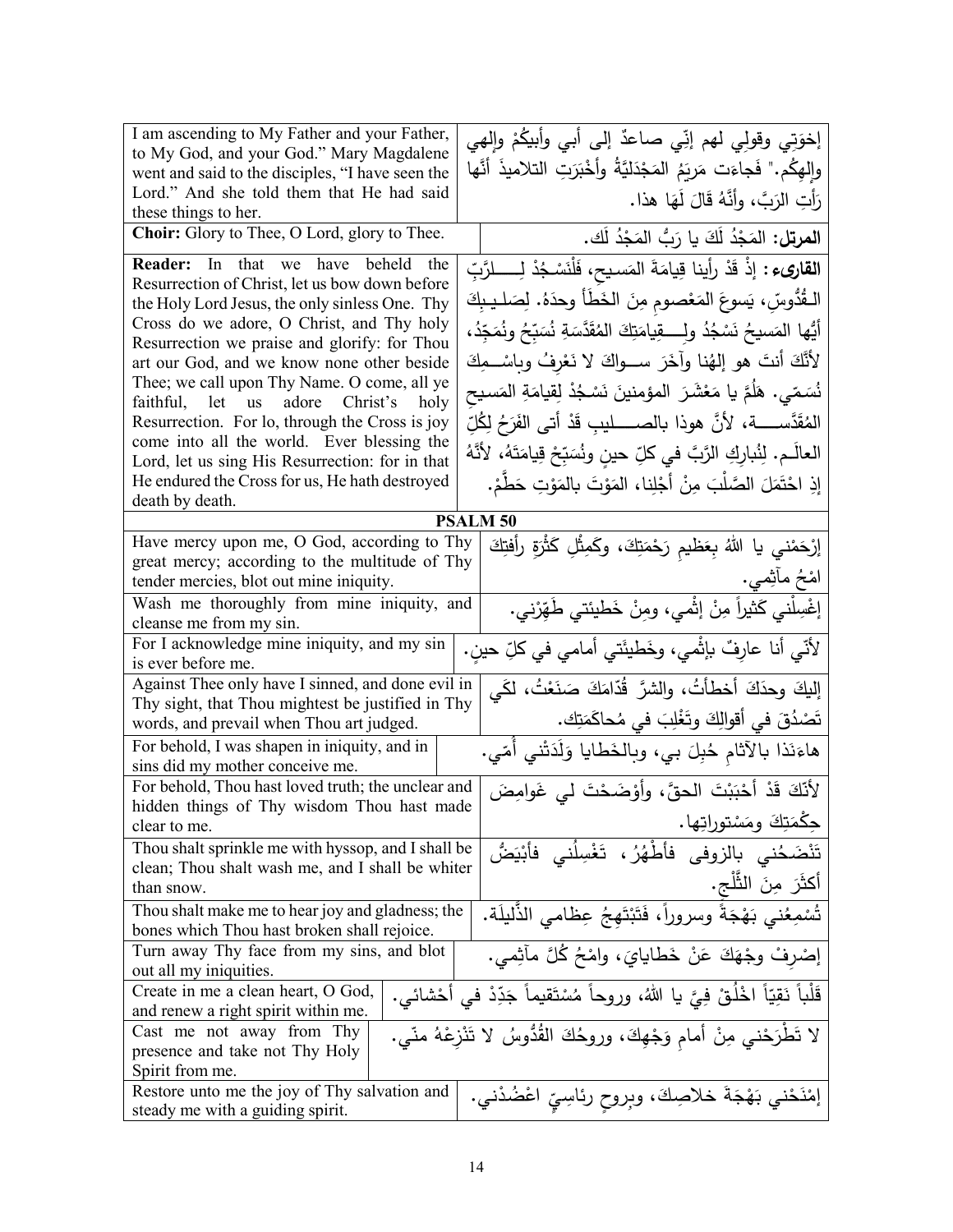| Then will I teach transgressors Thy ways, and the<br>impious shall be converted unto Thee. |  | فأُعَلِّمُ الأَثَمَةَ طُرُقَكَ، والكَفَرَةُ إليْكَ يَرْجِعون.                              |
|--------------------------------------------------------------------------------------------|--|--------------------------------------------------------------------------------------------|
|                                                                                            |  |                                                                                            |
| Deliver me from bloodguiltiness, O God, Thou                                               |  | أَنْقِذْني مِنَ الدِّماءِ يا اللهُ إلهَ خَلاصي، فَيَبْتَهِجَ                               |
| God of my salvation, and my tongue shall sing                                              |  |                                                                                            |
| aloud of Thy righteousness.                                                                |  | لِساني بِعَدْلِكَ.                                                                         |
| O Lord, open Thou my lips and my mouth shall<br>declare Thy praise.                        |  | يا ربُّ افْتَحْ شَفَتَيَّ، فَيُخَبِّرَ فَمي بِتَسْبِحَتِكَ.                                |
| For hadst Thou desired sacrifice, I would have                                             |  | لأَنكَ لَوْ آثَرْتَ الذَّبِيحَةَ، لَكُنْتُ الآنَ أَعْطى،                                   |
| given it Thee; Thou delightest not in burnt                                                |  |                                                                                            |
| offerings.                                                                                 |  | لْكِنَّكَ لَا تُسَرُّ بِالْمُحْرَقاتِ.                                                     |
|                                                                                            |  |                                                                                            |
| Sacrifices to God are a contrite spirit; a contrite                                        |  | الذبيحَةُ للهِ روحٌ مُنْسَحِقٌ، القَلْبُ المُتَخَشِّعُ                                     |
| and humble heart, O God, Thou wilt not despise.                                            |  | والمُتَواضِعُ لا يَرْذُلُهُ اللهُ.                                                         |
| Do good, O Lord, in Thy good will unto                                                     |  | أَصْلِحْ يا ربُّ بِمَسَرَّتِكَ صِهْيَونَ ولْتُبْنَ أَسْوارُ أُورِشَليم.                    |
| Zion, that the walls of Jerusalem may                                                      |  |                                                                                            |
| be built up.                                                                               |  |                                                                                            |
| Then shalt Thou be pleased with the sacrifice of                                           |  |                                                                                            |
| righteousness, with burnt offerings and whole                                              |  | حينئذٍ شُرُّر بِذَبيحَةِ العَدْلِ قُرْبِاناً ومُحْرَقات.                                   |
| burnt offerings.                                                                           |  |                                                                                            |
|                                                                                            |  |                                                                                            |
| Then shall they offer bullocks upon Thine altar.                                           |  | حينئذٍ يُقَرِّبونَ على مَذْبَحِكَ العُجول.                                                 |
|                                                                                            |  | TROPARIA AFTER PSALM 50 IN TONE TWO                                                        |
| Glory to the Father, and to the Son, and to                                                |  | <i>المَجْدُ للأبِ، والإبنِ، والروحِ الْقُدْسِ.</i> بِشَفاعَةِ الرُسُلِ                     |
| the Holy Spirit. Through the intercessions of                                              |  |                                                                                            |
| the Apostles, O Thou Who art merciful, blot                                                |  | وطِلْباتِهِم، أيُها الإِلهُ الرَّحوم، اَمْحُ كَثْرَةَ خَطايانا وزَلَّاتِنا.                |
| out the multitude of our transgressions.                                                   |  |                                                                                            |
| Both now and ever, and unto ages of ages. Amen.                                            |  | الآنَ وكلَّ أوانٍ وإلى دهرِ الداهرينَ. آمين.   بِشَفاعَةِ                                  |
| Through the intercessions of the Theotokos, O                                              |  |                                                                                            |
| Thou Who art Merciful, blot out the multitude of                                           |  | والِدَةِ الإِلهِ وطِلباتِها أَيُّها الإِلهُ الرَّحوم، امْحُ كَثْرَةَ                       |
| our transgressions.                                                                        |  | خَطايانا وزَلَّاتِنا.                                                                      |
|                                                                                            |  |                                                                                            |
| Have mercy upon me, O God, according to thy                                                |  | يا رحيُم، اركِمُني يا الله كَعَظيم رحمتكِ وكمثِّلِ كثرةِ                                   |
| lovingkindness; according to the multitude of                                              |  |                                                                                            |
| thy tender mercies blot out my transgressions.                                             |  | <i>رأفاتكِ امـُح مآثمِي.</i> لقدْ قامَ يسوعُ مِنَ القَبْرِ كَما سَبَقَ                     |
| Jesus, having risen from the grave as He                                                   |  | وقالَ، ومَنَحَنا الحياةَ الأَبَدِيَّةِ، والرَّحْمَةَ العُظْمي.                             |
| foretold, hath given unto us life eternal and                                              |  |                                                                                            |
| Great Mercy.                                                                               |  |                                                                                            |
|                                                                                            |  | THE INTERCESSION                                                                           |
| <b>Deacon:</b> O God, save Thy people, and bless                                           |  | الشـــــماس: خَلَّصْ يا اللهُ شَــــــعْبَكَ، وباركْ ميراثَكَ، وافتقِدْ                    |
| Thine inheritance. Visit Thy world with                                                    |  |                                                                                            |
| mercy and compassions. Exalt the horn of                                                   |  | عـالَمَكَ بـالرَّحمـةِ والزَلْفـاتِ، وارْفَعْ شــــــأنَ المَســــيحيينَ                   |
| Orthodox Christians, and send down upon                                                    |  | الأرْثوذُكْســـيين، وأَسْــبـغْ عَلَيْنا مَراجِمَكَ الغَنِيَّة، بِشَـــفاعاتِ              |
| Thy rich mercies. Through the<br>us                                                        |  |                                                                                            |
| intercessions of our all-immaculate Lady                                                   |  | سَيّدَتِنا والِـــــدَةِ الإِلهِ الكُلِّيّةِ الطّهارَةِ والدائِمَةِ البَتوليَّةِ مَرْبَمِ؛ |
| the Theotokos and ever-virgin Mary; by the<br>might of the precious and life-giving Cross; |  | وبِقَوَّةِ الصَــليبِ الكَريمِ المُحْييِ؛ وبطِلْباتِ القُوّاتِ السَّــماوِيَّةِ            |
| by the protection of the honorable bodiless                                                |  |                                                                                            |
| Powers of heaven; at the supplication of the                                               |  | المُكَرَّمَةِ العادِمَةِ الأَجْســـادِ؛ والنَّبيِّ الكَريمِ الســـابِقِ المَجيدِ           |
| honorable, glorious prophet, forerunner and                                                |  | يوحنّا المَعْمَدان؛ والقِدّيسَـــيْن المُشَـــرَّفَيْن الرَّســـولَيْن بُطْرُسَ            |
| Baptist John; of the holy, glorious, all-                                                  |  |                                                                                            |
| laudable apostles Peter and Paul, and of all                                               |  | وبولُسَ، وســـائِر الرُّسُـــلِ المُشَـــرَّفينَ الْجَديرينَ بِكُلِّ مَديحِ؛               |
| the holy apostles; of our fathers among the                                                |  | وآبائِنا القِدّيسينَ مُعَلَّمى المَسْكونَةِ رؤساءِ الكَهَنَةِ المُعَظِّمينَ                |
| saints, great hierarchs and ecumenical                                                     |  |                                                                                            |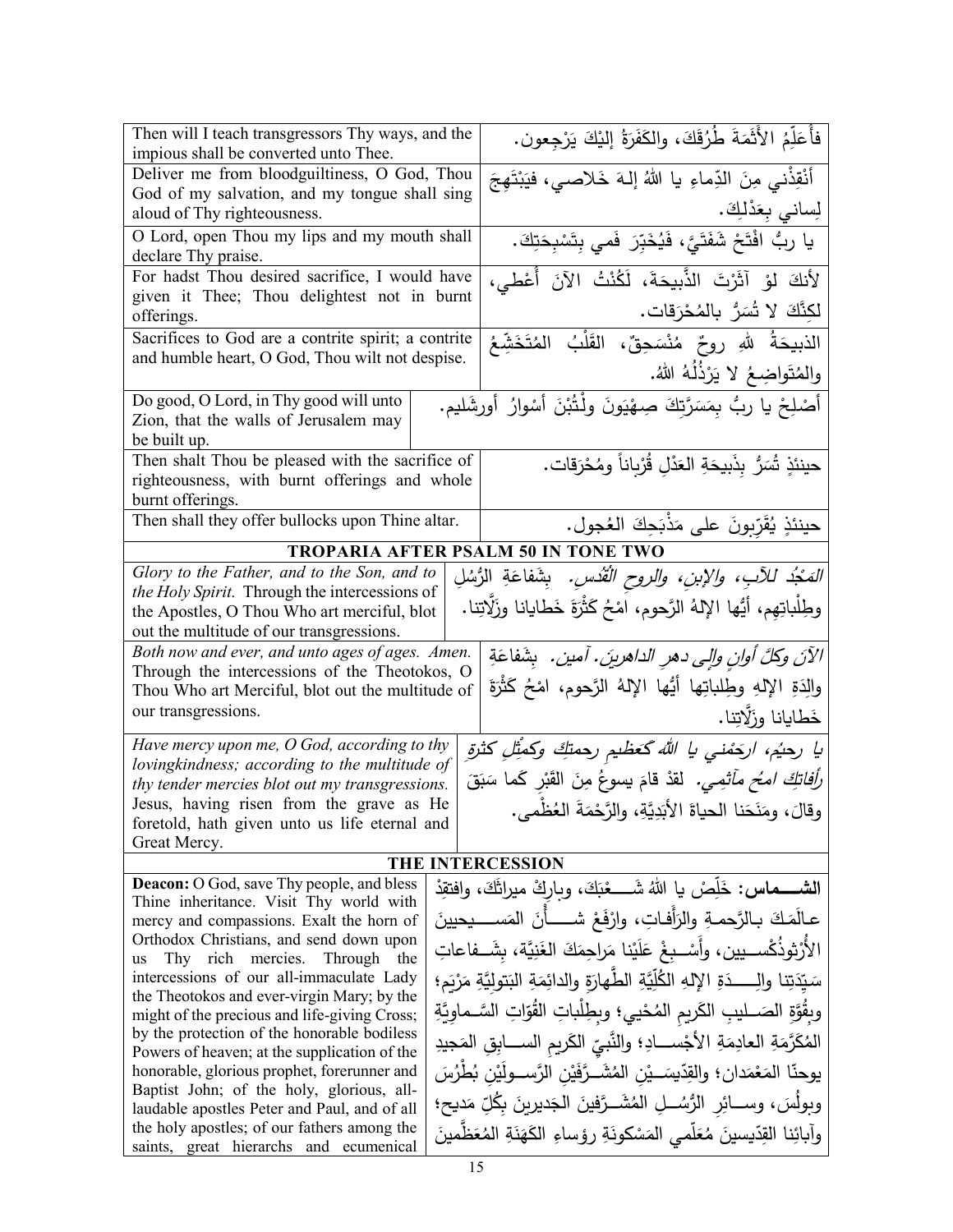| teachers, Basil the Great, Gregory the                                                                     | باسـيليوسَ الكبير ، وغريغوريوسَ اللاهوتي، ويوحَنّا الذَّهَبِيّ                                |
|------------------------------------------------------------------------------------------------------------|-----------------------------------------------------------------------------------------------|
| Theologian and John Chrysostom;<br>Athanasius, Cyril and John the Merciful,                                | الفَم؛ وآبائِنا القِدّيســـينَ أَثَناســـيوسَ وكيرلِّسَ ويوحَنا الرَّحيم                      |
| patriarchs of Alexandria; Nicholas of Myra                                                                 | بَطارِكَةِ الإِسْكَنْدَرِيَّة، وأبينا القِديسِ نيقولِاوسَ رَئِيسِ أَساقِفَةِ                  |
| in Lycia, Spyridon of Trimythous and<br>Nektarios of Pentapolis,<br>the                                    | ميرا الليكِيَّة، واسْـــبيريدونَ أسْــــقُف تْريميثوسَ، ونِكْتاريوسَ                          |
| Wonderworkers; of our fathers among the                                                                    | أَسْـــــقُف المُدُن الْخَمْسِ الْعَجائِبِيين، وأبانا الفَّدّيسِ تيخون                        |
| saints Tikhon, patriarch of Moscow and<br>Raphael, bishop of Brooklyn; of the holy,                        |                                                                                               |
| glorious, great-martyrs, George the Trophy-                                                                | بَطْرِيَرْكَ موســــكو ، والقدّيسِ رافـائيـل أَسْـــــقُفِ بروكلين؛                           |
| bearer, Demetrios the Myrrh-streamer,<br>Theodore the Soldier, Theodore the                                | والقديسِينَ المجيدينَ الشَّـهَداءِ العُظَماءِ جاورجيوسَ اللابِسِ                              |
| General, and Menas the Wonderworker; of                                                                    | الظفرِ ، وديميتريوسَ المُفيضِ الطيبَ، وثيودورسَ التيروني،                                     |
| the hieromartyrs Ignatius the God-bearer of                                                                | وثيودورسَ قائِدِ الْجَيْش، ومينـاسَ الصــــــانِعِ الْعَجـائِب؛                               |
| Antioch, Charalampos and Eleutherios; of<br>the holy, glorious great women martyrs,                        | والقِدّيسـينَ الشَّــهَداءَ إغْناطِيوسَ المُتَوَشِّــحَ بـالله، خَرالَمْبوسَ                  |
| Thekla, Barbara, Anastasia, Katherine,                                                                     | والِفْثيريوس؛ والشَّهيداتِ العَظيماتِ تَقْلا، بَرْيارَة، أَنَسْطَاسِيا،                       |
| Kyriaki, Photeini, Marina, Paraskeva and<br>Irene; of the holy, glorious, right-victorious                 |                                                                                               |
| martyrs; of our venerable and God-bearing                                                                  | كاثرينـا، كيريـاكي، فوتيني، مـارينـا، بـاراســــكيفـا، وآيرين؛                                |
| fathers who shone in the ascetic life; of Saint<br>N., the patron and protector of this holy               | والقِدّيســـــينَ المَجيدينَ الشَّـــــهَداءِ المُتَأَلِّقينَ بالظَفَرِ ؛ وآبائِنا            |
| community; of the holy and righteous                                                                       | الأبرار المُتَوَشِّــحينَ بـالله؛ <i>والقّديس (ـــــــة) (فلان، فلانة)</i>                    |
| ancestors of God, Joachim and Anna; and of                                                                 | <i>شَفْيع(ــــة) وَحامـى(ـــــة) هَذِهِ الرَّعِيَّةِ المُقَدَّسة؛</i> والقِدِّيسَيْن          |
| all the saints: we beseech Thee, O most<br>merciful Lord, hearken unto the petitions of                    | الصدِّيقَيْنِ جَدَّي المسيح الإِلهِ، يواكيمَ وحنَّة؛ وجَميع قِدِّيسيك.                        |
| us sinners who make our supplications unto                                                                 | نَتَضَـرَّعُ إليكَ أَيُّها الرَّبُّ الجزيلُ الرَّحْمةِ، فَاسْتَجِبْ لَنا نحنُ                 |
| Thee, and have mercy upon us.                                                                              | الخَطَأَةُ الطالِبِينَ إِليكَ، وارْحِمْنا.                                                    |
| Choir: Lord, have mercy. (twelve times)                                                                    | ا <b>لمرتل:</b> يا ربُّ ارْحَمْ. <i>(12 مرات)</i>                                             |
| Priest: Through the mercy and compassions and                                                              | ا <b>لكاهن:</b> بِرَحْمَةِ ورَأفاتِ ابْنِكَ الوَحيدِ ومَحَبَّتِهِ لِــــلْـــبَشَرِ ،         |
| love for mankind of Thine Only-begotten Son, with<br>Whom Thou art blessed, together with Thine all-       | الذي أنتَ مُبارَكٌ مَعَهُ ومعَ روحِكَ الكُلِّيّ قُدْسُـهُ الصَّـالِحِ                         |
| holy, and good, and life-giving Spirit: now and ever,                                                      | والمُحْيي، الآنَ وكُلَّ أوانِ وإلى دَهْرِ الداهِرين.                                          |
| and unto ages of ages.                                                                                     |                                                                                               |
| Choir: Amen.                                                                                               | ا <b>لمرتل:</b> آمين.                                                                         |
|                                                                                                            | <b>KONTAKION &amp; OIKOS FOR BLIND MAN SUNDAY (Plain Reading)</b>                             |
| Since my soul's noetic eyes are blind and<br>sightless, I come unto Thee, O Christ, as did the             | لَقَدْ عَمِيَتْ بَصبيرَت <i>ي</i> أَيُّها المَسي <i>حُ</i> ، فأَتَقَدَّمُ إل <del>َي</del> كَ |
| man who was born blind. And in repentance I cry                                                            | كَالأَعْمَى مُنذُ مَولِدِهِ صارِخاً إِلَيكَ بَتَوْبَةٍ: أَنْتَ هُوَ                           |
| to Thee: of those in darkness Thou art the most                                                            | النُّورُ الفائِقُ البَهاءِ للَّذيَنَ في الظَّلامِ.                                            |
| radiant Light.<br>Grant me a stream of ineffable wisdom and                                                |                                                                                               |
| knowledge from on high, O Christ, Thou Light of                                                            | أَيُّها المَسيحُ، إِمْنَحْني يَنبوعَ الْحِكْمَةِ الَّتِي لَا                                  |
| them that are in darkness and Guide of all them that                                                       |                                                                                               |
|                                                                                                            | تُوصَفُ، والمَعرفةَ العُلُويَّة، يا نُورَ الذينَ هُمْ في                                      |
| are gone astray, that I may tell of those things that                                                      | الظَّلام، ومُرشَّدَ الضَّالِّين، لأخبرَ بمُعْجِزَةِ الأعْمى                                   |
| the divine book of the Gospel of peace hath taught,<br>to wit, the miracle that was wrought upon the blind | التي أُورَدَها الكِتابُ الإلهِيُّ، إِنْجِيلُ السَّلامِ. لأَنَّهُ                              |
| man; for though blind from birth, he receiveth the                                                         |                                                                                               |
| physical eyes as well as the eyes of the soul, as he                                                       | كَانَ أَعْمَى مُنذَ مَولَدِه، فوَهَبْتَهُ الْبَصَرَ والْبَصيرةَ                               |
| crieth out in faith: of those in darkness Thou art the<br>most radiant Light.                              | معاً، فَهَتَفَ إِلَيْكَ: أَنتَ هُوَ النُّورُ الفائِقُ الْبَهاءِ<br>للذينَ في الظّلام.         |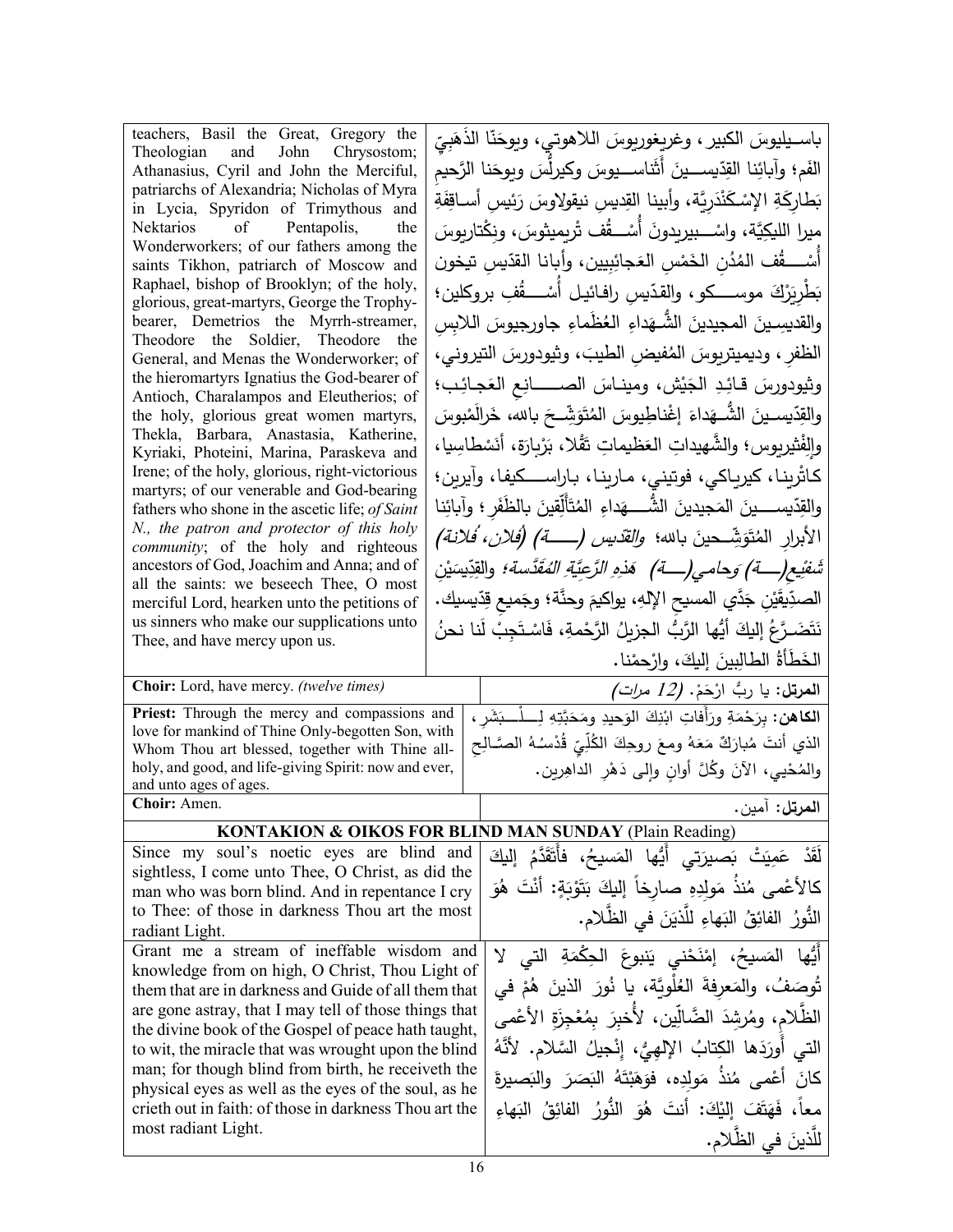## **THE SYNAXARION** (Plain Reading)

 On this day, the sixth Sunday of Pascha, we celebrate the miracle wrought by our Lord and God and Savior Jesus Christ upon the man who was blind from his birth.

*Verses*

O Light of Light most perfect, and Light-provider, On the blind from birth, O Word, eyes Thou bestowest.

The Savior met this man, born blind and incurable after every human effort, while leaving the Temple on the Sabbath. Saints John Chrysostom, Basil the Great and Irenaeus teach that the man was born without eyes. Jesus spat into the dirt, made clay, rubbed it in his eye sockets and told him to wash in the pool of Siloam, a famous water spring in Jerusalem. The Savior did not send him there because his eye sockets were covered in clay, nor did the pool have healing power, but instead to test his faith and obedience. The blind man proclaimed that Jesus healed him, but this confession caused him to be cast out by the enemies of the truth. Even his own parents would not defend him. However, the blind man followed Jesus from that moment forward.

By Thine infinite mercy, O Christ our God, Giver of light, have mercy on us. Amen.

| THE NATAVASIAE OF BEHYD MAI                                                                     | SUNDAT CAROR IN TONE FIVE                                                      |
|-------------------------------------------------------------------------------------------------|--------------------------------------------------------------------------------|
| <b>Ode 1.</b> To our Savior and God, Who led His                                                | (الأولى) لِنُسَبِّحِ الإِلهَ المخلِّصَ وَحْدَهُ، الذي أَسْلَكَ                 |
| people dry-shod, while drowning Pharaoh with                                                    |                                                                                |
| his whole array, amidst the parted floods of the                                                | الشَّعْبَ في النِّحْرِ بأقدام غيرِ مُبْتَلَّةٍ، وغَرَّقَ فِرْعوْنَ             |
| Red Sea in ancient times: to Him only let us sing,                                              | وكُلَّ جُنودِهِ، لأَنَّهُ قَدْ تَمَجَّد.                                       |
| for He is glorified.                                                                            |                                                                                |
| Ode 3. O Savior Christ, establish my mind by the                                                | <b>(الثالثة)</b> أيُّهَا المَسيحُ، شَدِّدْ عقْلِي بقُوَّةِ صليبِكَ، لِكَيْ     |
| dread power of Thy holy Cross, that I may hymn                                                  | أَسَبِّحَ وأَمَجِّدَ صُعودَكَ الْخَلاصيِّ.                                     |
| and may glorify Thy saving Ascension.                                                           |                                                                                |
| Ode 4. I have heard the report of the mighty<br>deeds of Thy Cross, O Lord, how Paradise was    | (الرابعة) يا رَبُّ، سَمِعْتُ سَماعَ اقْتِدار صَليبكَ الذي                      |
| opened thereby, and I cried: Glory to Thy                                                       | بِهِ فُتِحَ الفِرْدَوْسُ، فَهَتفْتُ: المَجْدُ لِقُدْرَتِكَ يا ربّ.             |
| power, O Lord.                                                                                  |                                                                                |
| Ode 5. Waking at dawn, we cry unto Thee, O                                                      |                                                                                |
| Lord: Save us, for Thou art our God; besides Thee                                               | (ا <b>لخامسة)</b> يا رَبُّ، إِنَّنا نَدَّلِجُ نَحْوَكَ هاتِفين: خَلِّصْنا      |
| we know none other.                                                                             | لأَنَّكَ أنتَ إلهُنَا، وآخرَ سواكَ لا نَعْرِف.                                 |
| Ode 6. The abyss hath encompassed me, the sea                                                   |                                                                                |
| monster is become my grave; but I cried unto                                                    | (السادسة) يا رَبٌّ، أقَدْ أحاطَ بِيَ العُمْقُ، وصارَ                           |
| Thee, the Friend of man, and Thy right hand saved                                               | لىَ الحوتُ لَحْداً. لَكِنَّنى هتَفْتُ إِليكَ، فَخَلَّصَتْنى                    |
| me, O Lord.                                                                                     | يمينُكَ، يا مُحِبَّ البَشَرِ .                                                 |
|                                                                                                 |                                                                                |
| Ode 7. Thou Who didst save the Children who<br>praised Thee in the furnace of fire, blessed art | (ا <b>لسابعة)</b> لَقَدْ خَلَّصْتَ الفِتْيانَ المُسَبّحيَنَ إِيَّاكَ في        |
| Thou, O God of our Fathers.                                                                     | أَتُونِ النَّارِ : مُبارَكٌ أَنتَ يا إِلهَ آبائِنَا.                           |
| We praise, we bless, and we worship the Lord.                                                   | ُنستبَ <i>ّح ونُنباركُ ونَسكِذُ للّزب.</i> (ا <b>لثامنة)</b> أيُّها الكَهَنةُ، |
| Ode 8. Unto God the Son, Who was begotten of                                                    |                                                                                |
| the Father before the ages, and was incarnate of a                                              | سَبّحُوا الإِبْنَ الإِلهَ، المولَودَ مِنَ الآبِ قبلَ الدُّهورِ ،               |
| Virgin Mother in these last times give praise, O ye                                             | المُتجَسِّدَ في آخرِ الأَزْمانِ مِنْ أُمِّ بِتولٍ، ويا شُعوبُ                  |
| priests, and supremely exalt Him, O ye people,                                                  |                                                                                |
| unto all the ages.                                                                              | ارْفَعوهُ إِلَى كُلِّ الأَدْهارِ .                                             |
| Deacon: The Theotokos and Mother of the                                                         | ا <b>لشماس:</b> لوالدَةِ الإلهِ وأمِّ النورِ بالتَسابيح نُكرِّمُ مُعَظِّمين.   |
| Light, let us honor and magnify in song.                                                        |                                                                                |
|                                                                                                 |                                                                                |
|                                                                                                 |                                                                                |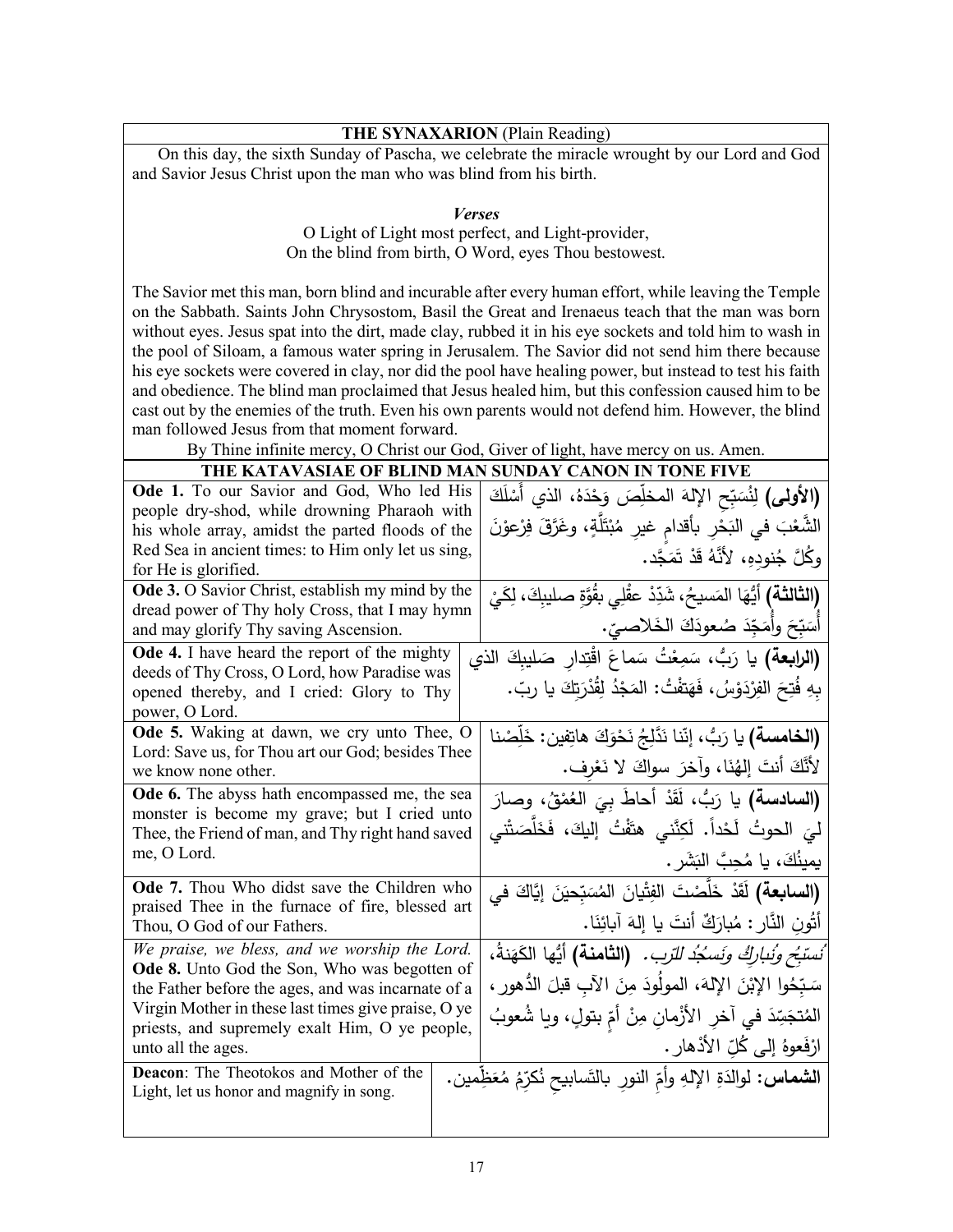| THE NINTH ODE OF THE PASCHAL CANON IN TONE ONE                                                          |                                                 |                                                                                       |  |
|---------------------------------------------------------------------------------------------------------|-------------------------------------------------|---------------------------------------------------------------------------------------|--|
| Magnify, O my soul, Him Who suffered willingly,                                                         |                                                 | عَظِمى يا نَفْســى الذي تَأْلَمَ طَوْعاً وُقِبَرٍ، وقامَ منَ                          |  |
|                                                                                                         | and was buried, and arose from the grave on the |                                                                                       |  |
| third day. Shine, shine, O new Jerusalem, for the<br>glory of the Lord hath arisen upon thee; dance     |                                                 | <i>القَبْرِ في اليَوم الثّالثِ</i> .   إسْـــتَنيري، اسْـــتَنيري يا                  |  |
| now and be glad, O Zion, and do thou exult, O                                                           |                                                 | أُورَشليمُ الْجَديدة، لأَنَّ مَجْدَ الرَّبِّ قَدْ أَشْرَقَ عليكِ.                     |  |
| pure Theotokos, in the arising of Him Whom thou                                                         |                                                 | إفْرَحي الآنَ وتَهَلَّلي يا صِــــــهْيون، وأنتِ يا والدةَ                            |  |
| didst bear.                                                                                             |                                                 | الإلهِ النَّقِيَّة، إطْرَبِي بِقِيامَةِ وَلَدِك.                                      |  |
| Magnify, O my soul, Christ the Giver of life, Who                                                       |                                                 | عَظِمى يا نَفْسـى المَسـيحَ مُعْطِيَ الْحَياةِ، الناهِضَ                              |  |
| arose from the grave on the third day. Shine, shine,<br>O new Jerusalem, for the glory of the Lord hath |                                                 | م <i>ِنَ القَبْرِ في اليوم الثالث.</i> إسْتَنيري، اسْتَنيري يا                        |  |
| arisen upon thee; dance now and be glad, O Zion,                                                        |                                                 | أُورَشليمُ الْجَديدة، لأَنَّ مَجْدَ الرَّبِّ قَدْ أَشْرَقَ عليكِ.                     |  |
| and do thou exult, O pure Theotokos, in the arising                                                     |                                                 |                                                                                       |  |
| of Him Whom thou didst bear.                                                                            |                                                 | إفْرَحي الآنَ وتَهَلَّلي يا صِــــــهْيون، وأنتِ يا والدةَ                            |  |
|                                                                                                         |                                                 | الإِلهِ النَّقِيَّةِ، إطْرَبِي بِقِيامَةِ وَلَدِك.                                    |  |
| Christ is the new Pascha, the living sacrificial<br>Victim, the Lamb of God that taketh away the        |                                                 | المَســـــــــــخ فِصْــــــــّح جَديّد، وذَبيحَةٌ حَيَّةٌ، حَمَلُ اللهِ الرّافِعُ    |  |
| sin of the world. O Thy divine and beloved                                                              |                                                 | خَطْ <i>يَةَ العالَم.</i> يا ما أشْـــرَفَ، يا ما أَحَبَّ، يا ما أَلَذَّ              |  |
| and most sweet voice; Thou hast truly                                                                   |                                                 | نَغْمَتَكَ أَيُّها المَسيح، لأَنَّكَ قَدْ وَعَدْتَنا وَعْداً صـادِقاً بأَنَّكَ        |  |
| promised that Thou wouldst be with us unto<br>the end of the world, O Christ; and we faithful           |                                                 | تَكونُ مَعَنــا إلى نِجــاز الـدَّهْرِ ، الـذي نَحنُ المؤمنونَ                        |  |
| rejoice, having this as an anchor of hope.                                                              |                                                 | نَعْتَصِمُ بَهِ كَمِرْساةٍ لِرَجائنا، فَنَبْتَهِجُ مُتَهَلِّلِين.                     |  |
| Today the whole creation is glad and doth                                                               |                                                 |                                                                                       |  |
| rejoice, for Christ is risen, and Hades hath                                                            |                                                 | النَيْوَمِ الخَليقَةُ أَجْمَعُ تَبْتَهِجُ وتَقْرَحُ، لأَنَّ المَســـــيَحَ قَدْ قَامَ |  |
| been despoiled. O Thy divine and beloved                                                                |                                                 | <i>وللجحيَم قَدْ سُبي.</i> يا ما أشْرَفَ، يا ما أَحَبَّ، يا ما أَلَذَّ                |  |
| and most sweet voice; Thou hast truly<br>promised that Thou wouldst be with us unto                     |                                                 | نَغْمَتَكَ أَيُّها المَسـيح، لأَنَّكَ قَدْ وَعَدْتَنا وَعْداً صــادِقاً بأنَّكَ       |  |
| the end of the world, O Christ; and we                                                                  |                                                 | تَكونُ مَعَنــا إلى نِجــازِ الـدَّهْرِ ، الــذي نَحنُ المؤمِنونَ                     |  |
| faithful rejoice, having this as an anchor of                                                           |                                                 | نَعْتَصِمُ بَهِ كَمِرْساةٍ لِرَجائنا، فَنَبْتَهِجُ مُتَهَلِّلِين.                     |  |
| hope.<br>Glory to the Father, and to the Son, and to the                                                |                                                 |                                                                                       |  |
| Holy Spirit. Magnify, O my soul, the dominion of                                                        |                                                 | المَدْدُ للِآبِ والإبنِ والرُّوحِ القُدْسِ. عَظِمي يا نَفْسي                          |  |
| the Undivided Godhead of Three Hypostases.<br>great and most sacred Pascha, Christ; O Wisdom            | $\circ$                                         | عزَّةِ اللاهوتِ المُتَلَّتِ الأقانيمِ غيرِ المُنْقَسِمِ. ۖ أَيُّها                    |  |
| and Word and Power of God! Grant that we                                                                |                                                 | المَسيحُ الفِصْحُ الأجَلُّ الأَمْثَلِ، يا حِكْمَةَ اللهِ وكَلِمَتَهُ                  |  |
| partake of Thee fully in the unwaning day of Thy                                                        |                                                 | وقُوَّتَهُ، أَنْعِمْ عَلَيْنا بِأَنْ نُساهِمَكَ بِأَوْفَرِ حَقيقة، في                 |  |
| Kingdom.                                                                                                |                                                 | نَهارٍ مُلْكِكَ الذي لا يَغْرُبُ أَبِداً.                                             |  |
| Both now, and ever, and unto ages of ages. Amen.                                                        |                                                 | الآنَ وكلَّ أوان والِي دَهْرِ الداهرينَ، آمين. إفْرَجي                                |  |
| Rejoice, O Virgin, rejoice; rejoice, O blessed one;<br>rejoice, O most glorified one, for thy Son hath  |                                                 | أَيَّتُها الْبَتولُ افْرَحى، إفْرَحى يا مُبارَكَة، إفْرَحى يا                         |  |
| arisen from the grave on the third day. O great                                                         |                                                 | مُمَجَّـدَة لأنَّ ابْنَـكَ قَـدُ قَـامَ مِنَ الْقَبْرِ في اليومِ                      |  |
| and most sacred Pascha, Christ; O Wisdom and                                                            |                                                 | الثَّالتْ .     أَيُّها المَســيحُ الفِصْـــحُ الأَجَلُّ الأَمْثَلِ ، يا              |  |
| Word and Power of God! Grant that we partake of<br>Thee fully in the unwaning day of Thy Kingdom.       |                                                 |                                                                                       |  |
|                                                                                                         |                                                 | حِكْمَةَ اللهِ وكَلِمَتَهُ وقُوَّتَهُ، أَنْعِمْ عَلَيْنا بِأَنْ نُســاهِمَكَ          |  |
|                                                                                                         |                                                 | بأَوْفَرِ حَقيقة، في نَهارِ مُلْكِكَ الذي لا يَغْرُبُ أَبِداً.                        |  |
|                                                                                                         |                                                 | NINTH KATAVASIA OF BLIND MAN SUNDAY CANON IN TONE FIVE                                |  |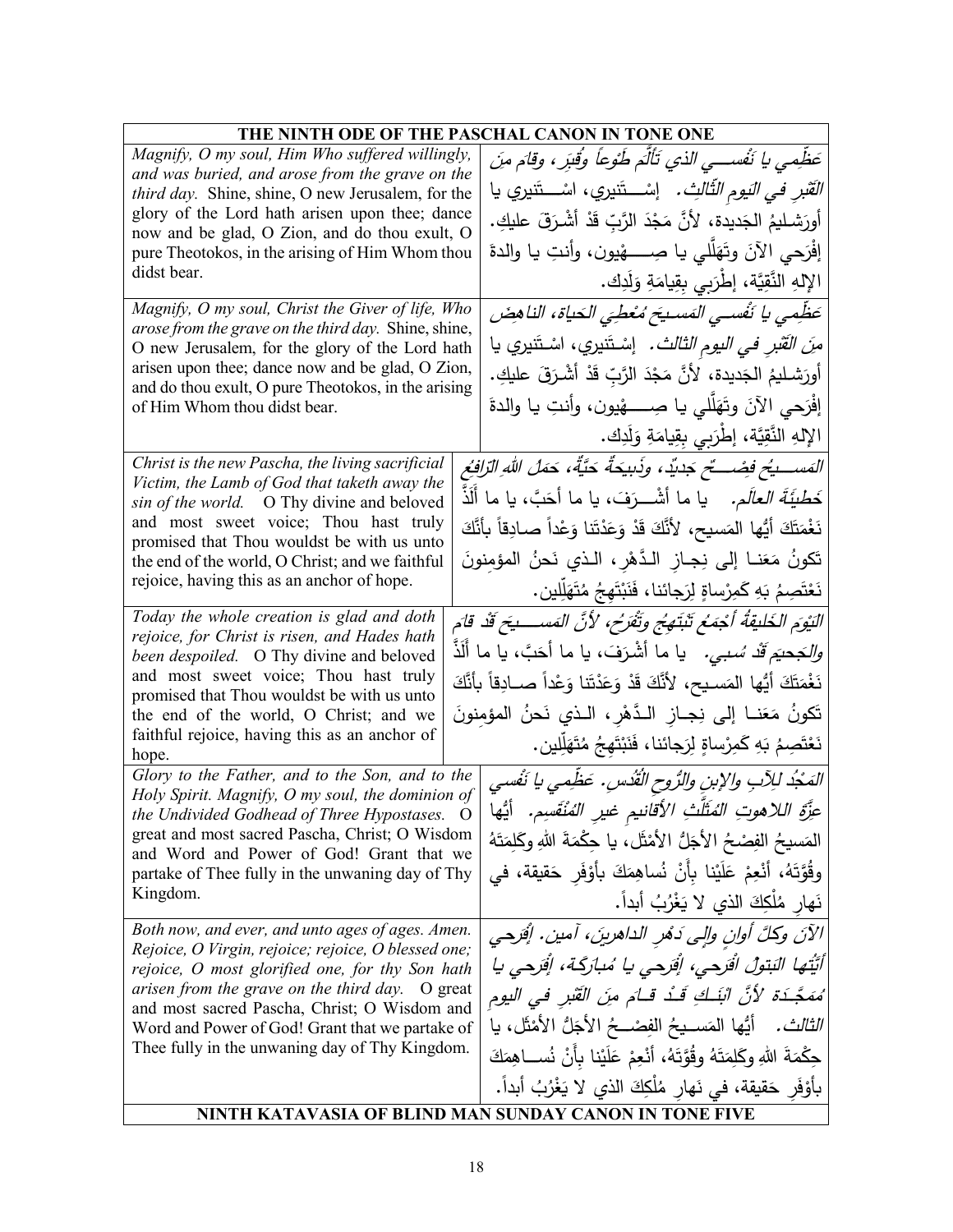| فأَوْضَحَكِ بعدَ الولادَةِ عَذْراءَ نَقِيَّة، أَذْ وَلَدْتِ خالِقَكِ<br>the Timeless One, thee do we the faithful magnify<br>in one accord.<br>بطَرِيقَةٍ عَجِيبَةٍ، لِذَلِكَ نُعَظِّمُكِ.<br>THE LITTLE LITANY<br>Deacon: Again and again, in peace, let us pray to the<br>ا <b>لشماس:</b> أيْضاً وأَيْضاً بِسَلامِ إلى الرَّبِّ نَطْلُب.<br>Lord.<br>ا <b>لجوق</b> : يا ربُ ارْحَمْ.<br>Choir: Lord, have mercy.<br>ا <b>لشماس</b> : أعْضُدْ، وَخَلِّصْ، وارْحَمْ، واحفَظْنا يا اللهُ بنِعْمَتِكَ.<br>Deacon: Help us; save us; have mercy on us; and<br>keep us, O God, by Thy grace.<br>ا <b>لجوق</b> : يا ربُّ ارْحَمْ.<br>Choir: Lord, have mercy.<br>ا <b>لشماس:</b> بعدَ ذِكْرِنا الكُلِّيَّةَ القداسَةِ، الطاهِرَةَ، الفائِقَةَ البَرَكاتِ<br><b>Deacon:</b> Calling to remembrance our all-holy,<br>المَجيدة، سيِّدَتَنا والِدَةَ الإِلهِ الدائِمَةَ البَتولِيَّةِ مَرْيَمَ مَعَ جَميع<br>immaculate, most-blessed and glorious Lady the<br>Theotokos and ever-virgin Mary, with all the saints:<br>القدِّيسين، لِنودِعْ أَنفُسَنا وبَعْضُنا بَعْضاً وَكُلَّ حَياتِنا لِلْمَسيح<br>let us commend ourselves and each other, and all our<br>الإله.<br>life unto Christ our God.<br>Choir: To Thee, O Lord.<br>الجوق: لَكَ يا ربّ.<br>Priest: For all the powers of Heaven praise Thee, and<br>الكاهن: لأنَّهُ إِيَّاكَ شُبَبِّحُ كُلُّ قُوَّاتُ السَّماواتِ، ولَكَ يُرْسِلونَ<br>unto Thee do they ascribe glory: to the Father, and to<br>المَجْدَ أَيُّها الآبُ والإبنُ والرُّوحُ القُدُسُ، الآنَ وكلَّ أوانِ وإلى<br>the Son, and to the Holy Spirit; now and ever, and unto<br>ages of ages.<br>دَهْرِ الدَّاهِرِينِ.<br>Choir: Amen.<br>ا <b>لجوق</b> : آمين.<br>Holy is the Lord our God. (THRICE)<br>قُدّوسٌ هُوَ الرَّبُّ إِلهُنا. ( <i>ثلاثاً</i> )<br>THE EXAPOSTEILARION OF PASCHA IN TONE TWO<br>When Thou hadst fallen asleep in the flesh as one<br>لمّا اضْــــطَجَعْتَ بِالْجَسَـــدِ نائِماً كَمائتِ، يا مَنْ هُوَ<br>mortal, O King and Lord, Thou didst rise again on<br>الرَّبُّ والمَلِـكُ، أَبْطَلْـتَ المَوْتَ مُعَطِّلاً، وفي اليَوْم<br>the third day, raising up Adam from corruption,<br>and abolishing death: O Pascha of incorruption! O<br>الثالِثِ قُمْتَ مُنْبَعِثاً، وأقَمْتَ آدَمَ مِنَ البلي مُنْهضــــاً،<br>salvation of the world!<br>يا فِصْحَ عَدَمِ الفَسادِ وخَلاصَ العالَمِ.<br>THE EXAPOSTEILARION OF BLIND MAN SUNDAY IN TONE TWO<br>(**When Thou hadst fallen asleep in the flesh**)<br>Though gloomy sin hath stricken blind * the inner<br>يا رَبُّ، أَنِرْ  حَدَقَتَيَّ الْعَقْليَتَينِ المَكْفوفَتَيْنِ مِنِ ادْلِهِمام<br>eyes within my soul, * O Lord most great in<br>الْخَطِيئَة، واطْلِهِمـا بِـالإتِّضـــــاع أَيُّهـا الرَّؤوفُ،<br>compassion, * do Thou enlighten them anew * by<br>granting me humility, * and with tears of repentance<br>وارْحَضْهُما بِعَبَراتِ التَّوبَة.<br>* restore me to purity.<br>ANOTHER EXAPOSTEILARION OF BLIND MAN SUNDAY IN TONE TWO<br>(**Hearken, ye women**)<br>While passing by, our Savior found * a blind man<br>إنَّ مُخَلِّصَـــــنا إذْ كانَ مُجْتازاً، وَجَدَ كَفيفاً عادِمَ<br>lacking eyes from his birth. * And making clay with His<br>الْحَدَقَتَيْنِ. فَتَفَلَ على الثَّرابِ وصَــنَعَ طيناً وطَلَى<br>spittle, * the Lord anointed him with it. * He sent the<br>Siloam, * that he might go and wash<br>man to<br>بِهِ عَيْنَيْهِ، وأَرْسَـلَهُ إِلَى سِـلْوامَ لَيَغْسِـلَهُما. فَلَمّا<br>therein. * And having washed as he was told, * O Christ,<br>اغْتَسَلَ، عادَ يَنْظُنُ نورَكَ أَيُّها المسيح.<br>he came away seeing, * and he beheld Thy divine light.<br><b>AINOI (PRAISES) IN TONE FIVE</b><br>Let everything that hath breath, praise the Lord.<br>كُلُّ نَسَمَةٍ فَلْتُسَبِّحِ الرَّبِّ. سَبِّحوا الرَّبَّ مِنَ السَّماواتِ،<br>Praise ye the Lord from the heavens; praise Him in<br>سَبِّحوهُ في الأعالى، لأنَّهُ لَكَ يَليقُ النِّسبيحُ يا الله.<br>the heights. To Thee, O God is due our song. | Thou who art God's Mother transcending mind       | يا والدةَ الإله، إِنَّ القَديرَ صَنَعَ بِكِ العَظَائِمَ، |  |  |
|------------------------------------------------------------------------------------------------------------------------------------------------------------------------------------------------------------------------------------------------------------------------------------------------------------------------------------------------------------------------------------------------------------------------------------------------------------------------------------------------------------------------------------------------------------------------------------------------------------------------------------------------------------------------------------------------------------------------------------------------------------------------------------------------------------------------------------------------------------------------------------------------------------------------------------------------------------------------------------------------------------------------------------------------------------------------------------------------------------------------------------------------------------------------------------------------------------------------------------------------------------------------------------------------------------------------------------------------------------------------------------------------------------------------------------------------------------------------------------------------------------------------------------------------------------------------------------------------------------------------------------------------------------------------------------------------------------------------------------------------------------------------------------------------------------------------------------------------------------------------------------------------------------------------------------------------------------------------------------------------------------------------------------------------------------------------------------------------------------------------------------------------------------------------------------------------------------------------------------------------------------------------------------------------------------------------------------------------------------------------------------------------------------------------------------------------------------------------------------------------------------------------------------------------------------------------------------------------------------------------------------------------------------------------------------------------------------------------------------------------------------------------------------------------------------------------------------------------------------------------------------------------------------------------------------------------------------------------------------------------------------------------------------------------------------------------------------------------------------------------------------------------------------------------------------------------------------------------------------------------------------------------------------------------------------------------------------------------------------------------------------------------------------------------------------------------------------------------------------------------------------------------------------------------------------------------------------------------------------------------------------------------------------------------------------------------------------------------------------------------------------------------------------------------------------------------------------------------------------------------------------------------------------------------------------------|---------------------------------------------------|----------------------------------------------------------|--|--|
|                                                                                                                                                                                                                                                                                                                                                                                                                                                                                                                                                                                                                                                                                                                                                                                                                                                                                                                                                                                                                                                                                                                                                                                                                                                                                                                                                                                                                                                                                                                                                                                                                                                                                                                                                                                                                                                                                                                                                                                                                                                                                                                                                                                                                                                                                                                                                                                                                                                                                                                                                                                                                                                                                                                                                                                                                                                                                                                                                                                                                                                                                                                                                                                                                                                                                                                                                                                                                                                                                                                                                                                                                                                                                                                                                                                                                                                                                                                                          | and word, who ineffably in time gavest birth unto |                                                          |  |  |
|                                                                                                                                                                                                                                                                                                                                                                                                                                                                                                                                                                                                                                                                                                                                                                                                                                                                                                                                                                                                                                                                                                                                                                                                                                                                                                                                                                                                                                                                                                                                                                                                                                                                                                                                                                                                                                                                                                                                                                                                                                                                                                                                                                                                                                                                                                                                                                                                                                                                                                                                                                                                                                                                                                                                                                                                                                                                                                                                                                                                                                                                                                                                                                                                                                                                                                                                                                                                                                                                                                                                                                                                                                                                                                                                                                                                                                                                                                                                          |                                                   |                                                          |  |  |
|                                                                                                                                                                                                                                                                                                                                                                                                                                                                                                                                                                                                                                                                                                                                                                                                                                                                                                                                                                                                                                                                                                                                                                                                                                                                                                                                                                                                                                                                                                                                                                                                                                                                                                                                                                                                                                                                                                                                                                                                                                                                                                                                                                                                                                                                                                                                                                                                                                                                                                                                                                                                                                                                                                                                                                                                                                                                                                                                                                                                                                                                                                                                                                                                                                                                                                                                                                                                                                                                                                                                                                                                                                                                                                                                                                                                                                                                                                                                          |                                                   |                                                          |  |  |
|                                                                                                                                                                                                                                                                                                                                                                                                                                                                                                                                                                                                                                                                                                                                                                                                                                                                                                                                                                                                                                                                                                                                                                                                                                                                                                                                                                                                                                                                                                                                                                                                                                                                                                                                                                                                                                                                                                                                                                                                                                                                                                                                                                                                                                                                                                                                                                                                                                                                                                                                                                                                                                                                                                                                                                                                                                                                                                                                                                                                                                                                                                                                                                                                                                                                                                                                                                                                                                                                                                                                                                                                                                                                                                                                                                                                                                                                                                                                          |                                                   |                                                          |  |  |
|                                                                                                                                                                                                                                                                                                                                                                                                                                                                                                                                                                                                                                                                                                                                                                                                                                                                                                                                                                                                                                                                                                                                                                                                                                                                                                                                                                                                                                                                                                                                                                                                                                                                                                                                                                                                                                                                                                                                                                                                                                                                                                                                                                                                                                                                                                                                                                                                                                                                                                                                                                                                                                                                                                                                                                                                                                                                                                                                                                                                                                                                                                                                                                                                                                                                                                                                                                                                                                                                                                                                                                                                                                                                                                                                                                                                                                                                                                                                          |                                                   |                                                          |  |  |
|                                                                                                                                                                                                                                                                                                                                                                                                                                                                                                                                                                                                                                                                                                                                                                                                                                                                                                                                                                                                                                                                                                                                                                                                                                                                                                                                                                                                                                                                                                                                                                                                                                                                                                                                                                                                                                                                                                                                                                                                                                                                                                                                                                                                                                                                                                                                                                                                                                                                                                                                                                                                                                                                                                                                                                                                                                                                                                                                                                                                                                                                                                                                                                                                                                                                                                                                                                                                                                                                                                                                                                                                                                                                                                                                                                                                                                                                                                                                          |                                                   |                                                          |  |  |
|                                                                                                                                                                                                                                                                                                                                                                                                                                                                                                                                                                                                                                                                                                                                                                                                                                                                                                                                                                                                                                                                                                                                                                                                                                                                                                                                                                                                                                                                                                                                                                                                                                                                                                                                                                                                                                                                                                                                                                                                                                                                                                                                                                                                                                                                                                                                                                                                                                                                                                                                                                                                                                                                                                                                                                                                                                                                                                                                                                                                                                                                                                                                                                                                                                                                                                                                                                                                                                                                                                                                                                                                                                                                                                                                                                                                                                                                                                                                          |                                                   |                                                          |  |  |
|                                                                                                                                                                                                                                                                                                                                                                                                                                                                                                                                                                                                                                                                                                                                                                                                                                                                                                                                                                                                                                                                                                                                                                                                                                                                                                                                                                                                                                                                                                                                                                                                                                                                                                                                                                                                                                                                                                                                                                                                                                                                                                                                                                                                                                                                                                                                                                                                                                                                                                                                                                                                                                                                                                                                                                                                                                                                                                                                                                                                                                                                                                                                                                                                                                                                                                                                                                                                                                                                                                                                                                                                                                                                                                                                                                                                                                                                                                                                          |                                                   |                                                          |  |  |
|                                                                                                                                                                                                                                                                                                                                                                                                                                                                                                                                                                                                                                                                                                                                                                                                                                                                                                                                                                                                                                                                                                                                                                                                                                                                                                                                                                                                                                                                                                                                                                                                                                                                                                                                                                                                                                                                                                                                                                                                                                                                                                                                                                                                                                                                                                                                                                                                                                                                                                                                                                                                                                                                                                                                                                                                                                                                                                                                                                                                                                                                                                                                                                                                                                                                                                                                                                                                                                                                                                                                                                                                                                                                                                                                                                                                                                                                                                                                          |                                                   |                                                          |  |  |
|                                                                                                                                                                                                                                                                                                                                                                                                                                                                                                                                                                                                                                                                                                                                                                                                                                                                                                                                                                                                                                                                                                                                                                                                                                                                                                                                                                                                                                                                                                                                                                                                                                                                                                                                                                                                                                                                                                                                                                                                                                                                                                                                                                                                                                                                                                                                                                                                                                                                                                                                                                                                                                                                                                                                                                                                                                                                                                                                                                                                                                                                                                                                                                                                                                                                                                                                                                                                                                                                                                                                                                                                                                                                                                                                                                                                                                                                                                                                          |                                                   |                                                          |  |  |
|                                                                                                                                                                                                                                                                                                                                                                                                                                                                                                                                                                                                                                                                                                                                                                                                                                                                                                                                                                                                                                                                                                                                                                                                                                                                                                                                                                                                                                                                                                                                                                                                                                                                                                                                                                                                                                                                                                                                                                                                                                                                                                                                                                                                                                                                                                                                                                                                                                                                                                                                                                                                                                                                                                                                                                                                                                                                                                                                                                                                                                                                                                                                                                                                                                                                                                                                                                                                                                                                                                                                                                                                                                                                                                                                                                                                                                                                                                                                          |                                                   |                                                          |  |  |
|                                                                                                                                                                                                                                                                                                                                                                                                                                                                                                                                                                                                                                                                                                                                                                                                                                                                                                                                                                                                                                                                                                                                                                                                                                                                                                                                                                                                                                                                                                                                                                                                                                                                                                                                                                                                                                                                                                                                                                                                                                                                                                                                                                                                                                                                                                                                                                                                                                                                                                                                                                                                                                                                                                                                                                                                                                                                                                                                                                                                                                                                                                                                                                                                                                                                                                                                                                                                                                                                                                                                                                                                                                                                                                                                                                                                                                                                                                                                          |                                                   |                                                          |  |  |
|                                                                                                                                                                                                                                                                                                                                                                                                                                                                                                                                                                                                                                                                                                                                                                                                                                                                                                                                                                                                                                                                                                                                                                                                                                                                                                                                                                                                                                                                                                                                                                                                                                                                                                                                                                                                                                                                                                                                                                                                                                                                                                                                                                                                                                                                                                                                                                                                                                                                                                                                                                                                                                                                                                                                                                                                                                                                                                                                                                                                                                                                                                                                                                                                                                                                                                                                                                                                                                                                                                                                                                                                                                                                                                                                                                                                                                                                                                                                          |                                                   |                                                          |  |  |
|                                                                                                                                                                                                                                                                                                                                                                                                                                                                                                                                                                                                                                                                                                                                                                                                                                                                                                                                                                                                                                                                                                                                                                                                                                                                                                                                                                                                                                                                                                                                                                                                                                                                                                                                                                                                                                                                                                                                                                                                                                                                                                                                                                                                                                                                                                                                                                                                                                                                                                                                                                                                                                                                                                                                                                                                                                                                                                                                                                                                                                                                                                                                                                                                                                                                                                                                                                                                                                                                                                                                                                                                                                                                                                                                                                                                                                                                                                                                          |                                                   |                                                          |  |  |
|                                                                                                                                                                                                                                                                                                                                                                                                                                                                                                                                                                                                                                                                                                                                                                                                                                                                                                                                                                                                                                                                                                                                                                                                                                                                                                                                                                                                                                                                                                                                                                                                                                                                                                                                                                                                                                                                                                                                                                                                                                                                                                                                                                                                                                                                                                                                                                                                                                                                                                                                                                                                                                                                                                                                                                                                                                                                                                                                                                                                                                                                                                                                                                                                                                                                                                                                                                                                                                                                                                                                                                                                                                                                                                                                                                                                                                                                                                                                          |                                                   |                                                          |  |  |
|                                                                                                                                                                                                                                                                                                                                                                                                                                                                                                                                                                                                                                                                                                                                                                                                                                                                                                                                                                                                                                                                                                                                                                                                                                                                                                                                                                                                                                                                                                                                                                                                                                                                                                                                                                                                                                                                                                                                                                                                                                                                                                                                                                                                                                                                                                                                                                                                                                                                                                                                                                                                                                                                                                                                                                                                                                                                                                                                                                                                                                                                                                                                                                                                                                                                                                                                                                                                                                                                                                                                                                                                                                                                                                                                                                                                                                                                                                                                          |                                                   |                                                          |  |  |
|                                                                                                                                                                                                                                                                                                                                                                                                                                                                                                                                                                                                                                                                                                                                                                                                                                                                                                                                                                                                                                                                                                                                                                                                                                                                                                                                                                                                                                                                                                                                                                                                                                                                                                                                                                                                                                                                                                                                                                                                                                                                                                                                                                                                                                                                                                                                                                                                                                                                                                                                                                                                                                                                                                                                                                                                                                                                                                                                                                                                                                                                                                                                                                                                                                                                                                                                                                                                                                                                                                                                                                                                                                                                                                                                                                                                                                                                                                                                          |                                                   |                                                          |  |  |
|                                                                                                                                                                                                                                                                                                                                                                                                                                                                                                                                                                                                                                                                                                                                                                                                                                                                                                                                                                                                                                                                                                                                                                                                                                                                                                                                                                                                                                                                                                                                                                                                                                                                                                                                                                                                                                                                                                                                                                                                                                                                                                                                                                                                                                                                                                                                                                                                                                                                                                                                                                                                                                                                                                                                                                                                                                                                                                                                                                                                                                                                                                                                                                                                                                                                                                                                                                                                                                                                                                                                                                                                                                                                                                                                                                                                                                                                                                                                          |                                                   |                                                          |  |  |
|                                                                                                                                                                                                                                                                                                                                                                                                                                                                                                                                                                                                                                                                                                                                                                                                                                                                                                                                                                                                                                                                                                                                                                                                                                                                                                                                                                                                                                                                                                                                                                                                                                                                                                                                                                                                                                                                                                                                                                                                                                                                                                                                                                                                                                                                                                                                                                                                                                                                                                                                                                                                                                                                                                                                                                                                                                                                                                                                                                                                                                                                                                                                                                                                                                                                                                                                                                                                                                                                                                                                                                                                                                                                                                                                                                                                                                                                                                                                          |                                                   |                                                          |  |  |
|                                                                                                                                                                                                                                                                                                                                                                                                                                                                                                                                                                                                                                                                                                                                                                                                                                                                                                                                                                                                                                                                                                                                                                                                                                                                                                                                                                                                                                                                                                                                                                                                                                                                                                                                                                                                                                                                                                                                                                                                                                                                                                                                                                                                                                                                                                                                                                                                                                                                                                                                                                                                                                                                                                                                                                                                                                                                                                                                                                                                                                                                                                                                                                                                                                                                                                                                                                                                                                                                                                                                                                                                                                                                                                                                                                                                                                                                                                                                          |                                                   |                                                          |  |  |
|                                                                                                                                                                                                                                                                                                                                                                                                                                                                                                                                                                                                                                                                                                                                                                                                                                                                                                                                                                                                                                                                                                                                                                                                                                                                                                                                                                                                                                                                                                                                                                                                                                                                                                                                                                                                                                                                                                                                                                                                                                                                                                                                                                                                                                                                                                                                                                                                                                                                                                                                                                                                                                                                                                                                                                                                                                                                                                                                                                                                                                                                                                                                                                                                                                                                                                                                                                                                                                                                                                                                                                                                                                                                                                                                                                                                                                                                                                                                          |                                                   |                                                          |  |  |
|                                                                                                                                                                                                                                                                                                                                                                                                                                                                                                                                                                                                                                                                                                                                                                                                                                                                                                                                                                                                                                                                                                                                                                                                                                                                                                                                                                                                                                                                                                                                                                                                                                                                                                                                                                                                                                                                                                                                                                                                                                                                                                                                                                                                                                                                                                                                                                                                                                                                                                                                                                                                                                                                                                                                                                                                                                                                                                                                                                                                                                                                                                                                                                                                                                                                                                                                                                                                                                                                                                                                                                                                                                                                                                                                                                                                                                                                                                                                          |                                                   |                                                          |  |  |
|                                                                                                                                                                                                                                                                                                                                                                                                                                                                                                                                                                                                                                                                                                                                                                                                                                                                                                                                                                                                                                                                                                                                                                                                                                                                                                                                                                                                                                                                                                                                                                                                                                                                                                                                                                                                                                                                                                                                                                                                                                                                                                                                                                                                                                                                                                                                                                                                                                                                                                                                                                                                                                                                                                                                                                                                                                                                                                                                                                                                                                                                                                                                                                                                                                                                                                                                                                                                                                                                                                                                                                                                                                                                                                                                                                                                                                                                                                                                          |                                                   |                                                          |  |  |
|                                                                                                                                                                                                                                                                                                                                                                                                                                                                                                                                                                                                                                                                                                                                                                                                                                                                                                                                                                                                                                                                                                                                                                                                                                                                                                                                                                                                                                                                                                                                                                                                                                                                                                                                                                                                                                                                                                                                                                                                                                                                                                                                                                                                                                                                                                                                                                                                                                                                                                                                                                                                                                                                                                                                                                                                                                                                                                                                                                                                                                                                                                                                                                                                                                                                                                                                                                                                                                                                                                                                                                                                                                                                                                                                                                                                                                                                                                                                          |                                                   |                                                          |  |  |
|                                                                                                                                                                                                                                                                                                                                                                                                                                                                                                                                                                                                                                                                                                                                                                                                                                                                                                                                                                                                                                                                                                                                                                                                                                                                                                                                                                                                                                                                                                                                                                                                                                                                                                                                                                                                                                                                                                                                                                                                                                                                                                                                                                                                                                                                                                                                                                                                                                                                                                                                                                                                                                                                                                                                                                                                                                                                                                                                                                                                                                                                                                                                                                                                                                                                                                                                                                                                                                                                                                                                                                                                                                                                                                                                                                                                                                                                                                                                          |                                                   |                                                          |  |  |
|                                                                                                                                                                                                                                                                                                                                                                                                                                                                                                                                                                                                                                                                                                                                                                                                                                                                                                                                                                                                                                                                                                                                                                                                                                                                                                                                                                                                                                                                                                                                                                                                                                                                                                                                                                                                                                                                                                                                                                                                                                                                                                                                                                                                                                                                                                                                                                                                                                                                                                                                                                                                                                                                                                                                                                                                                                                                                                                                                                                                                                                                                                                                                                                                                                                                                                                                                                                                                                                                                                                                                                                                                                                                                                                                                                                                                                                                                                                                          |                                                   |                                                          |  |  |
|                                                                                                                                                                                                                                                                                                                                                                                                                                                                                                                                                                                                                                                                                                                                                                                                                                                                                                                                                                                                                                                                                                                                                                                                                                                                                                                                                                                                                                                                                                                                                                                                                                                                                                                                                                                                                                                                                                                                                                                                                                                                                                                                                                                                                                                                                                                                                                                                                                                                                                                                                                                                                                                                                                                                                                                                                                                                                                                                                                                                                                                                                                                                                                                                                                                                                                                                                                                                                                                                                                                                                                                                                                                                                                                                                                                                                                                                                                                                          |                                                   |                                                          |  |  |
|                                                                                                                                                                                                                                                                                                                                                                                                                                                                                                                                                                                                                                                                                                                                                                                                                                                                                                                                                                                                                                                                                                                                                                                                                                                                                                                                                                                                                                                                                                                                                                                                                                                                                                                                                                                                                                                                                                                                                                                                                                                                                                                                                                                                                                                                                                                                                                                                                                                                                                                                                                                                                                                                                                                                                                                                                                                                                                                                                                                                                                                                                                                                                                                                                                                                                                                                                                                                                                                                                                                                                                                                                                                                                                                                                                                                                                                                                                                                          |                                                   |                                                          |  |  |
|                                                                                                                                                                                                                                                                                                                                                                                                                                                                                                                                                                                                                                                                                                                                                                                                                                                                                                                                                                                                                                                                                                                                                                                                                                                                                                                                                                                                                                                                                                                                                                                                                                                                                                                                                                                                                                                                                                                                                                                                                                                                                                                                                                                                                                                                                                                                                                                                                                                                                                                                                                                                                                                                                                                                                                                                                                                                                                                                                                                                                                                                                                                                                                                                                                                                                                                                                                                                                                                                                                                                                                                                                                                                                                                                                                                                                                                                                                                                          |                                                   |                                                          |  |  |
|                                                                                                                                                                                                                                                                                                                                                                                                                                                                                                                                                                                                                                                                                                                                                                                                                                                                                                                                                                                                                                                                                                                                                                                                                                                                                                                                                                                                                                                                                                                                                                                                                                                                                                                                                                                                                                                                                                                                                                                                                                                                                                                                                                                                                                                                                                                                                                                                                                                                                                                                                                                                                                                                                                                                                                                                                                                                                                                                                                                                                                                                                                                                                                                                                                                                                                                                                                                                                                                                                                                                                                                                                                                                                                                                                                                                                                                                                                                                          |                                                   |                                                          |  |  |
|                                                                                                                                                                                                                                                                                                                                                                                                                                                                                                                                                                                                                                                                                                                                                                                                                                                                                                                                                                                                                                                                                                                                                                                                                                                                                                                                                                                                                                                                                                                                                                                                                                                                                                                                                                                                                                                                                                                                                                                                                                                                                                                                                                                                                                                                                                                                                                                                                                                                                                                                                                                                                                                                                                                                                                                                                                                                                                                                                                                                                                                                                                                                                                                                                                                                                                                                                                                                                                                                                                                                                                                                                                                                                                                                                                                                                                                                                                                                          |                                                   |                                                          |  |  |
|                                                                                                                                                                                                                                                                                                                                                                                                                                                                                                                                                                                                                                                                                                                                                                                                                                                                                                                                                                                                                                                                                                                                                                                                                                                                                                                                                                                                                                                                                                                                                                                                                                                                                                                                                                                                                                                                                                                                                                                                                                                                                                                                                                                                                                                                                                                                                                                                                                                                                                                                                                                                                                                                                                                                                                                                                                                                                                                                                                                                                                                                                                                                                                                                                                                                                                                                                                                                                                                                                                                                                                                                                                                                                                                                                                                                                                                                                                                                          |                                                   |                                                          |  |  |
|                                                                                                                                                                                                                                                                                                                                                                                                                                                                                                                                                                                                                                                                                                                                                                                                                                                                                                                                                                                                                                                                                                                                                                                                                                                                                                                                                                                                                                                                                                                                                                                                                                                                                                                                                                                                                                                                                                                                                                                                                                                                                                                                                                                                                                                                                                                                                                                                                                                                                                                                                                                                                                                                                                                                                                                                                                                                                                                                                                                                                                                                                                                                                                                                                                                                                                                                                                                                                                                                                                                                                                                                                                                                                                                                                                                                                                                                                                                                          |                                                   |                                                          |  |  |
|                                                                                                                                                                                                                                                                                                                                                                                                                                                                                                                                                                                                                                                                                                                                                                                                                                                                                                                                                                                                                                                                                                                                                                                                                                                                                                                                                                                                                                                                                                                                                                                                                                                                                                                                                                                                                                                                                                                                                                                                                                                                                                                                                                                                                                                                                                                                                                                                                                                                                                                                                                                                                                                                                                                                                                                                                                                                                                                                                                                                                                                                                                                                                                                                                                                                                                                                                                                                                                                                                                                                                                                                                                                                                                                                                                                                                                                                                                                                          |                                                   |                                                          |  |  |
|                                                                                                                                                                                                                                                                                                                                                                                                                                                                                                                                                                                                                                                                                                                                                                                                                                                                                                                                                                                                                                                                                                                                                                                                                                                                                                                                                                                                                                                                                                                                                                                                                                                                                                                                                                                                                                                                                                                                                                                                                                                                                                                                                                                                                                                                                                                                                                                                                                                                                                                                                                                                                                                                                                                                                                                                                                                                                                                                                                                                                                                                                                                                                                                                                                                                                                                                                                                                                                                                                                                                                                                                                                                                                                                                                                                                                                                                                                                                          |                                                   |                                                          |  |  |
|                                                                                                                                                                                                                                                                                                                                                                                                                                                                                                                                                                                                                                                                                                                                                                                                                                                                                                                                                                                                                                                                                                                                                                                                                                                                                                                                                                                                                                                                                                                                                                                                                                                                                                                                                                                                                                                                                                                                                                                                                                                                                                                                                                                                                                                                                                                                                                                                                                                                                                                                                                                                                                                                                                                                                                                                                                                                                                                                                                                                                                                                                                                                                                                                                                                                                                                                                                                                                                                                                                                                                                                                                                                                                                                                                                                                                                                                                                                                          |                                                   |                                                          |  |  |
|                                                                                                                                                                                                                                                                                                                                                                                                                                                                                                                                                                                                                                                                                                                                                                                                                                                                                                                                                                                                                                                                                                                                                                                                                                                                                                                                                                                                                                                                                                                                                                                                                                                                                                                                                                                                                                                                                                                                                                                                                                                                                                                                                                                                                                                                                                                                                                                                                                                                                                                                                                                                                                                                                                                                                                                                                                                                                                                                                                                                                                                                                                                                                                                                                                                                                                                                                                                                                                                                                                                                                                                                                                                                                                                                                                                                                                                                                                                                          |                                                   |                                                          |  |  |
|                                                                                                                                                                                                                                                                                                                                                                                                                                                                                                                                                                                                                                                                                                                                                                                                                                                                                                                                                                                                                                                                                                                                                                                                                                                                                                                                                                                                                                                                                                                                                                                                                                                                                                                                                                                                                                                                                                                                                                                                                                                                                                                                                                                                                                                                                                                                                                                                                                                                                                                                                                                                                                                                                                                                                                                                                                                                                                                                                                                                                                                                                                                                                                                                                                                                                                                                                                                                                                                                                                                                                                                                                                                                                                                                                                                                                                                                                                                                          |                                                   |                                                          |  |  |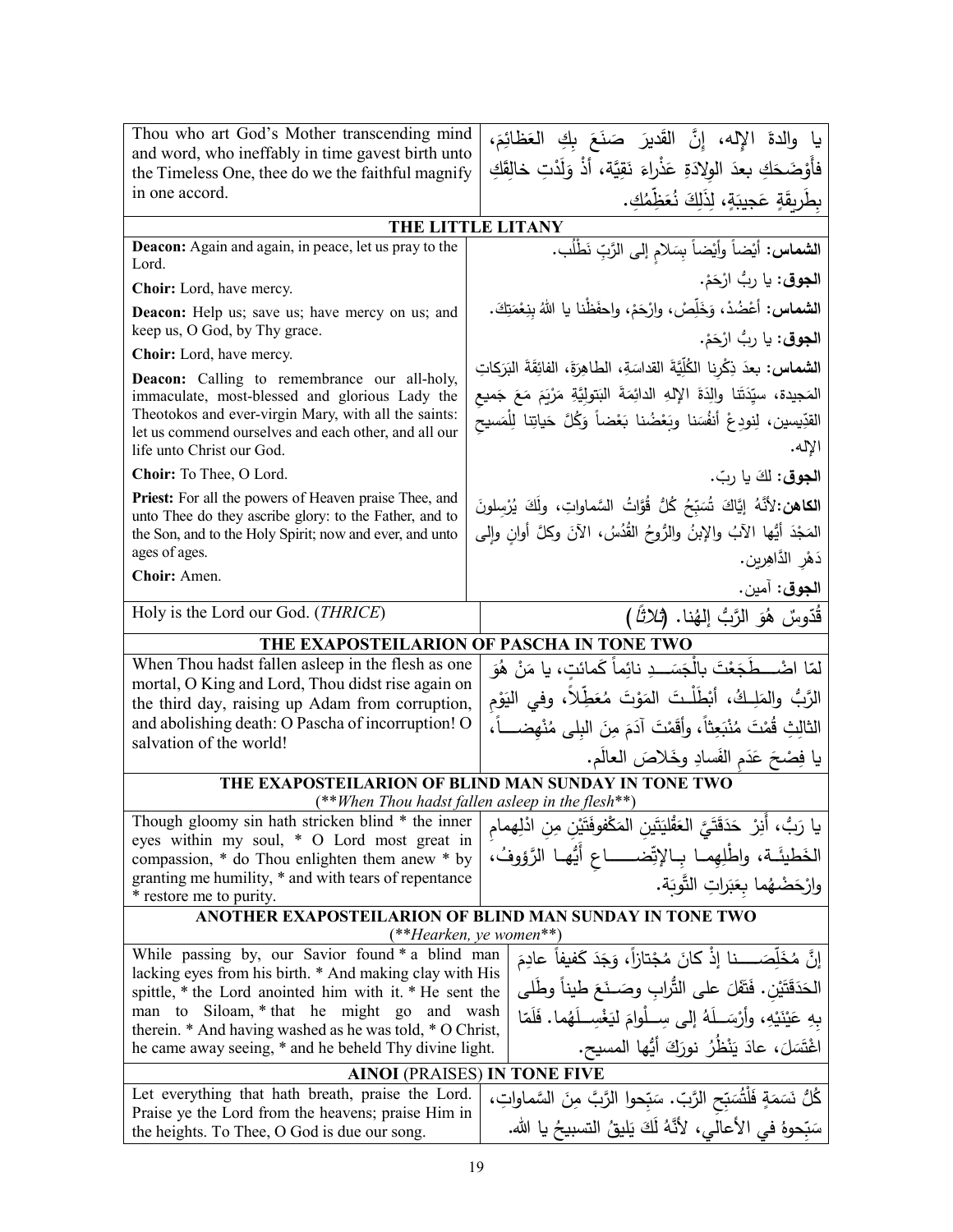| Praise ye Him, all His angels; praise ye Him, all                                                          | سبِّحوهُ يا جميعَ مَلائِكَتِهِ، سَبِّحوهُ يا سائِرَ قُوّاتِهِ،                                   |  |  |
|------------------------------------------------------------------------------------------------------------|--------------------------------------------------------------------------------------------------|--|--|
| His hosts. To Thee, O God, is due our song.                                                                | لأَنَّهُ لَكَ يَليقُ النَّسبيحُ يا الله.                                                         |  |  |
|                                                                                                            | For the Resurrection in Tone Five                                                                |  |  |
| Verse 1. This glory shall be to all His saints. The<br>grave, O Lord, having been sealed by the            | 1- <i>هذا المَجْد يكونُ لجميع أبرارِهِ .</i> أَيُّها الرَّبُّ ، إنَّ                             |  |  |
| transgressors of the law, Thou didst emerge from                                                           | القَبْرَ لمّا كانَ مَخْتوماً مِنْ عابري الناموس، بَرَزْتَ                                        |  |  |
| within like as Thou wast born of the Theotokos;<br>for the incorporeal angels did not know how Thou        | منهُ كما وُلِدْتَ مِنْ والِدَةِ الإِلهِ. وكَما مَلائكتُكَ غَيْرُ                                 |  |  |
| wert incarnate. Likewise, the guardian soldiers                                                            | المُتَجَسِّمينَ لمْ يَعْلَموا كيفَ تَجَسَّدْتَ، هَكَذا الأَجْنادُ                                |  |  |
| were not aware when Thou didst rise; for these<br>two matters were concealed from all seekers. But         | الحارســـونَ إيَّاكَ، لمْ يَشْـــعُروا مَتـى قُمْتَ ناهِضــــاً.                                 |  |  |
| the wonders appeared to those who worshipped                                                               | لأنَّ هذَيْنِ الأَمْرَيْنِ قدْ أَغْلِقا عَنِ الباحِثينِ. إلاَّ أنَّ                              |  |  |
| the mystery in faith. Therefore, grant us, who offer<br>praise, joy and Great Mercy.                       | العَجائِبَ ظَهَرَتْ لِلْســاجِدينَ لِلْسِـرِّ بإيمان. فامْنَحْنا                                 |  |  |
|                                                                                                            | نحنُ المُسَبِّحينَ لهُ الإبْتِهاجَ والرَّحْمَةَ العُظْمى.                                        |  |  |
| Verse 2. Praise God in His sanctuary: praise<br>Him in the firmament of His power. O Lord,                 | 2– سَبْحوا اللهَ في قَديسيهِ، سبّحوُه في فَلَكِ قُوَّتِهِ.                                       |  |  |
| Thou hast demolished the everlasting gates and                                                             | أَيُّها الرَّبُّ، لقَدْ سَــــحقْتَ الأَقْفالَ الدَّهْرِيَّةَ، ومَزَّقْتَ                        |  |  |
| broken asunder the chains. Thou didst rise<br>from the tomb, leaving behind Thy wrappings                  | السَّـلاسِـلَ وقَطَّعتَها، وقُمْتَ من القَبْرِ مُنْبَعِثاً، وغادَرْتَ                            |  |  |
| and ointments in the grave, in testimony of Thy                                                            | الحَنوطَ والأكفانَ في اللحْدِ، شــــــهادةً لِدَفْنِكَ الحقيقيّ                                  |  |  |
| true three-day Burial, and didst go before into<br>Galilee, O Thou Who wert kept in a cave.                | الثلاثةِ الأيام، وسَــبَقْتَ مُتَقَدِّماً إلى الجليلِ، يا مَنْ في                                |  |  |
| Great, therefore, are Thy mercies, O ineffable<br>Savior; have mercy upon us.                              | مغارةٍ حُفِظَتَ. فَعَظيمَةٌ هي مَراحِمُكَ، أَيُّها المُخَلِّصُ                                   |  |  |
|                                                                                                            | المُحْتجَزُ ۖ إِدراكُهُ ارحِمنا .                                                                |  |  |
| Verse 3. Praise Him for His mighty acts: praise<br>Him according to His excellent greatness. The           | سَـــَـبْحوُهِ علـى مَقْدَرتهِ، سَـــبّجوُهِ نظيَر كثرةِ $\mathcal{C}$                           |  |  |
| women did hasten to Thy tomb to behold Thee, O                                                             | ع <i>ظمتهِ.</i> أيُها المَسـيحُ الذي تألَّمَ عَذّا، إنَّ النِّسـوَةَ                             |  |  |
| Lord, Who didst suffer for us. And when they<br>arrived, advancing, they saw an angel sitting on           | قد أَسْــــرَعْنَ إِلـى قَبْرِكَ لِيُشــــــا هِدْنَكَ. ولِمّا وافَيْنَ                          |  |  |
| the stone rolled back from fear. And he shouted to<br>them, saying, The Lord hath risen. Go and tell the   | مُتَقَدِّماتٍ، أَبْصَــــرْنَ مَلاكاً جالِســـــاً على الحَجَرِ                                  |  |  |
| Disciples that the Savior of our souls is risen from                                                       | المُتَدَحْرج مِنَ الْخَوْفِ، فَهَتَفَ نَحْوَهُنَّ قَـائِلاً: إِنَّ                               |  |  |
| the dead.                                                                                                  | الرَّبَّ قدْ قـامَ فـاذْهَبْنَ وأعْلِمْنَ التلاميذَ، بـأنَّـهُ قَدْ                              |  |  |
|                                                                                                            | نَهَضَ مِنْ بَيْنِ الأَمواتِ مُخَلِّصُ نُفوسنا.                                                  |  |  |
| <b>Verse 4.</b> Praise Him with the sound of the trumpet.<br>Praise Him with the psaltery and harp. O Lord | 4– سَـنّجِوهُ بِنَعَماتِ الصُّــنوجِ، سَـنّجِوهُ بِصُــنوجِ                                      |  |  |
| Savior, Thou didst enter unto Thy Disciples, the                                                           | <i>التهليلِ، كلُّ نَسَــمَةٍ فَلْتَسَــتَبِحِ الرَّبِّ.</i> أَيُّها الزَّبُّ                     |  |  |
| doors being closed, as Thou didst come out of the<br>sealed tomb, showing the sufferings of the flesh      | المُخَلِّص، لَقَـد وَلَجـتَ عَلى تَلاميــذِكَ والأَبوابُ                                         |  |  |
| which Thou didst accept in long-suffering; for<br>Thou didst submit to pains patiently since Thou          | مُغلَّقَة، كَما خَرَجتَ مِنَ القَبرِ وَهوَ مَختوم، مُظهِرًا                                      |  |  |
| art the seed of David. But since Thou art the Son                                                          | آلامَ الْجَسَدِ الَّتِي قَبِلتَها بِطُولِ آناتِكَ. إذ قَدِ احتَمَلتَ                             |  |  |
| of God, Thou didst liberate the world. Great<br>therefore, are Thy mercies, O incomprehensible             | الأوْصـــــابَ صـــــابِرًا، بِما أَنَّكَ مِنْ زَرعِ داود. وَبِما                                |  |  |
| Savior. Have mercy upon us.                                                                                | أَنَّكَ ابنُ اللهِ، حَرَّرتَ العالَمَ مُعْتِقًا. فَعَظيمَةٌ هِيَ                                 |  |  |
|                                                                                                            | مَراحِمُكَ أَيُّها المُخَلِّصُ، غَيرُ المُدرَكِ، ارْحَمْنا.<br>THE BACCHAI CELCUEDA IN TONE EIVE |  |  |

**THE PASCHAL STICHERA IN TONE FIVE**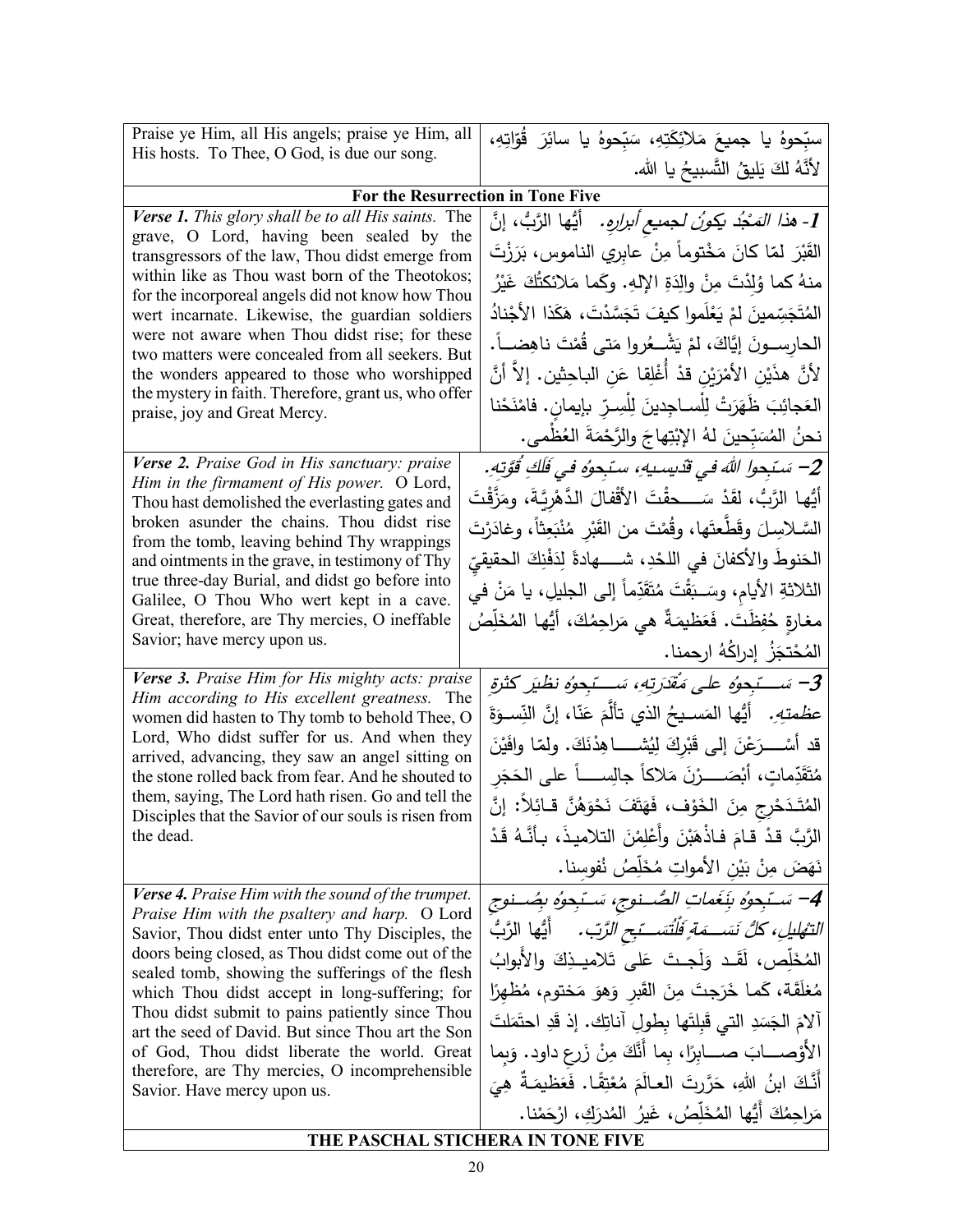| Verse 1. Let God arise! Let His enemies be<br>scattered! Let those who hate Him flee from<br>before His face! Today a sacred Pascha is<br>revealed to us. Pascha new and holy, Pascha<br>mystical. Pascha all-laudable, Pascha which is<br>Christ the Redeemer. Pascha most great, Pascha<br>most pure, Pascha of the faithful. Pascha which | 1– لَيَقِم اللَّهُ وَيَتَبَدَّدْ جَمِيعُ أَعدائَهِ، وَيَهْرُبْ مُبْغِضوهُ مِنْ<br><i>أمام وَجْهِه.</i> إنَّ فِصْحَنا المَسيحَ المُنْقِذْ، قَدِ اتَّضَحَ لَنا<br>اليَوْمَ فِصْحاً شَرِيفاً، فِصْحاً جَديداً مُقَدَّساً، فِصْحاً سِرّياً،<br>فِصْــحاً جَليلَ الوَقارِ ، فِصْــحاً بَرِيئاً مِنَ العَيْبِ، فِصْــحاً<br>عَظيماً، فِصْــــحاً لِلْمؤمنين، فِصْــــحاً فاتِحاً لَنا أَبْوابَ |
|----------------------------------------------------------------------------------------------------------------------------------------------------------------------------------------------------------------------------------------------------------------------------------------------------------------------------------------------|------------------------------------------------------------------------------------------------------------------------------------------------------------------------------------------------------------------------------------------------------------------------------------------------------------------------------------------------------------------------------------------|
| opens the gates of heaven for us. Pascha which<br>sanctifies the faithful.                                                                                                                                                                                                                                                                   | الفِرْدَوْسِ، فِصْحاً مُقَدِّساً جميعَ المؤمنين.                                                                                                                                                                                                                                                                                                                                         |
| Verse 2. As smoke vanishes, so let them                                                                                                                                                                                                                                                                                                      | 2– كَما يُبادُ الدخانُ يُبادون، وكَما يَذْوِبُ الشَّـمْعُ مِنْ أمام                                                                                                                                                                                                                                                                                                                      |
| vanish; as wax melts before the fire! Come<br>from that scene, O women-bearers of good                                                                                                                                                                                                                                                       | َ <i>وَجْهِ النّارِ .</i> ۖ هَلَمَّ مِنَ المَنْظُرِ أَيَّتُها النِّسْـــوَةُ النَشــــيرات،                                                                                                                                                                                                                                                                                              |
| news and say to Sion: "Receive from us the                                                                                                                                                                                                                                                                                                   | وخاطِبْنَ صِـــهْيَوْنَ قائِلاتٍ: إقْبَلي مِنّا بَشــائِرَ الفَرَحِ بِقِيامَةِ                                                                                                                                                                                                                                                                                                           |
| good news of Christ's Resurrection. Exalt                                                                                                                                                                                                                                                                                                    |                                                                                                                                                                                                                                                                                                                                                                                          |
| and be glad, O Jerusalem, seeing Christ the<br>King coming from the tomb as a Bridegroom                                                                                                                                                                                                                                                     | المَســـــيح! يا أُورَشــــــليمُ اطرَبـي بِـِحُبورٍ وتَهَلَّلـي بِسُـــــــرورٍ ،                                                                                                                                                                                                                                                                                                       |
| in procession."                                                                                                                                                                                                                                                                                                                              | لِمُشَاهَدَتِكِ الْمَسيحَ مَلِكَكِ بارِزاً مِنَ القَبْرِ كَخَتَن.                                                                                                                                                                                                                                                                                                                        |
| Verse 3. So the sinners will perish before                                                                                                                                                                                                                                                                                                   | 3– كَذلِكَ تَهْلَكُ الخَطَأَةُ مِنْ أمام وَجْهِ اللهِ، والصّبِ دِّيقونَ                                                                                                                                                                                                                                                                                                                  |
| the face of God; but let the righteous be<br>glad! The myrrh-bearing women, early in                                                                                                                                                                                                                                                         | تِّقِرَحونَ وَيَتَهَلَّلُونَ أَمَامَ اللهِ، وَيَتَنَعَّمُونَ بِالسَرُورِ . [نَّ النِّسْوَةَ                                                                                                                                                                                                                                                                                              |
| the morning, came to the tomb of the                                                                                                                                                                                                                                                                                                         | الحامِلاتِ الطِّيبِ، لمَّا انْتَصَــــبْنَ في دِلْجَةٍ عَميقَةٍ بـإزاءِ                                                                                                                                                                                                                                                                                                                  |
| Giver of life. They found an angel sitting<br>on the stone who cried out to them,                                                                                                                                                                                                                                                            | ضَريح المُعْطي الحَياة، صادَفْنَ مَلاكاً جالِساً على الحَجَر ،                                                                                                                                                                                                                                                                                                                           |
| saying: "Why do you seek the Living                                                                                                                                                                                                                                                                                                          | فَطَفِقَ يُخاطِبُهُنَّ قائِلاً لَهُنَّ هَكَذا: ما بِالْكُنَّ تَطْلُبنَ الْحَيَّ                                                                                                                                                                                                                                                                                                          |
| among the dead? Why mourn the<br>Incorrupt amidst corruption? Go and                                                                                                                                                                                                                                                                         |                                                                                                                                                                                                                                                                                                                                                                                          |
| announce to His disciples!"                                                                                                                                                                                                                                                                                                                  | مَعَ المَوْتي؟ لِماذا تَندُبنَ في البِلِّي الْمُنَزَّةِ عَنِ الْبِلِّي؟ إذْهَبْنَ                                                                                                                                                                                                                                                                                                        |
|                                                                                                                                                                                                                                                                                                                                              | وَبَشِّرنَ تَلاميذُه.                                                                                                                                                                                                                                                                                                                                                                    |
| Verse 4. This is the day which the Lord has<br>made. Let us rejoice and be glad in it!                                                                                                                                                                                                                                                       | 4– هذا هو النِّوْمِ الذي صَنَعَهُ الرَّبِّ، لنِّفَرَح ونَتَهَلَّلْ بِهِ.                                                                                                                                                                                                                                                                                                                 |
| Pascha of beauty! Pascha of the Lord! All-                                                                                                                                                                                                                                                                                                   | إِنَّ فِصْحَنا الذي هو فِصْحُ الرَّبِّ، قَدْ أَطْلَعَ لَنا فِصْحاً                                                                                                                                                                                                                                                                                                                       |
| venerable Pascha today has shined on us! O<br>Pascha, on which let us embrace each other!                                                                                                                                                                                                                                                    | مُطْرِباً، فِصْحاً جَليلَ الإعْتِبارِ ، فِصْحاً نُصافِحُ فيهِ بَعْضُنا                                                                                                                                                                                                                                                                                                                   |
| O Pascha, deliverance from affliction! For                                                                                                                                                                                                                                                                                                   | بَعْضاً بِفَرَحٍ، فيا لَهُ مِنْ فِصْحِ مُنْقِذٍ مِنَ الحُزْنِ، وذلكَ لأنَّ                                                                                                                                                                                                                                                                                                               |
| today as from a bridal chamber Christ has<br>shown forth and filled the women with joy,                                                                                                                                                                                                                                                      | المَسيحَ قَدْ بَزَغَ اليومَ مِنَ القَبْرِ كالبازِغِ مِنَ الْخِدْرِ ، وأَوْعِبَ                                                                                                                                                                                                                                                                                                           |
| saying: "Announce to the Apostles!"                                                                                                                                                                                                                                                                                                          | النِّسْوَةَ فَرَحاً بِقَوْلِهِ: بَشِّرنَ الرُّسُلَ بِذَلِك.                                                                                                                                                                                                                                                                                                                              |
|                                                                                                                                                                                                                                                                                                                                              | THE DOXASTICON OF THE BLIND MAN IN TONE EIGHT                                                                                                                                                                                                                                                                                                                                            |
| Glory to the Father, and to the Son, and to the                                                                                                                                                                                                                                                                                              | <i>المَجْدُ للآبِ والإبنِ والروحِ القُدُسِ.</i> أيُّها  المَسيحُ،                                                                                                                                                                                                                                                                                                                        |
| Holy Spirit. Who shall declare Thy might, O<br>Christ? And who shall number the multitude of                                                                                                                                                                                                                                                 | مَنْ ذا يُحَدِّثُ بِقُدرَتِك <b>؟</b> أَوْ مَنْ يُحْصـي كَثْرَةَ                                                                                                                                                                                                                                                                                                                         |
| Thy wonders? For as Thou wast doubly seen in                                                                                                                                                                                                                                                                                                 | عَجائِبِكَ؟ لأَنَّكَ كَما شوهِدْتَ بِصَلاحِكَ عَلَى الأرض                                                                                                                                                                                                                                                                                                                                |
| Thy goodness on earth, so didst Thou doubly grant<br>healing to the sick; for not only didst Thou heal                                                                                                                                                                                                                                       | مُضاعَفاً، كَذَلِكَ مَنَحْتَ السُّقَماءَ أَشْفِيَةً مُضاعَفَةً،                                                                                                                                                                                                                                                                                                                          |
| the bodily eyes of the man born blind from the                                                                                                                                                                                                                                                                                               | لأَنَّكَ ما شَفَيْتَ عَيْنَى جِسْمِ الْكَفِيفِ مِنَ الْحَشَا فَقَطْ،                                                                                                                                                                                                                                                                                                                     |
| womb, but the eyes of his soul also. Wherefore, he                                                                                                                                                                                                                                                                                           |                                                                                                                                                                                                                                                                                                                                                                                          |
| confessed that Thou art a hidden God, granting all<br>the Great Mercy.                                                                                                                                                                                                                                                                       | بَل وَحَدَقَتَى النَّفسِ أَيضًا. لِذا اعْتَرَفَ أَنَّكَ إِلَهٌ حَقٌّ،                                                                                                                                                                                                                                                                                                                    |
|                                                                                                                                                                                                                                                                                                                                              | وَمانِحٌ الكُلَّ ، الرَّحمَةَ العُظْمي.                                                                                                                                                                                                                                                                                                                                                  |
|                                                                                                                                                                                                                                                                                                                                              | <b>DOXASTICON FOR PASCHA IN TONE FIVE</b>                                                                                                                                                                                                                                                                                                                                                |
| Both now and ever, and unto ages of ages. Amen.                                                                                                                                                                                                                                                                                              | الآنَ وَكُلَّ أُولِن وَالِّي دَهْرِ الدَّاهِرِينَ. آمين.<br>أليومَ                                                                                                                                                                                                                                                                                                                       |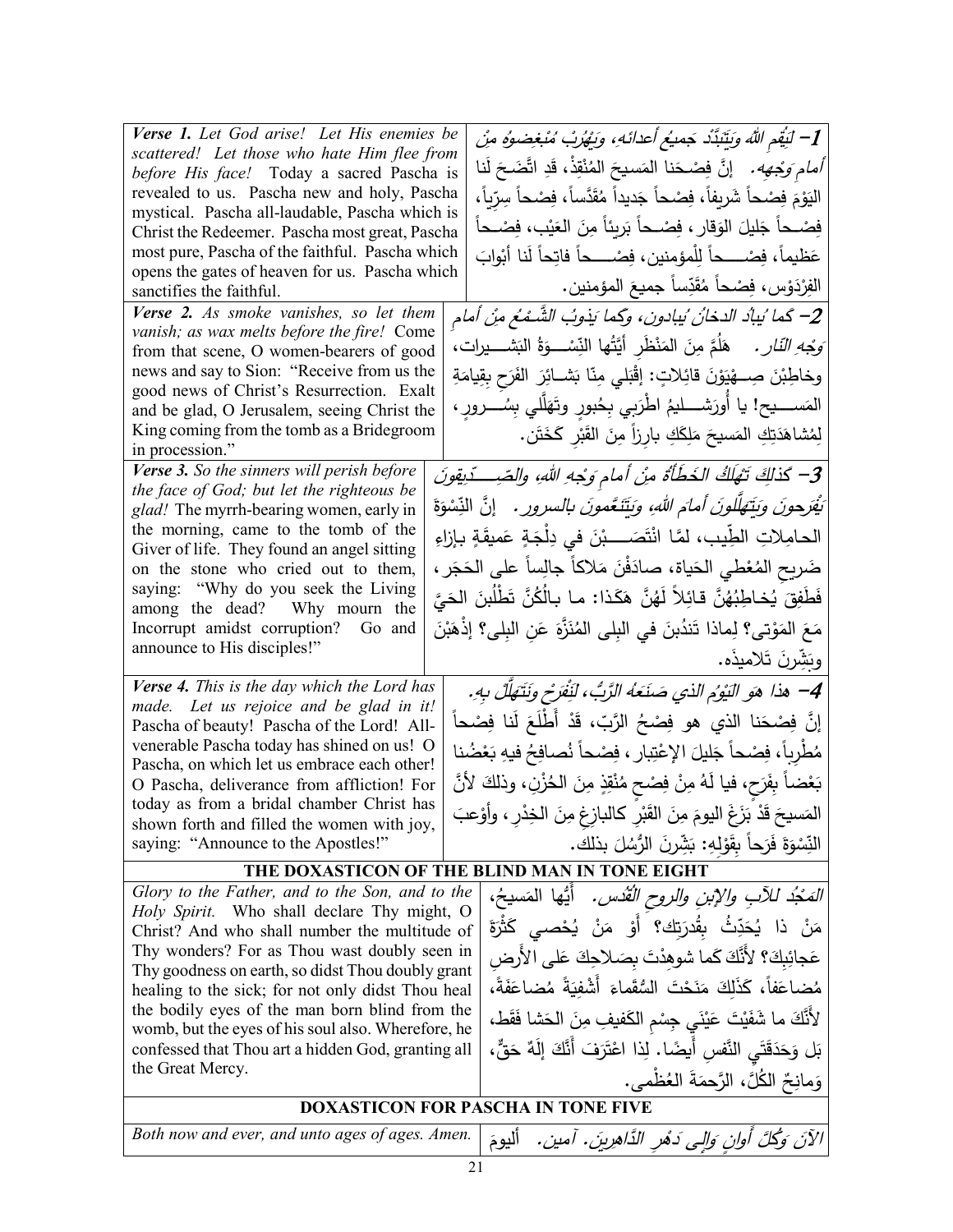| It is the Day of Resurrection, be illumined for the                                                 |                                                                      | يومُ القيامَة، فَسَبِيلُنا أَنْ نَتَلَأْلاً بالمَوْسِم، ونُصافِحَ                  |  |
|-----------------------------------------------------------------------------------------------------|----------------------------------------------------------------------|------------------------------------------------------------------------------------|--|
| Feast, and embrace one another. Let us speak,<br>brothers, even unto those who hate us, and forgive | بَعْضُنا بَعْضاً، ولْنَقُلْ يا إخْوَةُ، ولْنَصْفَحْ لِمُبْغِضينا     |                                                                                    |  |
| all for the sake of the Resurrection. And so                                                        |                                                                      | عَنْ كلِّ شَيءٍ في القيامَةِ، ولْنَهْتِفْ هكذا قائلين:                             |  |
| together let us cry out: Christ is risen from the                                                   |                                                                      |                                                                                    |  |
| dead trampling down death by death and upon                                                         |                                                                      | المَسِيحُ قامَ مِنْ بينِ الأَمْواتِ دائِساً المَوْتَ بِمَوْتِهِ،                   |  |
| those in the tombs bestowing life.                                                                  |                                                                      | والذينَ في القُبورِ وَهَبَهُمُ الحياة.                                             |  |
| THE GREAT DOXOLOGY IN TONE FIVE                                                                     |                                                                      |                                                                                    |  |
| Glory to Thee, who has shown forth the Light.                                                       |                                                                      | المَجْدُ لَكَ يا مُظهِرَ النورِ ، المَجْدُ للهِ في العَلاءِ ،                      |  |
| Glory to God in the highest, and on earth peace,<br>good will among men.                            |                                                                      | وعلى الأرْضِ السَّلامُ، وفي النَّاسِ المَسَرَّة.                                   |  |
| We praise thee, we bless Thee, we worship Thee,                                                     |                                                                      | نُسَبِّحُكَ نُبارِكُكَ، نَسْجُدُ لَكَ نُمَجِّدُكَ، نَشْكُرُكَ مِنْ أَجلِ           |  |
| we glorify Thee, we give thanks unto Thee for                                                       |                                                                      |                                                                                    |  |
| Thy great glory.                                                                                    |                                                                      | عَظيم جَلالٍ مَجْدِك.                                                              |  |
| O Lord, heavenly King, God the Father                                                               |                                                                      | أَيُّها الرَّبُّ المَلِكُ، السَّــماويُّ، الإلهُ، الآبُ الضّـــابطُ الكُلّ. أيُّها |  |
| Almighty; O Lord, the only begotten<br>Son, Jesus Christ; and the Holy Spirit.                      |                                                                      | الرَّبُّ الإبْنُ الوَحيدُ، يا يَسوعُ المَسيح، ويا أَيُّها الرّوحُ القُدُس.         |  |
| O Lord God, Lamb of God, Son of the Father, that                                                    |                                                                      | أَيُّها الرَّبُّ الإلهُ، يا حَمَلَ اللهِ يا ابْنَ الآبِ، يا رافِعَ                 |  |
| takest away the sin of the world, have mercy on                                                     |                                                                      |                                                                                    |  |
| us, thou that takest away the sins of the world.                                                    |                                                                      | خطيئةِ العالَمِ ارْحَمْنا، يا رافِعَ خَطايا العالَمِ.                              |  |
| Receive our prayer, Thou that sittest at the right<br>hand of the Father, and have mercy on us.     |                                                                      | تَقبَّلْ تَضَرُّعَنا أَيُّها الجالِسُ عَنْ يمين الآبِ وارْحَمْنا.                  |  |
| For Thou only art holy, Thou only art the Lord, O                                                   |                                                                      | لأَنَّكَ أَنْتَ وَحْذَكَ قُدُّوسٌ، أَنْتَ وَحْذَكَ الرَّبُّ يَســـــوعُ            |  |
| Jesus Christ, to the Glory of God the Father.                                                       |                                                                      |                                                                                    |  |
| Amen.                                                                                               |                                                                      | المَسيحُ، في مَجْدِ اللهِ الآبِ، آمين.                                             |  |
| Every day will I bless Thee, and I will                                                             |                                                                      |                                                                                    |  |
| praise Thy Name forever; yea, forever<br>and ever.                                                  |                                                                      | في كُلِّ يَومٍ أُبارِكُكَ، وأُسَبِّحُ اسْمَكَ إلى الأَبَدِ، وإلى أَبَدِ الأَبَد.   |  |
| Vouchsafe, O Lord, to keep us this day without sin.                                                 |                                                                      | أَهِّلْنا يا رَبُّ أَنْ نُحْفَظَ في هذا النَومِ بِغيرِ خَطْيئةٍ.                   |  |
| Blessed art Thou, O Lord God of our Fathers, and                                                    |                                                                      | مُبارَكٌ أَنْتَ يا رَبُّ إِلهَ آبائِنا، وَمُسَـبَّحٌ ومُمَجَّدٌ اسْـمُكَ           |  |
| praised and glorified be Thy Name forever.                                                          | إلى الأبدِ، آمين.                                                    |                                                                                    |  |
| Amen.                                                                                               |                                                                      |                                                                                    |  |
| Let Thy mercy, O Lord, be upon us, as we do put<br>our hope in thee.                                |                                                                      | لِتَكُنْ يا رَبُّ رَحْمَتُكَ علَيْنا، كَمِثْلِ اتِّكالِنا عَليك.                   |  |
| Blessed art Thou, O Lord: teach me Thy statutes. (Thrice)                                           |                                                                      | مُبارَكٌ أَنْتَ يا رَبُّ عَلِّمْني حُقوقَك. (ثلاثاً)                               |  |
| Lord, Thou hast been our refuge in all generations.                                                 |                                                                      | يا رَبُّ مَلْجاً كُنْتَ لنا في جيلِ وجيلِ، أنا قلْتُ يا رَبُّ                      |  |
| I said: Be merciful unto me; heal my soul, for I                                                    |                                                                      | ارْحَمْني واشْفِ نَفسي لأَنَّني قد خَطِئْتُ إليك.                                  |  |
| have sinned against Thee.<br>Lord, I have fled unto Thee: teach me to do Thy                        |                                                                      |                                                                                    |  |
| will, for Thou art my God.                                                                          | يا رَبُّ إليكَ لَجَأْتُ فَعَلِّمْني أَنْ أَعْمَلَ رضـــاكَ، لأَنَّكَ |                                                                                    |  |
|                                                                                                     |                                                                      | أنتَ هُوَ إِلَهِي.                                                                 |  |
| For with Thee is the fountain of life; in Thy light<br>shall we see light.                          |                                                                      | لأنَّ مِنْ قِبَلِكَ عيْنَ الحياةِ، وبِنورِكَ نعاينُ النورِ .                       |  |
| O continue Thy lovingkindness unto them that                                                        |                                                                      | فَابْسُطْ رَحْمَتَكَ على الذينَ يَعرفونَكَ.                                        |  |
| know Thee.                                                                                          |                                                                      |                                                                                    |  |
| Holy God, Holy Mighty, Holy Immortal: have                                                          |                                                                      | قُدّوسٌ اللهُ، قُدّوسٌ القويّ، قُدّوسٌ الـذي لا يَموتُ                             |  |
| mercy on us. (Thrice)                                                                               |                                                                      | ارْحَمْنا. (ثلاثاً)                                                                |  |
| Glory to the Father, and to the Son, and to the Holy Spirit.                                        |                                                                      | المَجْدُ لِلآبِ والإبنِ والرُّوحِ القُدُسِ.                                        |  |
|                                                                                                     |                                                                      |                                                                                    |  |